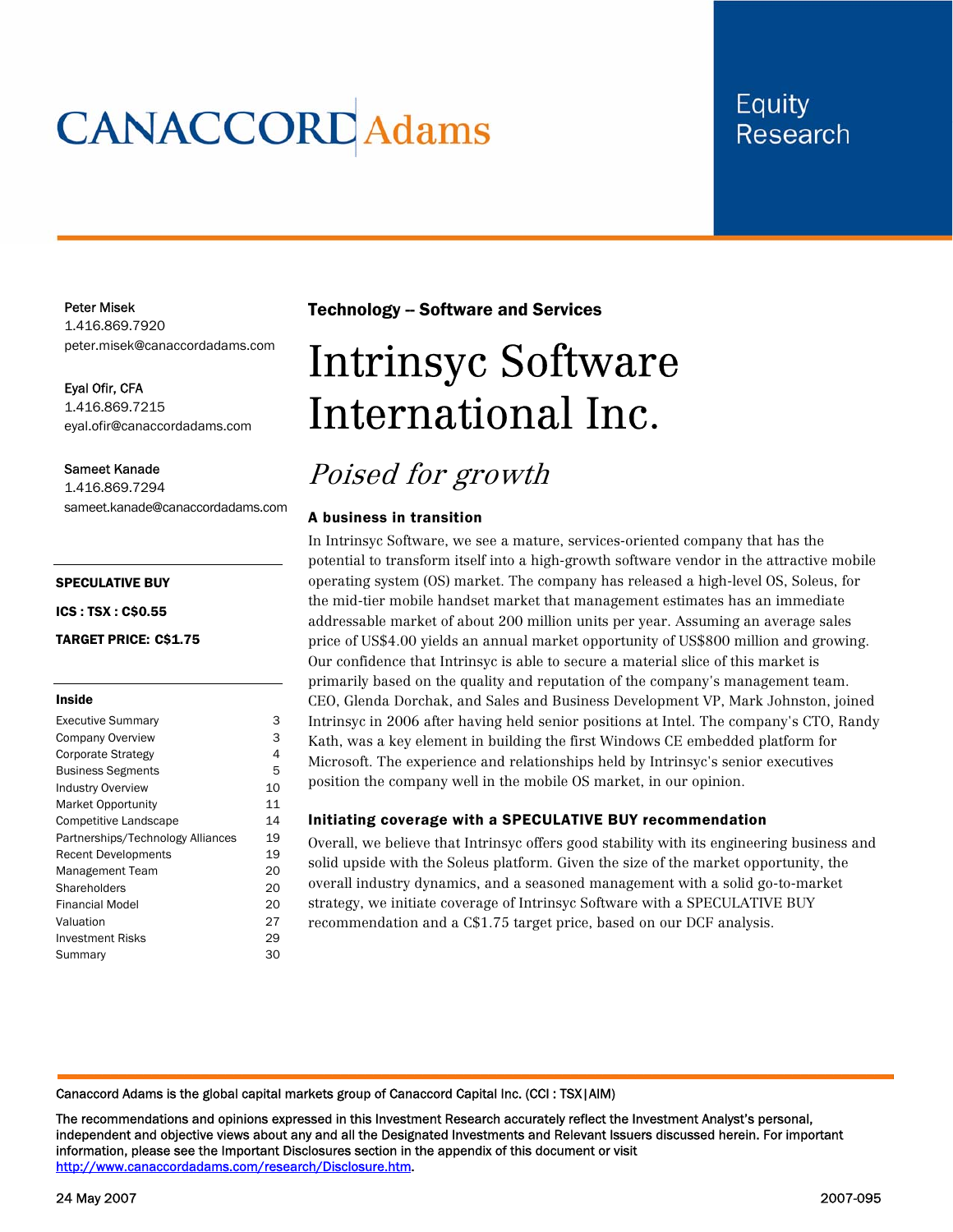# **CANACCORD** Adams

M

| <b>Company Statistics</b>  |             | <b>Price Chart</b>                                                                                            |
|----------------------------|-------------|---------------------------------------------------------------------------------------------------------------|
| 52-week Range:             | \$0.34-0.89 | ICS.TO (Intrinsyc Software) TSE<br>@StockCharts.com<br>CI 0.55 Vol 109.5K Chg -0.02 (-3.51%) ▼<br>22-May-2007 |
| Avg. Daily Vol. (000):     | 142.0       | $\begin{matrix} 0.90 \\ 0.85 \end{matrix}$<br>ICS.TO (Daily)                                                  |
| Market Capitalization (M): | \$64.0      |                                                                                                               |
| Shares Out. (M) basic:     | 116.4       | 0.80<br>$\mathbb{R}^{n}$<br>linik.<br>0.75                                                                    |
| Shares Out. (M) fd:        | 116.4       | $+0.70$<br>$+0.65$<br>0.60<br>$1_{0.55}$<br>يهان<br>0.50<br>₩<br>0.45                                         |
|                            |             | $2M -$<br>$-0.40$                                                                                             |
|                            |             | 1M-<br>$+0.35$<br>11.1.1                                                                                      |

 $\circ$ N D 07 A Note: This report is priced as of May 22, 2007.

s

| <b>FYE Aug</b> | 2005A     | 2006A    | 2007E    | 2008E     | 2009E  |
|----------------|-----------|----------|----------|-----------|--------|
| Revenue (\$M): | 17.5      | 18.7     | 20.6     | 29.7      | 69.1   |
| EV/Sales:      | 2.2x      | 2.1x     | 1.9x     | 1.3x      | 0.6x   |
| EPS:           | (\$0.11)  | (\$0.24) | (\$0.18) | (\$0.10)  | \$0.09 |
| $P/E$ :        | <b>NM</b> | ΝM       | ΝM       | <b>NM</b> | 5.9x   |

| <b>Earnings Summary</b> | <b>Company Description</b> |
|-------------------------|----------------------------|

U J.

Intrinsyc Software is a mobility software and services company, based in Vancouver, BC. The company's technologies and services enable companies to identify and create solutions to make mobile devices connect and work. Intrinsyc creates and licenses mobile and embedded software products to OEMs, as well as a suite of serverbased interoperability solutions. Additionally, the company provides engineering services to support these products.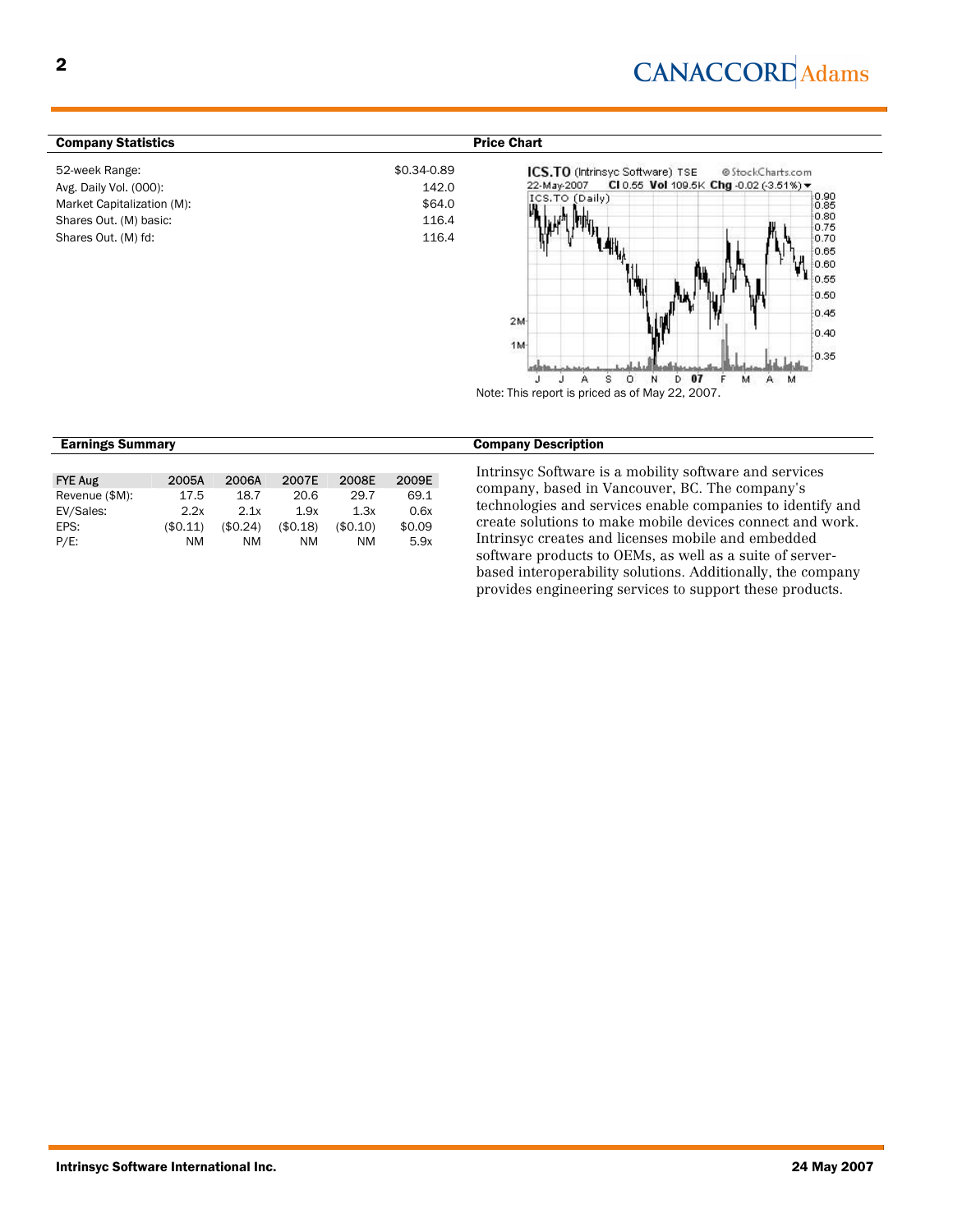# EXECUTIVE SUMMARY

In Intrinsyc Software, we see a mature, services-oriented company that has the potential to transform itself into a high-growth software vendor in the attractive mobile operating system (OS) market. Since F2004, the company has been focused on developing a highlevel OS for the mid-tier mobile handset market based on a stripped-down version of Windows CE (WinCE). The company announced the production-ready version of its Soleus product in December 2006.

Over the past decade, Intrinsyc has successfully grown its Engineering Services Group (ESG), which has enabled the firm to build a strong reputation with multinational customers and partners. We believe this aspect bodes well for the company's software division. With Soleus, Intrinsyc offers the only Windows-based OS for the mid-tier mobile handset market. The platform's strengths reside in its telephony stack, application suite, and UI framework. Management estimates that Soleus's addressable market is about 200 million units per year. Assuming an average sales price of US\$4.00 yields an annual market opportunity of US\$800 million. Our confidence that Intrinsyc is able to secure a material slice of this market is primarily based on the quality and reputation of the company's management team. CEO, Glenda Dorchak, and Sales and Business Development VP, Mark Johnston, joined Intrinsyc in 2006 after having held senior positions at Intel. The company's CTO, Randy Kath, was a key element in building the first Windows CE embedded platform for Microsoft. The experience and relationships held by Intrinsyc's senior executives position the company well in the mobile OS market, in our opinion.

Overall, we believe that Intrinsyc offers good stability with its engineering business and solid upside with the Soleus platform. Given the size of the market opportunity, seasoned management team and solid go-to-market strategy, we initiate coverage of Intrinsyc Software with a SPECULATIVE BUY recommendation and a C\$1.75 target price, based on our DCF analysis. We recommend Intrinsyc to risk-tolerant investors.

# COMPANY OVERVIEW

Intrinsyc Software, based in Vancouver, BC, was founded in 1996 as an engineering services company focused on embedded systems. The company has gained a strong reputation over the years for its engineering capabilities in wireless, from systems integration to the company's familiarity with a broad range of mobile OS's and for its expertise in telephony and power management. In F2004, Intrinsyc began to shift its attention to building a more scalable and profitable software-based business model, leveraging its ESG strengths. Based on this strategy, Intrinsyc initiated efforts to develop an OS for the mid-tier mobile handset market, otherwise known as feature phones. Financial resources and R&D focus were redirected towards the development of an OS platform based on WinCE with an initial target market of ODMs and OEMs. In July 2006, Glenda Dorchak, the former Intel Communications Group COO, was appointed Chairman and CEO of Intrinsyc Software to lead the firm into this prospective growth cycle. The OS, based on a "stripped-down" version of WinCE, was completed in due course, and the company released a production-ready version of Soleus V1.0 in December 2006.

The company has two primary business units, the ESG, representing 90% of total revenue, and the Mobile Products Group (MPG). MPG is the growth engine for the firm going forward through the Soleus product offering. In addition, the company has a third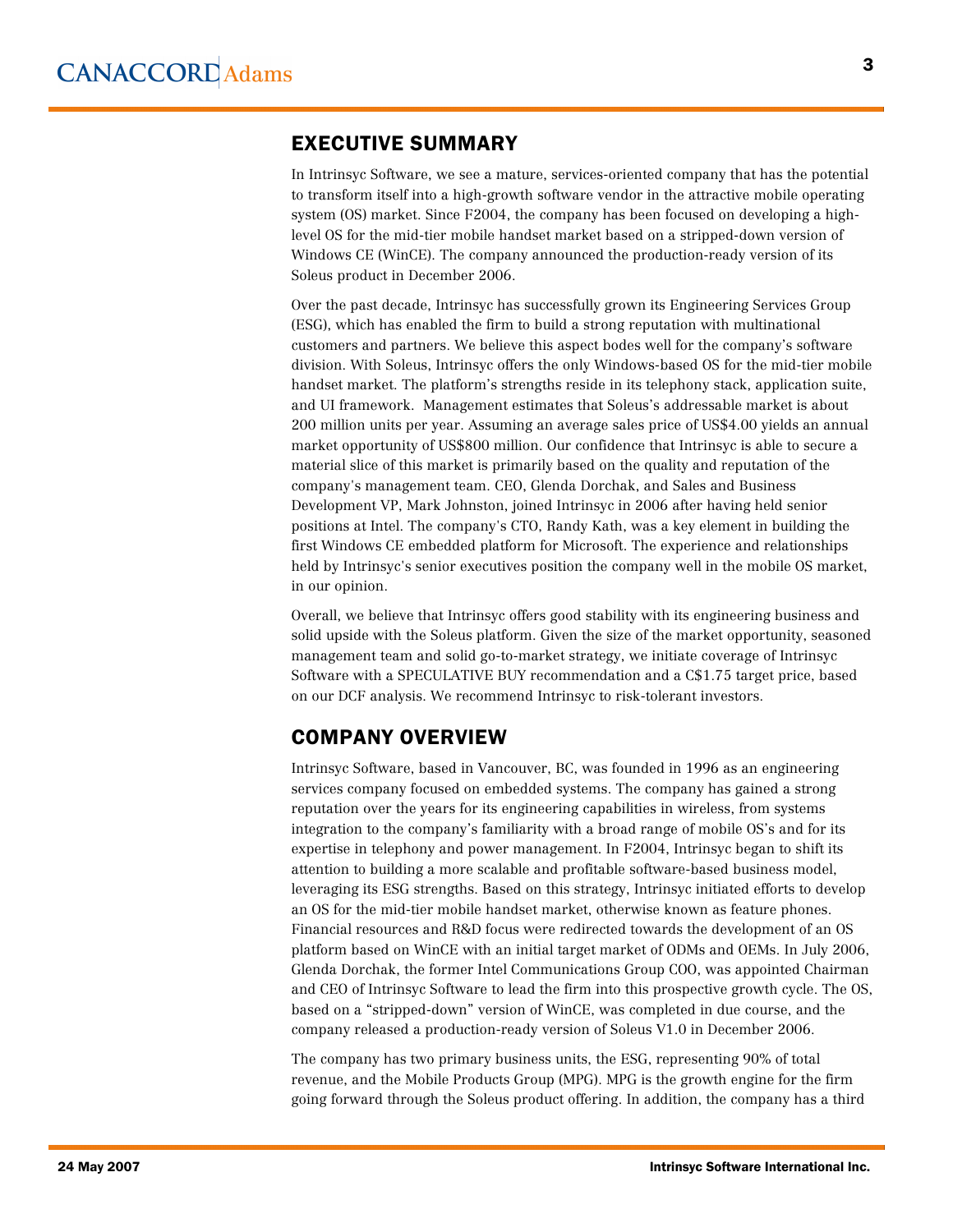business unit, the Enterprise Interoperability Solution (EIS), which is a legacy business, accounting for less than 10% of TTM total revenue. The company currently employs about 230 people located in six offices across four countries including Vancouver (Canada), Cupertino and Bellevue (US), Birmingham (England), and Taipei (Taiwan). Approximately 80% of the employees are engaged in R&D or engineering activities.

# CORPORATE STRATEGY

Intrinsyc's growth strategy is fairly simple: Provide OEMs, ODMs and other mobile handset manufacturers with a low-cost WinCE-based OS that is half the price of the full Windows suite (Windows Mobile), yet enables a host of similar features and multimedia capabilities that customers demand in the feature phone segment. This gives manufacturers and carriers a viable option to enter the feature phone market. It enables carriers to offer their own branded device, and provides an alternative for OEMs and ODMs that use the Linux Mobile OS platform and yet would like to tap the considerable Windows development community or enable interoperability with over 90% of the world's desktops.

From Microsoft's (MSFT : NASDAQ : US\$30.69 | BUY) perspective, Soleus enables it to extend the reach of the addressable market for WinCE OS without diluting its brand, reengineering its OS or attempting to do something which it has never been very good at – offering a light footprint OS. Overall, we see this as a compelling addition to Soleus's value proposition and therefore an effective strategy for Intrinsyc. We highlight Intrinsyc's go-to-market strategy below.

#### Handheld device manufacturers

Handheld devices range from personal navigation devices (PNDs) and mobile digital TVs to the personal digital assistants (PDAs) from OEMs such as HP, Dell, and Mio. Management believes it can successfully penetrate the WinCE-based handheld manufacturers by offering an alternative that enables them to add wireless connectivity as well as reduce internal OS development expenses by moving to the Soleus platform. More specifically, within the PND segment, Intrinsyc is targeting companies that intend to utilize a WinCE platform to power their navigation-only devices. As these companies design consumer mobility products, which converge navigation with traditional mobile functionality, they will require a more functional OS and the familiarity of WinCE and Microsoft Visual Studio development tools is seen as a strong advantage for the Soleus platform.

Intrinsyc also believes that legacy handheld device manufacturers that have experienced unit volume erosion will attempt to expand their offerings into the growing feature phone and smartphone markets. Companies in this space, such as HP and Dell, will require the appropriate platform to roll out a competitive device. Intrinsyc's management also believes that OEMs in this segment will be easier to penetrate in the short term.

#### Smartphone manufacturers looking to expand down market

Intrinsyc's second go-to-market strategy includes targeting successful smartphone manufacturers that offer the Windows Mobile platform and are looking to expand downstream/market into the consumer-oriented, feature phone segment. Management contends that manufacturers currently utilizing Windows Mobile OS will be more likely to view the Soleus platform favorably when assessing mobile OS options for a number of reasons. The familiarity of internal R&D teams to the Windows-based OS, reduced time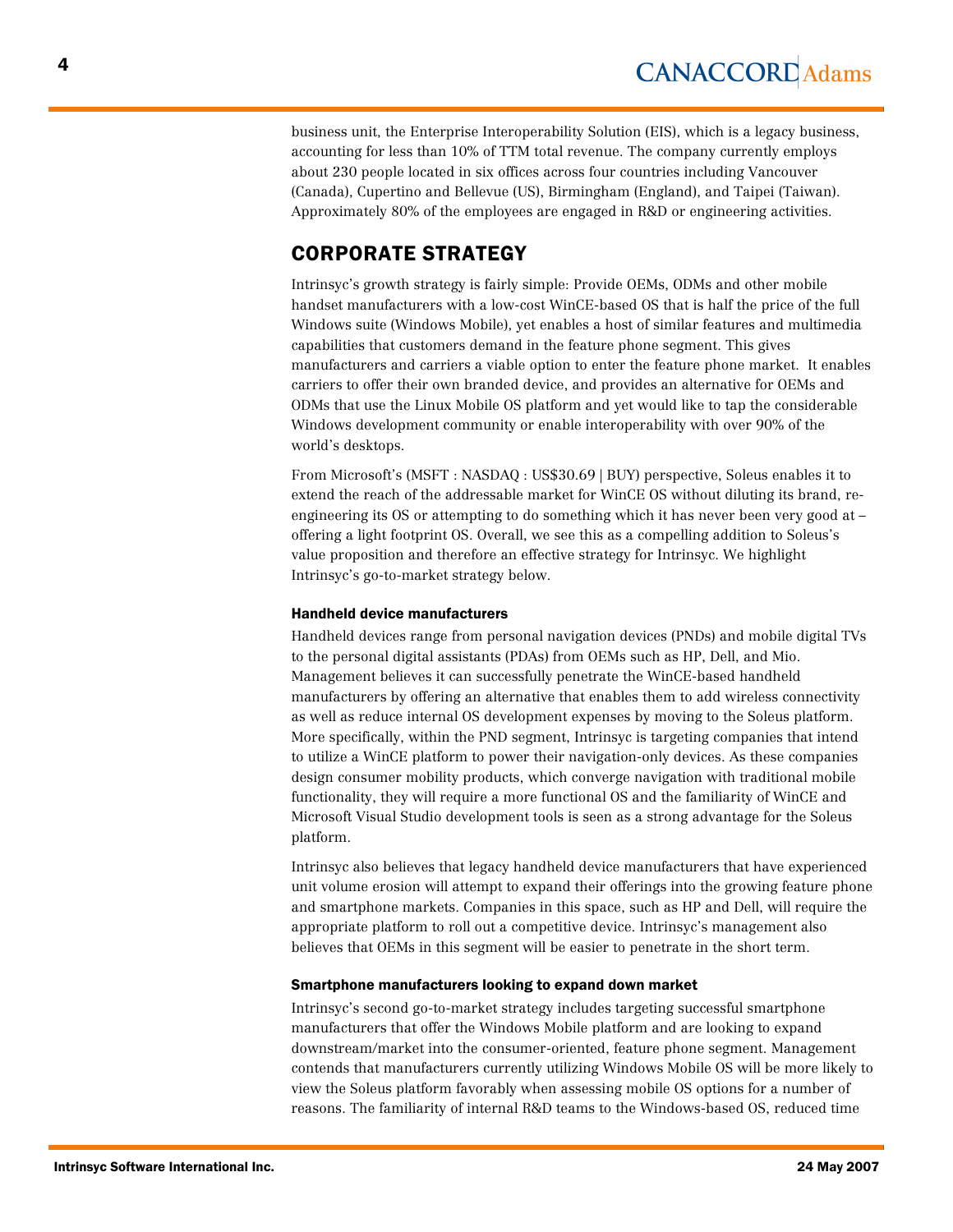to market, and the expectations of lower overall deployment costs will prompt these OEMs and ODMs to favor Soleus over other platforms, in our view. HTC is a prime example of a highly successful ODM/OEM that offers solely Windows Mobile OS-based mobile handsets.

#### ODMs supplying wireless carriers

The emergence of wireless carriers offering self-branded handsets provides another opportunity for Intrinsyc. Wireless carriers that want to offer self-branded feature phones will seek the ability to develop additional consumer applications and services, as well as to customize the user interface. One of the main advantages of utilizing Soleus is the WinCE kernel which is a common development platform. Additionally, the user interface (UI) is easily customizable enabling carriers to brand and customize their product lines.

#### Displace proprietary systems and Linux Mobile

Intrinsyc also plans to target traditional OEMs and ODMs who currently use Linux Mobile OS or proprietary systems as their primary platforms. Companies like Palm or perhaps Samsung or LG may one day see Soleus as a feasible OS alternative for certain consumer-oriented feature phones. The Soleus platform's primary advantage over Linux Mobile OS includes the ability to open up devices to the Microsoft ecosystem and development community. Additionally, management believes that the Soleus platform requires lower development investment by manufacturers when deploying onto new handset designs and into different wireless technologies via its proprietary telephone stack.

# BUSINESS SEGMENTS

There are two main business units within Intrinsyc: ESG and MPG (formerly called Mobile Software Platform), and EIS is the third unit, which is involved in the development and licensing of enterprise interoperability software. Going forward, Intrinsyc's focus and growth strategy revolves around the Soleus software platform, which is a part of MPG.

#### ESG

#### · 90% of TTM revenue

ESG is Intrinsyc's largest business unit, currently generating more than 90% of total revenue. This unit comprises of approximately 100 engineers based in Vancouver and Birmingham. The primary activities of this unit are related to engineering service engagements for mobile and embedded systems integration and are generally driven by individual, short-term projects.

Since the company's inception, the services offered by ESG have increased substantially, expanding from providing general embedded device engineering services to providing enterprise-level smartphone development and engineering capabilities. Currently, Intrinsyc offers services in the areas of wireless and handheld product development, silicon vendor platform development, software provider product development and carrier product customization and enablement. The projects are highly skewed towards integration work related to Microsoft Windows Mobile and WinCE; however, a significant portion is also derived from Symbian OS-related projects.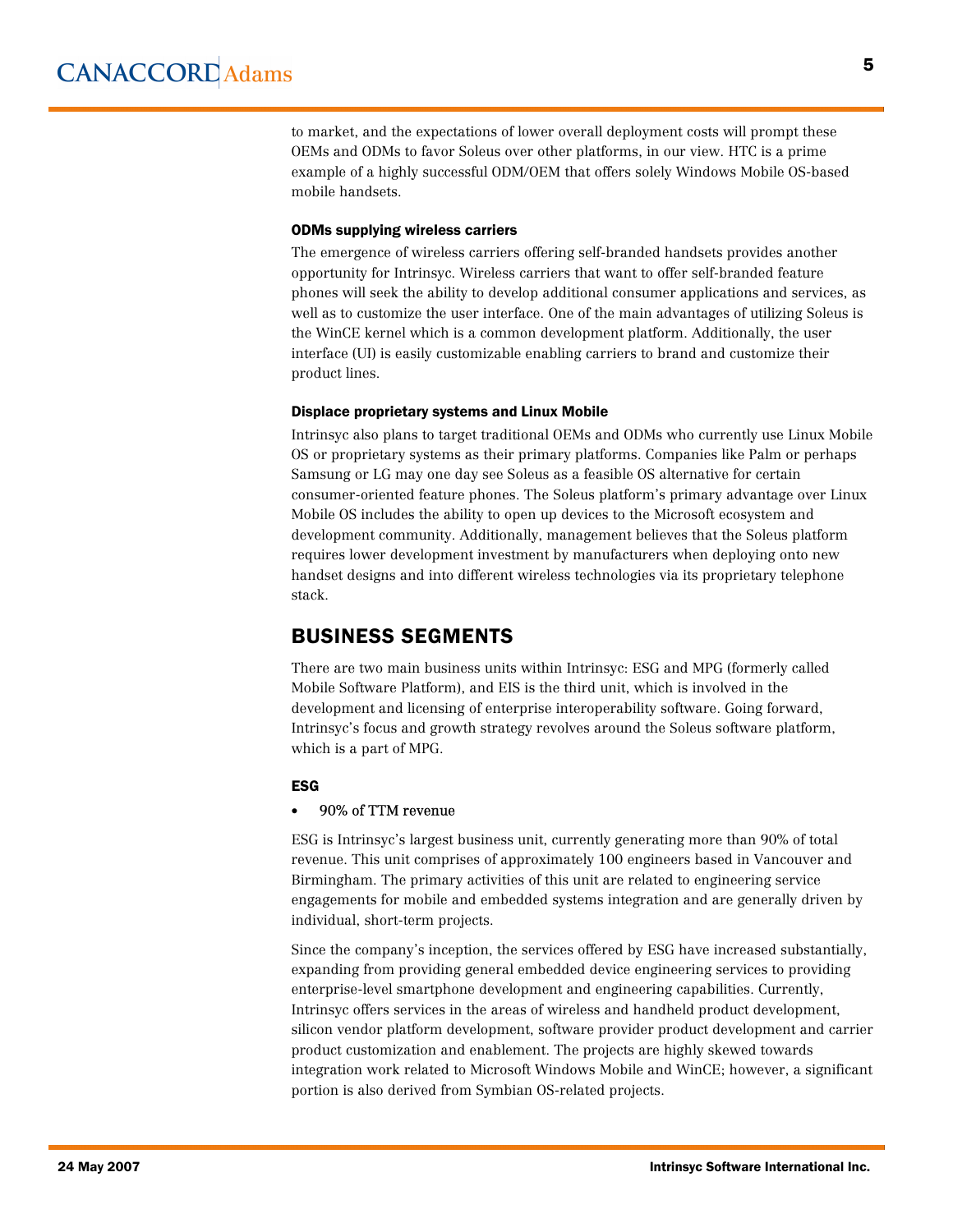A number of the key service capabilities include:

- Design, testing and certification services for manufacturers developing mobile devices using the Windows Mobile, WinCE, Linux or Symbian mobile platforms.
- Power management for battery operated devices.
- · Telephony integration services for 2G and 3G radio interface layers.
- · Incident activities related to development and certification of BSP, used by silicon vendors and OEMs to load software solutions on chipset or processors, and providing technical support to OEMs. Packaged solutions are also offered, which include Windows Mobile BSP kits, WinCE BSP kits and power management kits.

The company's engineering services have been highly successful as illustrated by its top tier client base:

- OEMs, including Motorola, Nokia and Palm;
- · silicon vendors, including Texas Instruments, Freescale Semiconductors and Marvell Technology;
- mobile OS providers, including Symbian and Microsoft; and
- service providers, including BT and Sprint Nextel.

This top tier customer list and very low churn rate has helped the firm cement its reputation within the wireless industry. However, the challenges of building a scalable and profitable growth business around this services-oriented division have prompted management to reshape its business plan and focus on Soleus and MPG.

#### MPG

#### · No significant TTM revenue

This business unit is engaged in the development of OS's for wireless and handset devices, termed High-Level Operating Systems (HLOS). The MPG business unit is based in Bellevue, Washington, due to its proximity to Microsoft's Seattle offices. The development of Soleus has been the main focus of Intrinsyc since F2004, following the company's decision to develop its own software solution based on ESG capabilities. Since September 2004, Intrinsyc has invested approximately C\$20 million into R&D to develop an HLOS for the mid-tier mobile handset market, otherwise known as feature phones. The development of the HLOS, based on the WinCE kernel, is complete and management announced the production release of Soleus v1.0 on December 21, 2006.

According to management, one of the primary benefits of the Soleus's architecture is its modular framework providing a turnkey development platform that enables manufacturers and other customers to more easily configure the handset software and develop additional applications.

#### The Soleus platform

There are three main elements of the Soleus platform that we would like to highlight. These include:

1. UI framework and tools. These provide a set of mobile device controls for application level development and, similar to other UIs, separates application and communication logics from the UI layer. Soleus integrates design templates that can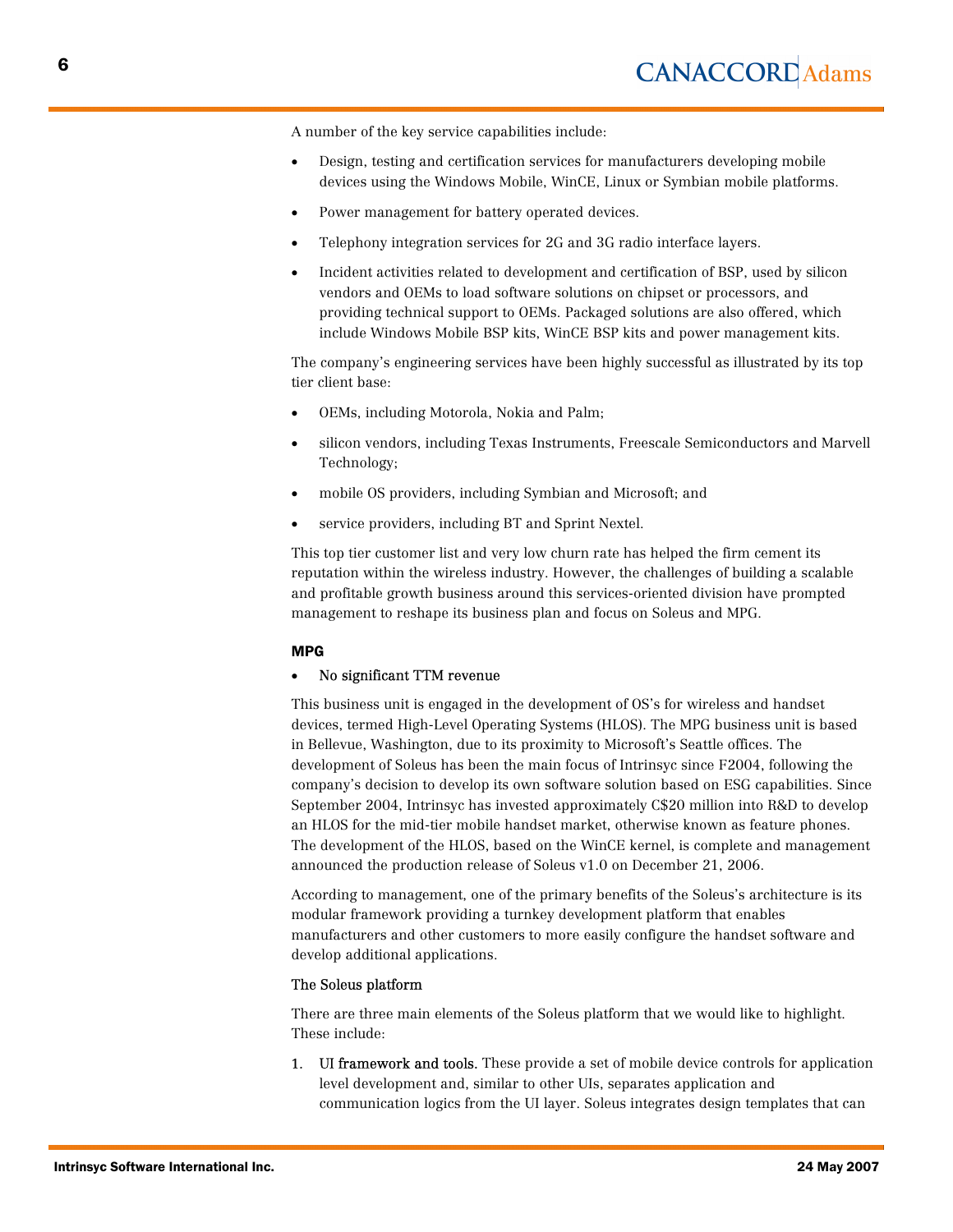be utilized by developers to configure different applications, as per individual needs. In addition, it allows developers to utilize the conventional click, drag-and-drop approach for higher level of customization. One of the key advantages of providing this functionality is the ability for OEMs to create brand awareness.

- 2. Telephony stack. This part of the software offering enables handsets to connect to cellular/wireless networks. Soleus provides a pre-certified telephony stack, which management is promoting as a significant advantage over the competition.
- 3. Application software. The Soleus platform contains the core application suite including dialer, media player, phone settings, SMS, camera, user profiles and connection management. The modular approach and UI toolkit enables customers to customize the applications.

#### Figure 1: Soleus Platform



Source: Intrinsyc

We have identified four main benefits of Soleus which, on a combined basis, form the selling proposition to potential customers:

1. Proven core platform (Microsoft's WinCE). Soleus is built on the WinCE core, and integrates Intrinsyc's engineering service expertise in the area of integrating telephony and data applications. Microsoft's WinCE has an extensive developer ecosystem network, and is optimized for devices that have minimal storage and processing power. WinCE is a component-based, embedded, real-time operating system. A distinctive feature of WinCE, compared to other Microsoft operating systems, is that large parts of its source code are available to third parties. The source code is offered to vendors, such as Intrinsyc, which enables vendors to modify or utilize individual modules of the OS. This reduces development time and enables vendor-specific customization. The development of the unified kernel is the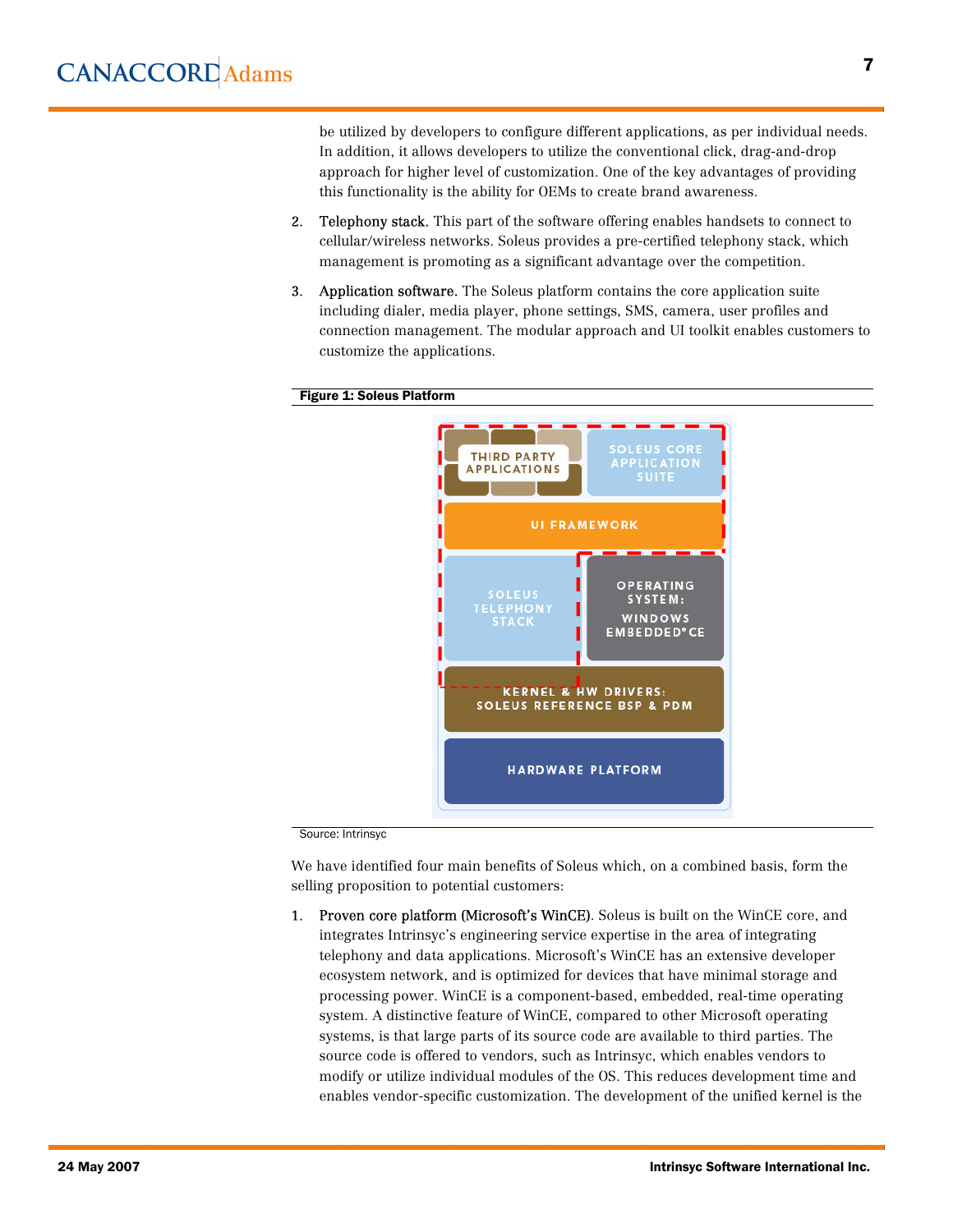responsibility of Microsoft, which we believe is a very significant advantage compared to the likes of the Mobile Linux kernel. In addition, the integration tools provided by Microsoft (Platform Builder and Visual Studio), enable developers such as Intrinsyc to benefit from Microsoft's extensive R&D platform. This enables Intrinsyc to leverage a proven core platform, tested for scalability and complemented by Microsoft's 10-year product support lifecycle. The retail license price for Microsoft's WinCE kernel is US\$3.00 per unit, with volume discounts available.

2. Higher degree of on-time customization for operators. Soleus enables operators to customize their UI to create a differentiated user experience for subscribers. Operators can customize the applications and services available on a handheld device and the device UI.



#### Figure 2: Examples of Customization Based on Soleus UI Framework

Source: Intrinsyc

3. Low bill-of-material (BOM) and R&D cost for OEMs. Soleus's modular architecture, UI tools, and a suite of pre-integrated applications enable OEMs to engage in a more effective go-to-market strategy with a reduced development time. Specifically, there are two aspects which reduce the overall cost to the OEMs. Firstly, the lower software footprint reduces the hardware cost per handset. Secondly, from a cost per license perspective, the Soleus offering provides a viable HLOS alternative to OEMs compared to other competing products. This translates into lower BOM, while providing the benefits of a HLOS. Including the added benefit provided by the engineering services capability, we believe that Soleus may have a very strong competitive advantage. The Soleus license is offered at US\$4.00-5.00 per device, but this rate may be negotiable based on volume/transaction size. We believe that a full Soleus-based BOM may cost handset makers somewhere around US\$8.00-10.00 per unit. This compares to about US\$15.00-20.00 for a full Windows or Symbian-based system.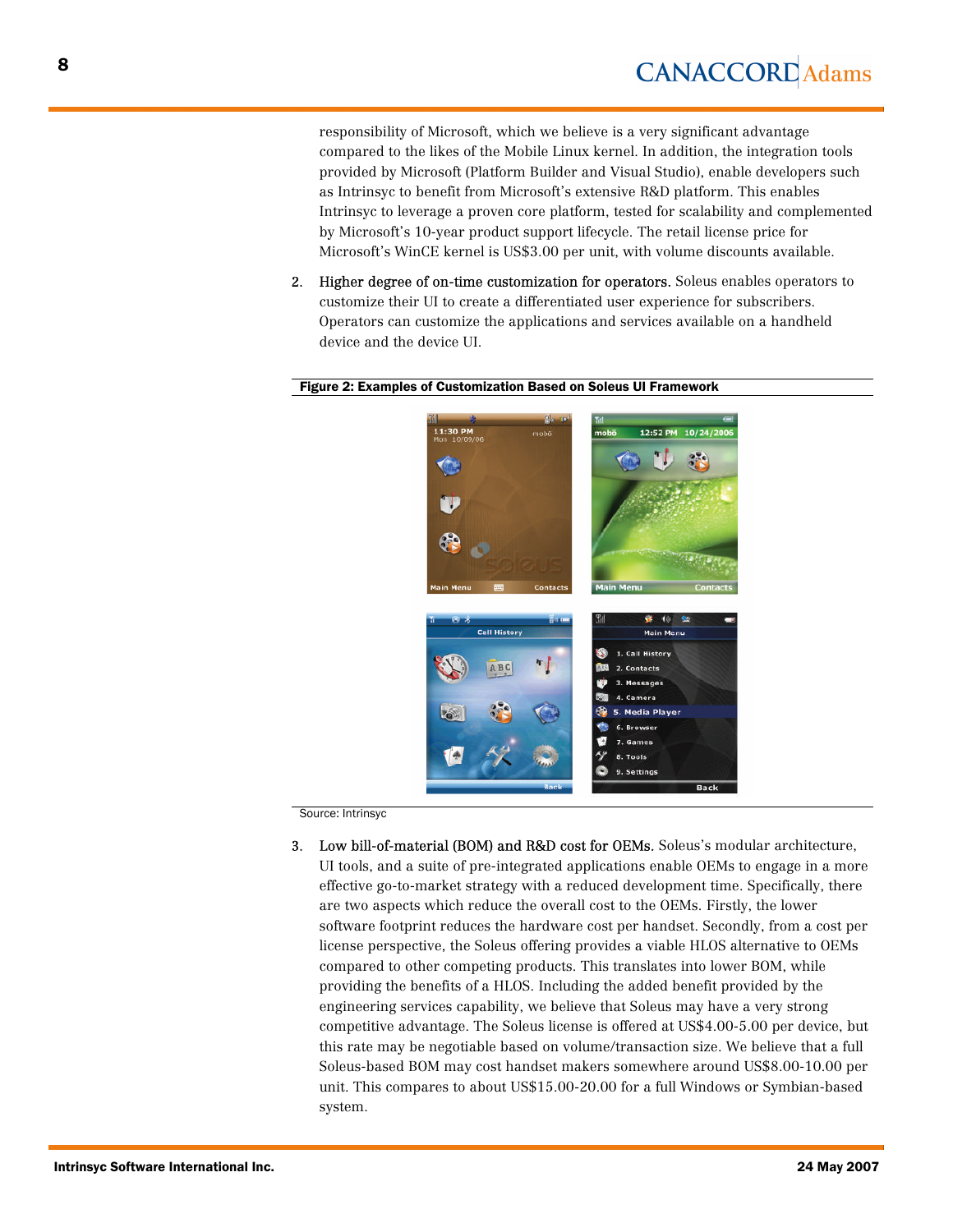

Source: Intrinsyc

4. ESG expertise provides a competitive advantage. One of the key differentiating factors, in terms of competitive positioning, is the availability of expertise within ESG. The PND segment is the one of the primary target markets for Soleus, and the ESG group can provide the services required to integrate the hardware and software platforms. As such, Soleus clients will have access to Intrinsyc's entire engineering expertise. This would make the combined offering of ESG and MPG more attractive, in our view.

#### EIS

#### · 10% of TTM revenue

Legacy business. The EIS unit, based in Vancouver, was established in F2005 to develop networking software to bridge Java and Windows-based systems. J-Integra, a legacy product, is the networking software suite, and the product offerings were further expanded to offer a new J-Integra Espresso product, which provides an interoperability bridge between Java, COBRA, and Microsoft .NET. This solution was developed to meet the identified need of enterprise customers to integrate the Java and Microsoft platforms. The solution served as a complementary product to Web services when customers could not web-enable their services due to issues related to scalability, data disparity, etc.

Currently, this business unit generates approximately 9-10% of total revenue. However, we expect EIS revenue contribution to erode rapidly given the change in management focus and lack of product traction. As such, our projections for this business unit include minimal top-line contribution over the coming 2-3 years and we expect management to phase out the support for EIS.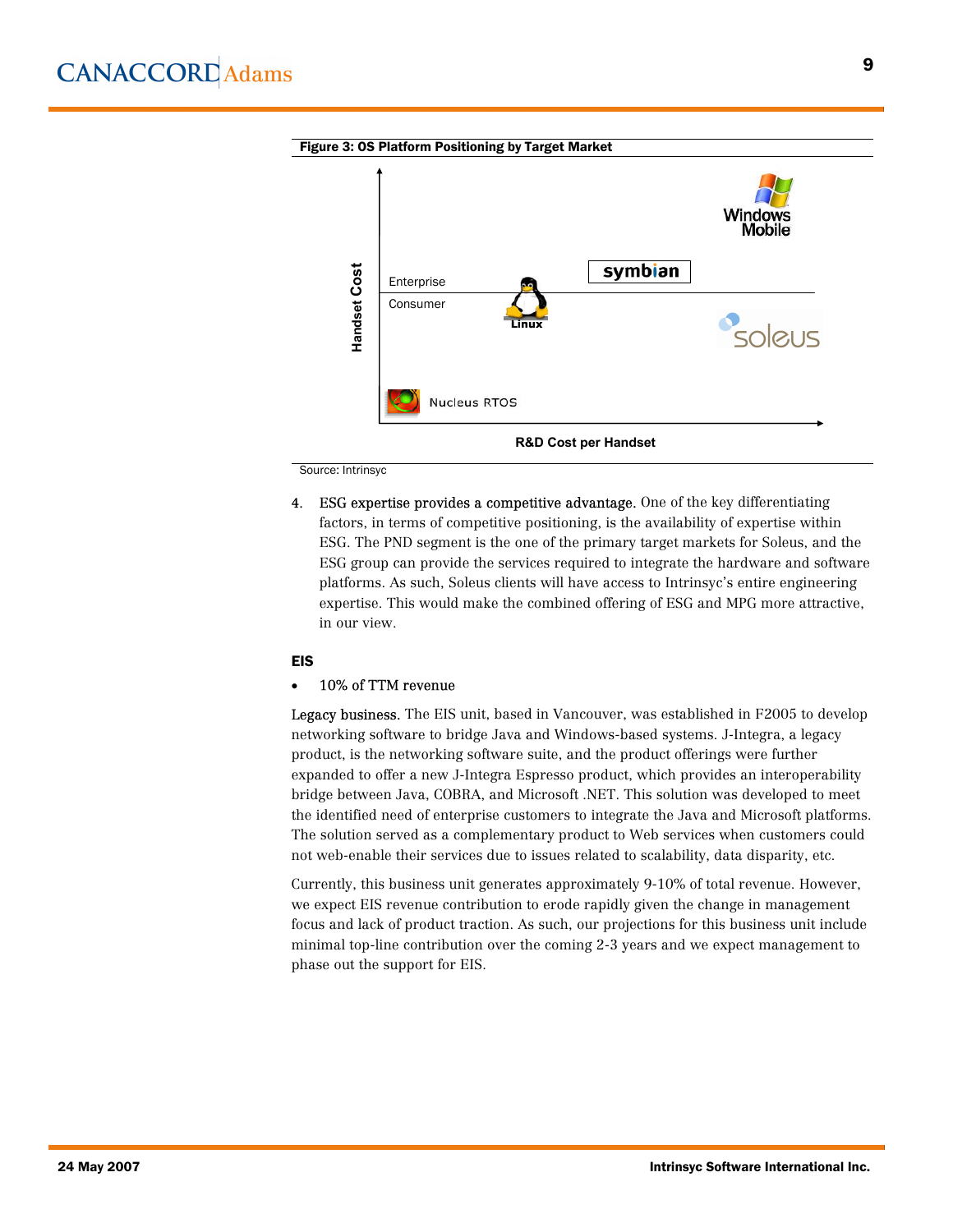

Figure 4: EIS Revenue and Percentage of Total Revenue for Last 10 Quarters

Source: Company reports

# INDUSTRY OVERVIEW

Our industry discussion will focus on the mobile handset industry. We first turn to the company's primary market of mobile phones, as Intrinsyc targets the feature phone segment, then we will turn our attention to peripheral markets such as PNDs, PDAs, and other non-wireless handsets.

The mobile phone industry can be categorized into three segments: (i) basic or entrylevel phones; (ii) mid-market or feature phones; and (iii) high-end or smartphones. The smartphone segment is currently receiving much of the attention as it is experiencing the most robust growth rates. This segment is becoming more competitive on two fronts. Firstly, higher-end devices with more features and applications are pushing up the ASP. We list Apple's iPhone as one example. Secondly, in the lower tiers of the smartphone market, we are seeing price erosion, particularly on older models. Motorola's RAZR is one example here. The primary competitors within the smartphone OS segment include Symbian, Windows Mobile, Access, Research In Motion (RIMM : NASDAQ : US\$159.06 | BUY) through the BlackBerry OS, and Mobile Linux.

Intrinsyc's Soleus platform is targeted at the mid-market, which is larger than the smartphone segment, but growing at a slower pace. From an OS standpoint, this market has been dominated by a scaled down Symbian OS and variations of Mobile Linux OS. Microsoft has not targeted this market due to the processing power and storage requirements for Windows Mobile. The company does, however, make its WinCE kernel available to developers for the mid-tier. This platform requires a significant amount of development work on the user side in order to ensure compatibility with the device and wireless network in question.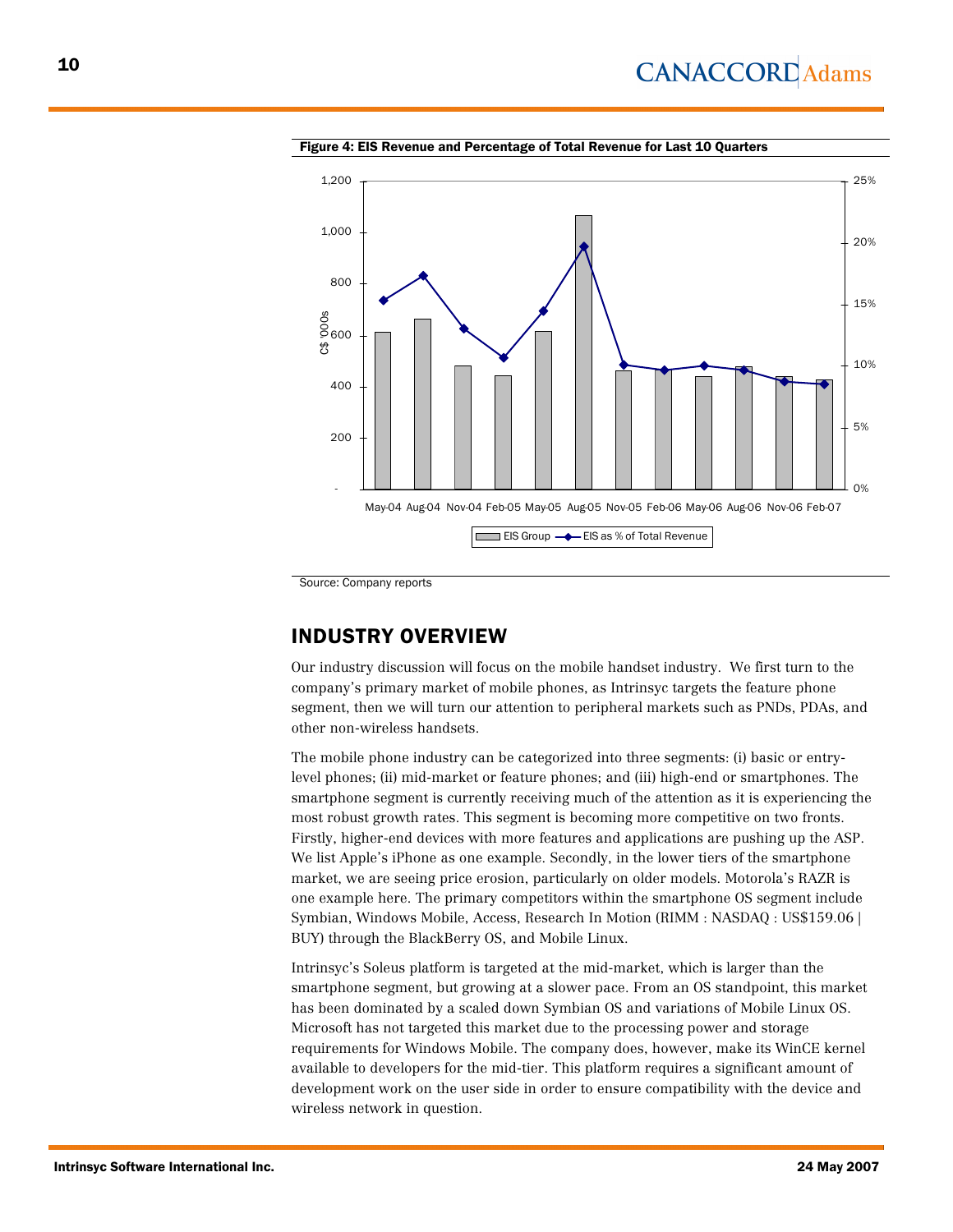Entry level devices are very limited in functionality and generally retail for as low as \$30/handset. The device normally has voice functionality with very limited multimedia capabilities. These devices do not require HLOS, but instead very basic OS's offer the required capabilities.

Looking outside of mobile phones, there are numerous handheld devices, such as PDAs or feature-specific mobile devices, such as PNDs and mobile TV handhelds, which are in their infancy. In these markets, custom development of WinCE, Mobile Linux and proprietary OS's are prevalent.

# MARKET OPPORTUNITY

#### Mobile phones

The majority of Intrinsyc's target customers are mobile phone OEM and ODMs. In our opinion, the size of the market here is large and growing, specifically due to the large number of devices shipped per year, the low two-year average life of the devices, and the continued need for manufacturers to come out with new and improved designs. Design wins will be the key growth driver for Intrinsyc going forward.

IDC predicts that worldwide mobile phone shipments will grow annually at 6.9% between 2006 and 2011 and reach 1.4 billion units shipped by 2011. Intrinsyc's software is intended to power phones that deliver multimedia applications. As such, we will focus on higher-speed technologies – mainly 2.5G and 3G. These are forecast to grow at a combined 9.1% over the same period.

| Figure 5: Worldwide Mobile Phone Shipments by Air Interface, 2006-2011E (000) |           |           |           |           |           |           |                 |  |  |  |
|-------------------------------------------------------------------------------|-----------|-----------|-----------|-----------|-----------|-----------|-----------------|--|--|--|
|                                                                               |           |           |           |           |           |           | 2006-2011E      |  |  |  |
|                                                                               | 2006E     | 2007E     | 2008E     | 2009E     | 2010E     | 2011E     | <b>CAGR (%)</b> |  |  |  |
| 2G                                                                            | 166.525   | 148.236   | 136,008   | 122.434   | 112.646   | 107.130   | $-8.4%$         |  |  |  |
| 2.5G                                                                          | 713.689   | 748.619   | 762.971   | 764.139   | 775.578   | 778.146   | 1.7%            |  |  |  |
| 3G                                                                            | 142.362   | 222.405   | 315.613   | 402.509   | 475.798   | 544.890   | 30.8%           |  |  |  |
| Total                                                                         | 1.022.576 | 1.119.260 | 1.214.592 | 1.289.082 | 1.364.022 | 1.430.166 | 6.9%            |  |  |  |

Source: IDC, May 2007

Intrinsyc targets the mid-range phone market, categorized as the feature phone market, and leaves the high-end market to Microsoft, Symbian, Research In Motion and others, to name a few. This segment is otherwise known as the converged mobile device market. In April 2007, an IDC report suggested that converged mobile device shipments will grow from an estimated 80 million in 2006 to approximately 300 million by 2011. Excluding the converged mobile device segment from the 2.5G and 3G shipment estimates provided by IDC, we calculate that the total low-end and mid-market opportunity will grow from approximately 775 million in 2006 to about 1.02 billion shipments by 2011, representing a 5.6% CAGR. While IDC has not provided predictions for the low end of the market, it did note that it expects that market segment to grow due to continued mobile device uptake in emerging countries. Over time, we believe that emerging markets will move toward feature phone functionality from more basic level devices.

In order to further illustrate the market opportunity for Intrinsyc, we have conducted a sensitivity analysis of the revenue opportunity based on varying levels of market penetration and ASPs. Intrinsyc traditionally charges about US\$4.00-5.00 per unit shipped for Soleus, with large volume orders driving down ASPs to perhaps the US\$3.00 level. For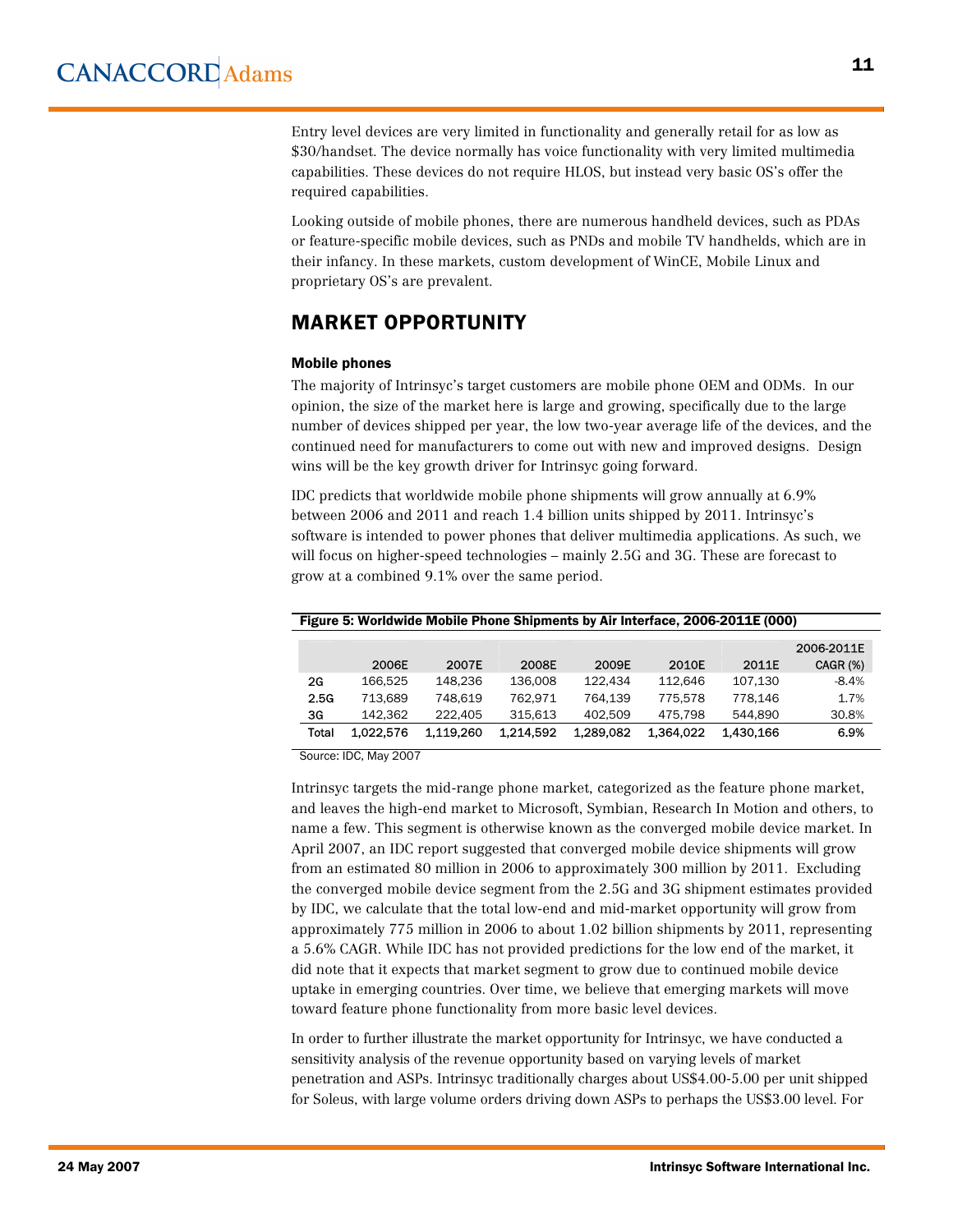calendar 2009, we have modelled ASPs in the US\$3.00-5.00 range and used market penetration rates ranging from 1.0-3.0%. In our base case scenario, utilizing a US\$3.50 ASP and 1.5% market penetration, we estimate Intrinsyc's revenue potential at US\$51.6 million from the Soleus product alone. Management indicated that it believes its primary target market to be approximately 200 million units per year, assuming a 5.6% CAGR, as calculated above, this yields an approximate 6% penetration into this target market by 2009, which we believe is reasonable.

Similarly, for 2011, we have modelled ASP erosion with a range of US\$2.00-4.00 and market penetration rates from 1-9%. Our base case scenario here utilizes a US\$2.50 ASP and a 5% market penetration providing a revenue potential of US\$127 million. See Figure 6 for the full scenario analysis results.

|                    | <b>F2009E Revenue</b><br>Potential (000) |         |         | <b>ASP for Intrinsyc</b> |         |         |
|--------------------|------------------------------------------|---------|---------|--------------------------|---------|---------|
|                    |                                          | \$3.00  | \$3.50  | \$4.00                   | \$4.50  | \$5.00  |
| Market Penetration | 1.0%                                     | 29,511  | 34,429  | 39,347                   | 44,266  | 49,184  |
|                    | 1.5%                                     | 44,266  | 51,643  | 59,021                   | 66,399  | 73,776  |
|                    | 2.0%                                     | 59,021  | 68,858  | 78,695                   | 88,532  | 98,368  |
|                    | 2.5%                                     | 73,776  | 86,072  | 98,368                   | 110,664 | 122,961 |
|                    | 3.0%                                     | 88,532  | 103,287 | 118,042                  | 132,797 | 147,553 |
|                    |                                          |         |         |                          |         |         |
|                    | <b>F2011E Revenue</b><br>Potential (000) |         |         | <b>ASP for Intrinsyc</b> |         |         |
|                    |                                          | \$2.00  | \$2.50  | \$3.00                   | \$3.50  | \$4.00  |
|                    | 1%                                       | 20,372  | 25,465  | 30,559                   | 35,652  | 40,745  |
|                    | 3%                                       | 61,117  | 76,396  | 91,676                   | 106,955 | 122,234 |
| Market Penetration | 5%                                       | 101,862 | 127,327 | 152,793                  | 178,258 | 203,724 |
|                    | 7%                                       | 142,607 | 178,258 | 213,910                  | 249,562 | 285,213 |
|                    |                                          |         |         |                          |         |         |

#### Figure 6: Intrinsyc Revenue Potential for 2009E and 2011E

Source: Canaccord Adams estimates

#### Handheld devices

In handheld devices, we view the PND segment as a greenfield opportunity for Intrinsyc. At the end of March, Intrinsyc announced that it had received a design win in this space with a leading global manufacturer to license the Soleus software platform for the development of GPS-enabled mobile phones. We believe that traditional PND manufacturers will look at methods of capturing market share in the mobile phone market by rolling out proprietary devices. Intrinsyc has the advantage of being able to offer its own "telephony stack", which will be required by the PND manufacturers in order to connect into cellular networks. Furthermore, PND manufacturers may look to Windows-based mobile OS platforms in order to extend application support within the PND space in addition to the mobile phone segment.

According to Taiwan's Topology Research Institute (TRI), worldwide PND shipments were approximately 10.8 million in 2006 and are expected to reach 17.9 million units this year and 27.1 million in 2008. The compound annual growth rate in the 2006-2010 period is expected to be 49%.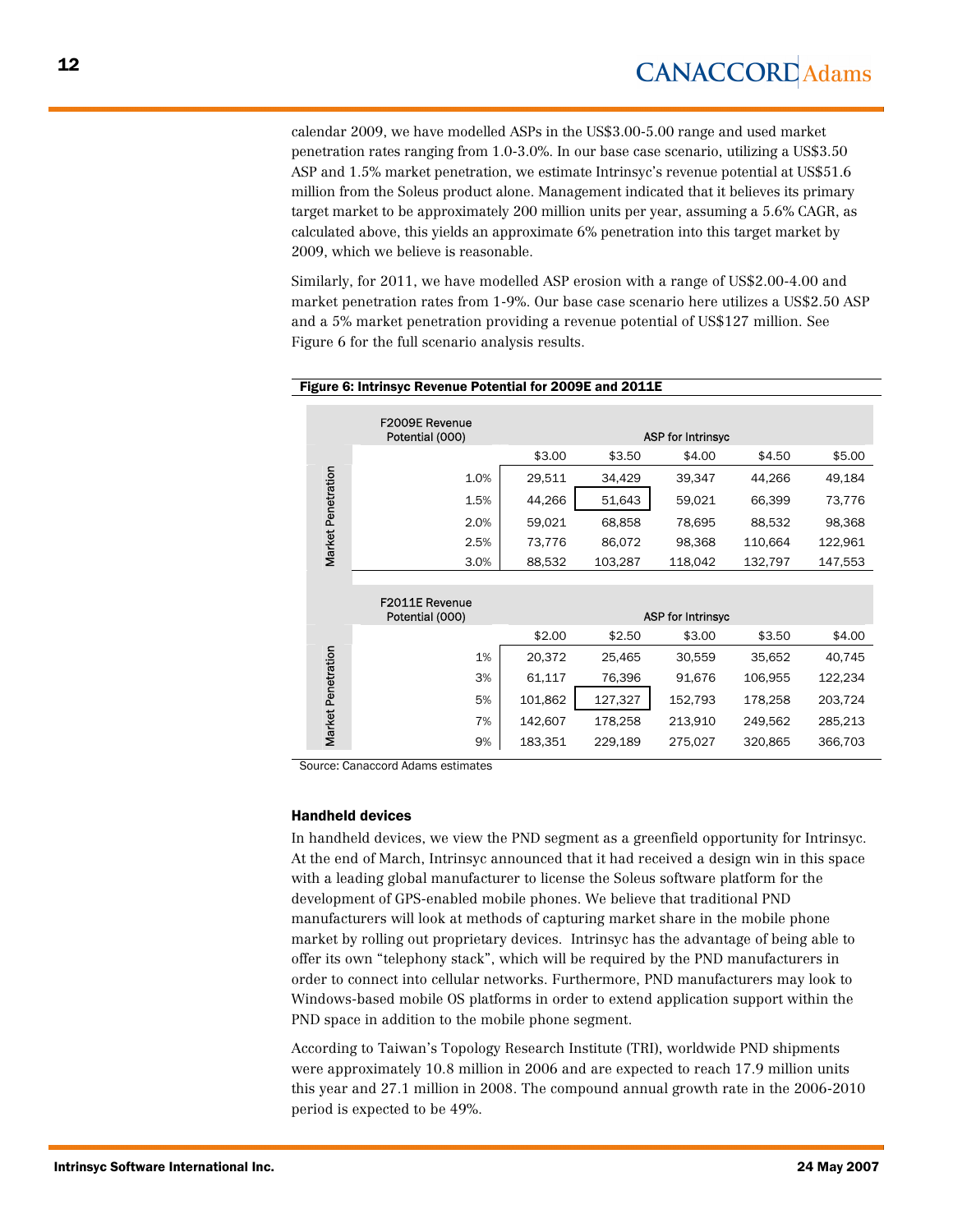Other areas where Intrinsyc can position itself within the handheld device market include mobile digital TVs and traditional PDAs that are currently experiencing unit shipment erosion. In the latter category, the shipment erosion may entice the traditional vendors such as HP and Dell to attempt to extend their offerings from the traditional handheld device into a more converged mobile device, or simply expand the functionality of their devices to include wireless phone capabilities. In order to capture market share, these vendors will have to be cost conscious and reduce the overall BOM, which could include a less expensive mobile OS platform and one that offers flexibility and opens the door to a large developer community such as Windows. Soleus offers a significant advantage as it is a low-cost BOM and a Windows kernel, enabling desktop interoperability at a low cost. Below we list the top five handheld device manufacturers based on 2006 shipments.

|       | 2005<br><b>Shipments</b> |           | 2006            |           |            |
|-------|--------------------------|-----------|-----------------|-----------|------------|
|       | (000)                    | Share (%) | Shipments (000) | Share (%) | Y/Y Growth |
| Palm  | 2,763                    | 36%       | 1,982           | 36%       | $-28%$     |
| HP    | 1,739                    | 23%       | 1,210           | 22%       | $-30%$     |
| Dell  | 736                      | 10%       | 490             | 9%        | $-33%$     |
| Mio   | 343                      | 4%        | 443             | 8%        | 29%        |
| Sharp | 79                       | 1%        | 303             | 6%        | 282%       |
| Other | 1,986                    | 26%       | 1.059           | 19%       | $-47%$     |
| Total | 7.647                    | 100%      | 5,487           | 100%      | $-28%$     |

#### Figure 7: Worldwide Handheld Device Shipments by Top Five Vendors, 2005 and 2006

Source: IDC, April 2007

#### Operating systems

According to IDC, mobile device OS's are expected to post a 30.3% CAGR until 2011, exceeding 304 million units from the current level of about 81 million. Symbian OS leads the way with an estimated 64% market share, followed distantly by Linux at 17%. IDC expects Windows Mobile to gain considerable market share through its forecast period – from less than 10% today to over 24% by 2011. In the same timeframe, Symbian and Linux are projected to lose share.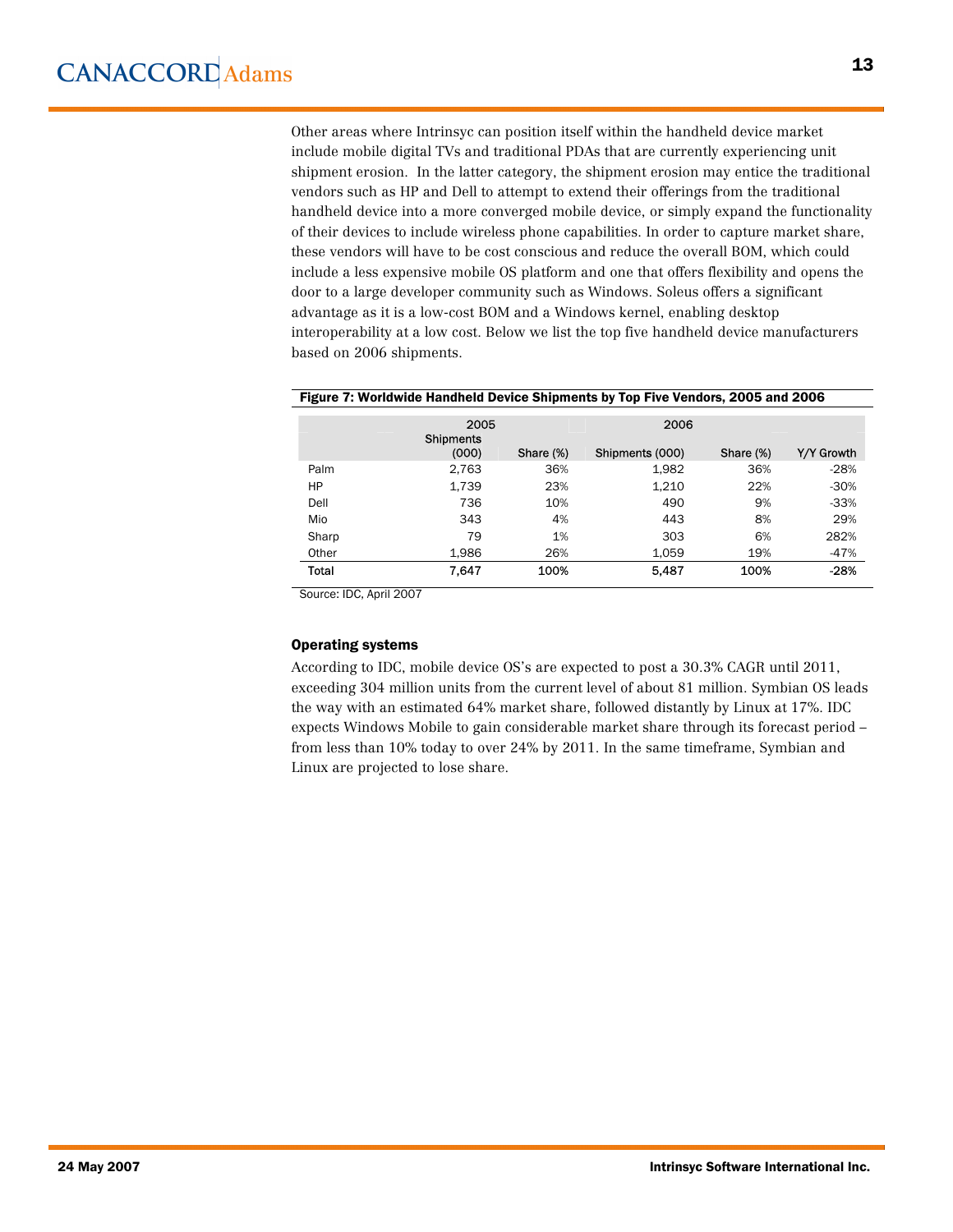![](_page_13_Figure_1.jpeg)

Figure 8: Global Mobile Device Shipments by OS, 2006E–2011E

Source: IDC

### COMPETITIVE LANDSCAPE

#### MPG – SOLEUS

We have focused our competitive analysis mainly on the dynamics within the handset operating system market. The analysis pertaining to ESG is limited in discussion, as we ultimately see the majority of Intrinsyc's value within Soleus and believe this product line will face the key competitive threats. ESG has earned a solid track record with customers, having grown at double-digit rates for the last two fiscal years (F2005 and F2006). As such, we are not as concerned by competitive inroads on the ESG side.

To our knowledge, there are currently no direct competitors to the Soleus platform, in terms of Windows CE-based mobile OS offerings. There are, however, other HLOS vendors, where the underlying core platform is either the Linux Mobile OS or Symbian OS. Note that Research In Motion currently does not license out its mobile OS to other mobile device manufacturers. Additionally, we believe that Microsoft's Windows Mobile is targeted at smartphone and high-end converged devices. As such, we see Soleus as more complementary than competitive to Microsoft's ambitions in the mobile OS world. We note that Microsoft has supported Intrinsyc's efforts and recently named Intrinsyc as Microsoft's Systems Integrator of the Year.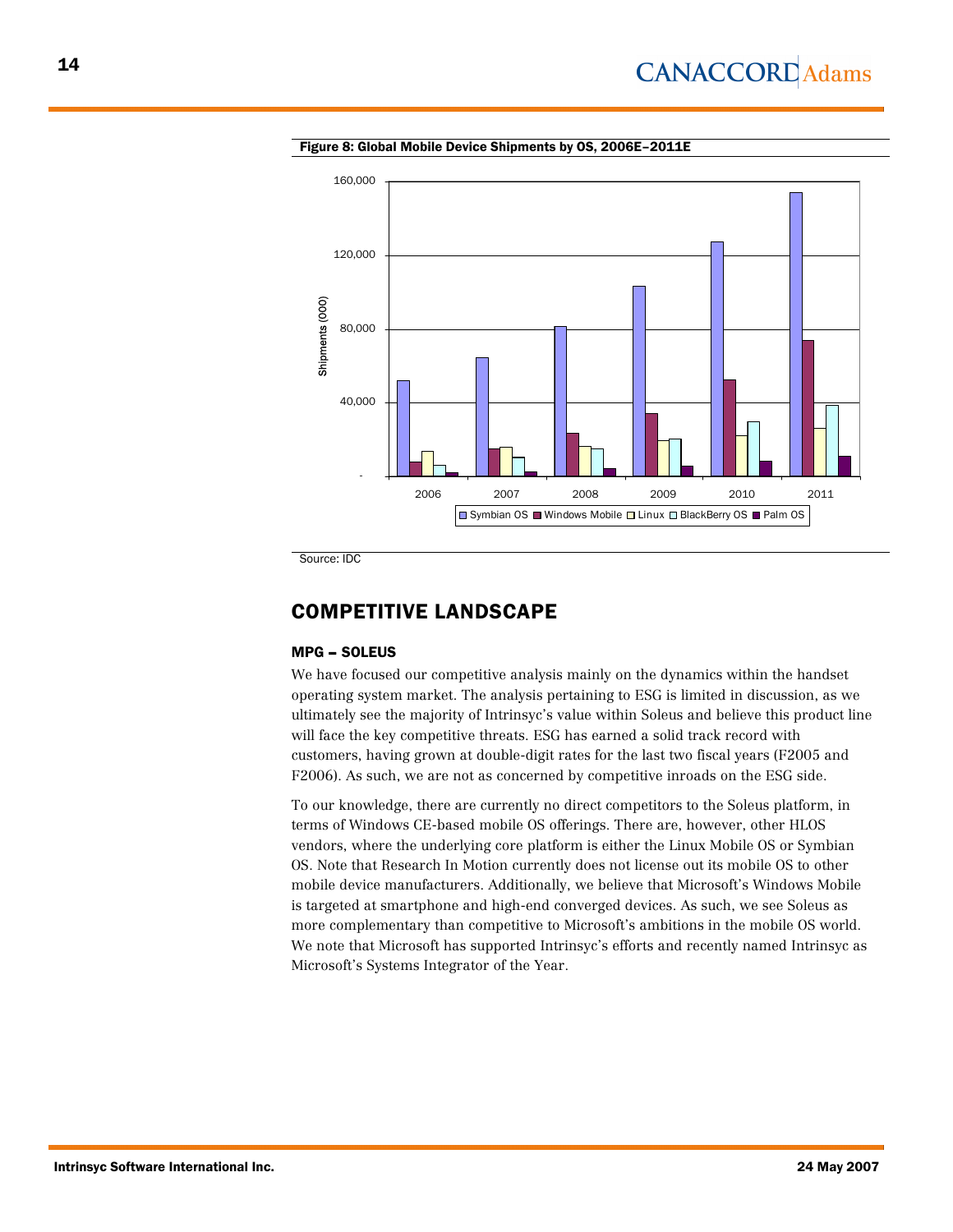![](_page_14_Figure_1.jpeg)

#### Figure 9: Global Market Share for Converged Mobile Device OS's (2006)

#### Source: IDC

Symbian is the most widely utilized of all five major OSs at approximately 64% of global market share in 2006, according to IDC. Symbian OS is owned by Symbian Software Ltd., which is a joint venture between Ericsson, Nokia, Panasonic, Siemens and Sony Ericsson. Symbian OS is licensed to several handset OEMs, including: Nokia, Fujitsu, LG Electronics, Motorola, Samsung, Sharp, Sony Ericsson, Panasonic and Mitsubishi Electric. Symbian OS is currently utilized in high-end phones, as royalty costs and required processing power are relatively high. This increases the BOM cost for OEMs, which can limit the addressable market for the OS. Although it is realistic to expect that Symbian can scale down the OS to a smaller footprint, thereby reducing the BOM, the time and investment required to do so plus the timing to go to market and generate design wins could take a number of years. In the event that Symbian chooses this path, we believe Intrinsyc will have a number of advantages, aside from a lower per unit cost. In our opinion, Intrinsyc's platform will require lower engineering services for integration purposes, as well as provide continued support by Microsoft for its WinCE kernel and the ability to leverage the Microsoft developer community.

Mobile Linux is a distant second with 17% market share. Utilizing a Linux-based OS platform has certain comparative advantages, including lower costs associated with an open platform, the wide availability of the source code and the ability to modify, as needed, a strong developer ecosystem, and an ability to integrate applications in a modular fashion. Conversely, there are also a number of disadvantages associated with utilizing this OS platform. One is the inability to dictate direction of the kernel development or the lack of a roadmap by the open source community for future modifications, additions and other revisions to the standards. This creates a requirement for an internal team to add modifications and continually test internal revisions of the OS. One way to mitigate this risk is for manufacturers to outsource to a Mobile Linux vendor, such as MontaVista's Mobilinux HLOS.

Access Co. Ltd. We see Access as being one of Intrinsyc's closest direct competitors. Access provides mobile content delivery and Internet access technologies. In November 2005, Access acquired PalmSource in a deal worth over US\$300 million in cash. Access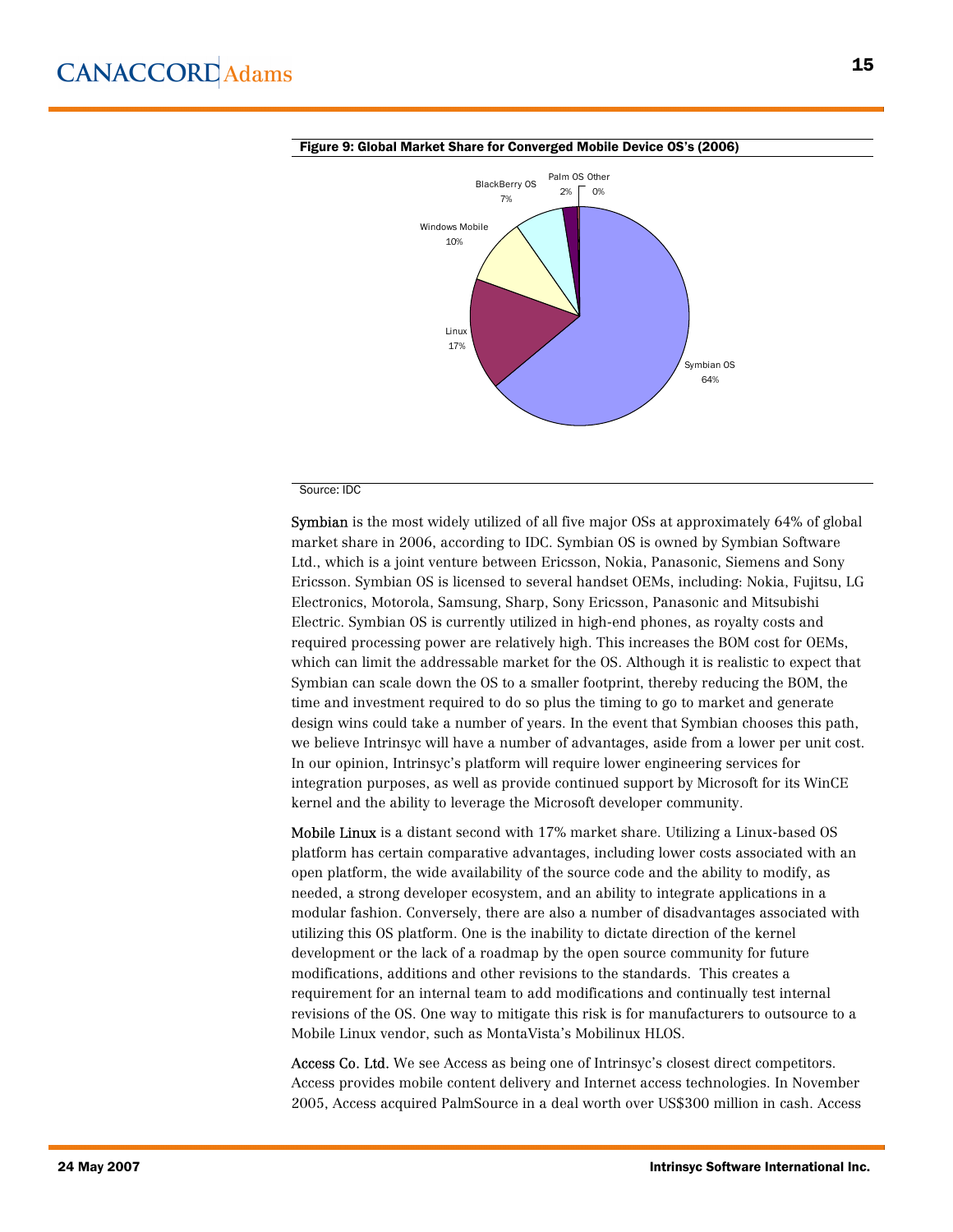had intended to combine the Palm OS with its own Linux-based NetFront browser. PalmSource had already begun moving in Linux's direction with the acquisition of China MobileSoft, a Linux-based mobile OS provider, earlier in 2005. Its product portfolio is comprised of (i) NetFront Browser – an Internet browser designed to deliver performance in resource-constrained environments; (ii) NetFront software development kit - provides manufacturers with porting of low-level drivers to target hardware, customization of user interfaces, integration of plug-in modules, and development of browser-based applications; (iii) Compact NetFront Plus – a micro browser designed for mobile wireless services; and (iv) NetFront Mobile Client Suite – offers mobile device manufacturers and mobile operators an integrated solution that includes a browser, MMS Client, PIM, SyncML, and Java. Access also offers a Java platform for information appliances, as well as OS and protocol stack. Access has developed the Access Linux Platform that comprises an open-source Linux kernel, as well as the middleware and applications required for a smartphone. Access was founded in 1979, and is based in Tokyo.

MontaVista (private) is another close direct competitor, in our view. MontaVista is a private company, based in Santa Clara, California, and is funded by a number of venture capital funds as well as customers such as IBM, NTT DoCoMo, Intel Capital, and Panasonic. MontaVista is a provider of Linux solutions. In addition to an extensive array of engineering services pertaining to Linux kernel development, the company's main product is an embedded Linux-based software platform, "Mobilinux", which is similar to Soleus in terms of functionality and target market. Mobilinux includes real-time and power management features, and provides an open framework for third-party software components.

MontaVista made a couple of important announcements recently. In April, the company announced the acquisition of two UK-based companies to expand the geographic reach of its Linux platform based solutions. In addition, MontaVista announced the development of new smartphones set to be released in Italy. The two new smartphones, the iGO730 and the LinAP, have been designed by Italian manufacturer, Enteos, which supplies handsets to OEMs and to network operators.

Trolltech is a NOK200 million company, publicly traded on the Oslo Stock Exchange and headquartered in Oslo. The company's main products include Qt, a cross platform application development tool, and Qtopia, an application platform for Linux-based mobile devices. Qtopia is the key competing product for Intrinsyc's Soleus – the software offers pre-integrated applications for feature phones. Qtopia is based on a C++ application framework, which the company claims is optimized for power-constrained mobile devices.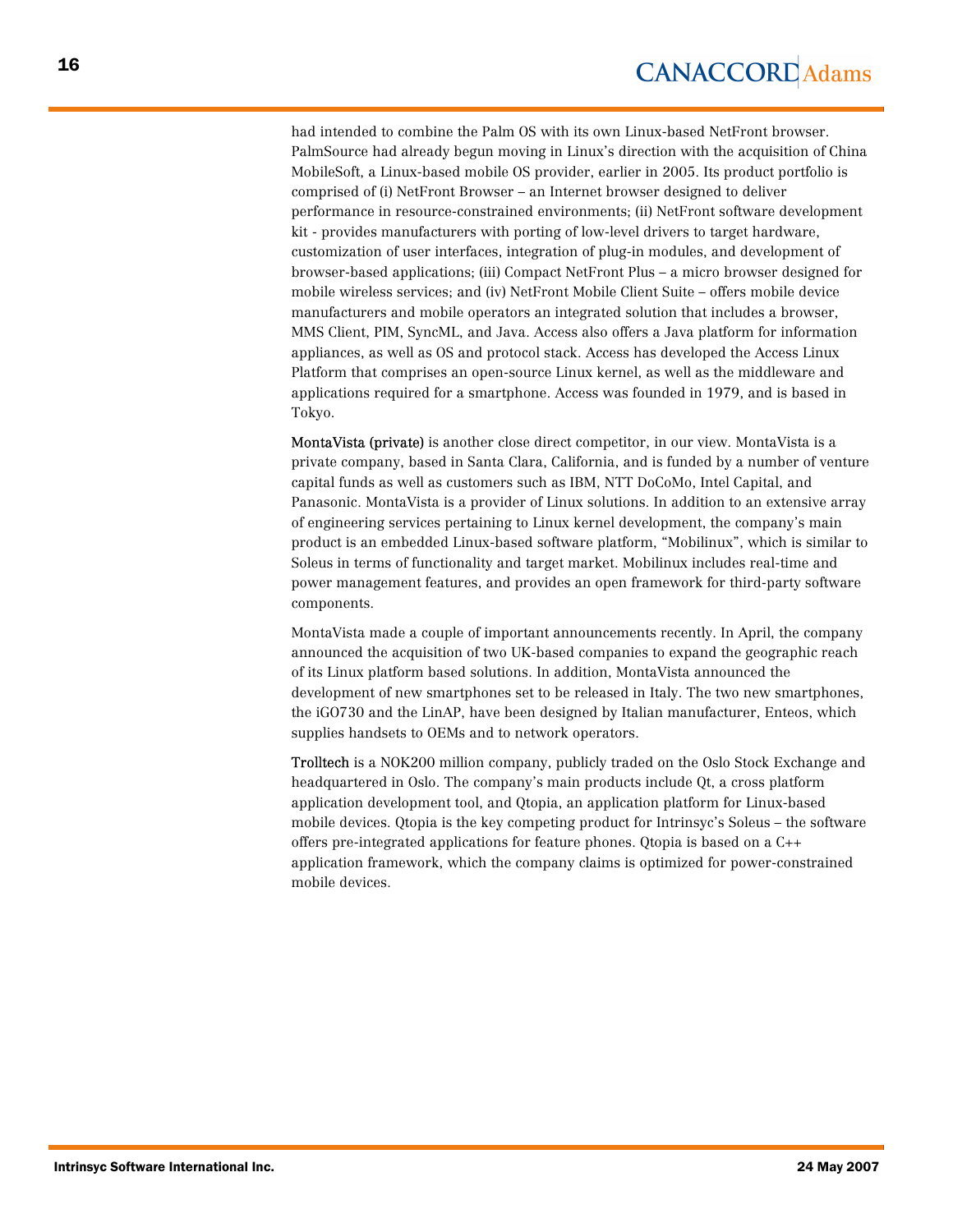![](_page_16_Figure_1.jpeg)

Source: Trolltech

#### ESG

ESG has developed expertise in packaged telephony integration services for radio interface layers on Windows Mobile and Windows Embedded CE platforms and customized modification of the Symbian OS platform. Hence, this group functions primarily as a systems integrator. We see a few direct competitors in this segment, namely, BSQUARE Corp. (NASDAQ: BSQR : US\$5.23 | Not Rated), Taproot Systems (private), and Teleca AB.

BSQUARE provides software and engineering services to developers of Windows-based embedded devices in the US, Taiwan, and Japan. The company was founded in 1994, and maintains offices in Bellevue, Washington, San Diego, Akron, Taiwan, and Vancouver. The company has 200 employees. This is one of ESG's main, direct competitors. We believe that a substantial portion of revenues is derived from the distribution (VAR) of Windows.

The company's engineering services group collaborates with OEM customers to develop applications, engineer platform software, and design hardware and software to run a variety of products including Pocket PCs, set-top boxes, industrial automation devices and Windows-based terminals. Customers include Dell, HP, Hitachi, HTC, IBM, JVC, MITAC, Motorola, Palm, and Samsung. BSQUARE is also a Microsoft Gold Level Partner.

BSQUARE offers the following products and services, among others:

- · SDIO drivers (Secure Digital Input Output Hx) which allow small form-factor peripheral and memory cards to be used with smart devices;
- · portable media player software solutions; and
- · DevKitIDP, a development platform to speed hardware design and software development.

BSQUARE's engineering services include device solution strategy consulting, software and hardware design and development, systems integration, application and multimedia software development, and quality assurance and testing.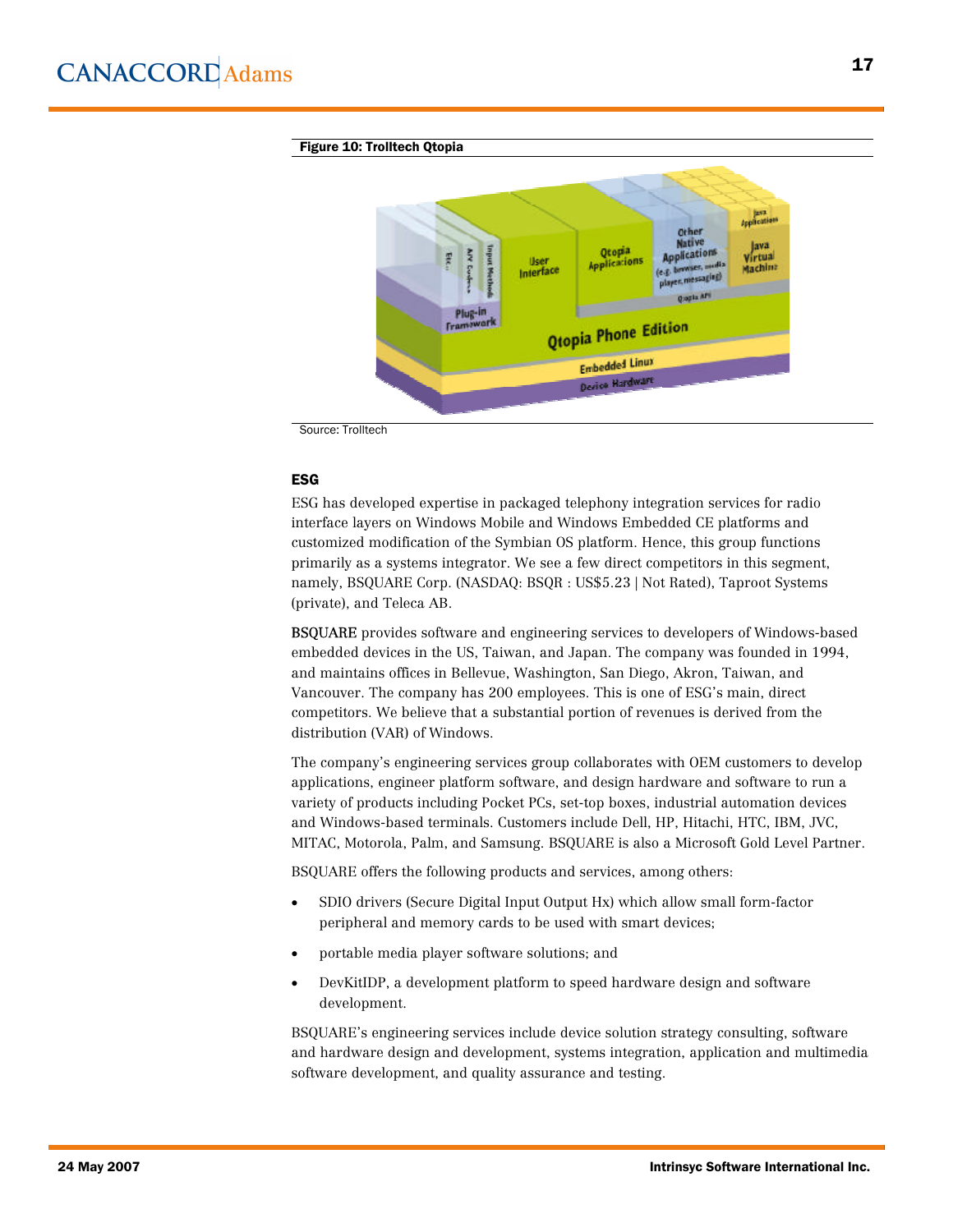BSQUARE has not announced any plans to extend its capability towards the development of a WinCE-based HLOS. We believe that, given the similar technical engineering service capabilities, this possibility should not be ruled out, but we contend that Intrinsyc has a 2-3 year lead with a proven product. This may be difficult to replicate for BSQUARE in a timely and competitive fashion.

| <b>Figure 11: BSQUARE Financial Details</b> |           |           |           |
|---------------------------------------------|-----------|-----------|-----------|
| (US\$M, FYE: December)                      | 2004A     | 2005A     | 2006A     |
| <b>Total Revenue</b>                        | 38.92     | 42.92     | 49.82     |
| Y/Y Growth                                  | 3.67%     | 10.29%    | 16.06%    |
| <b>Gross Profit</b>                         | 9.05      | 9.88      | 12.18     |
| Margin %                                    | 23.25%    | 23.03%    | 24.44%    |
| <b>EBITDA</b>                               | (0.40)    | (0.78)    | 0.37      |
| Margin %                                    | (1.02%)   | (1.81%)   | 0.74%     |
| <b>EBIT</b>                                 | (0.98)    | (1.15)    | (0.16)    |
| Margin %                                    | (2.52%)   | (2.69%)   | (0.33%)   |
| Earnings from Cont. Ops.                    | (0.80)    | (1.30)    | (0.47)    |
| Margin %                                    | (2.04%)   | (3.02%)   | (0.94%)   |
| Net Income                                  | (7.05)    | (1.30)    | (0.47)    |
| Margin %                                    | (18.12%)  | (3.02%)   | (0.94%)   |
| <b>Diluted EPS</b>                          | (0.08)    | (0.14)    | (0.05)    |
| Y/Y Growth                                  | <b>NM</b> | <b>NM</b> | <b>NM</b> |

Source: Company reports, Capital IQ

TapRoot Systems provides embedded software components and services for smartphone manufacturers and wireless operators, but primarily competes with Intrinsyc in the engineering services space. The company specializes in dual-mode (telephony and WLAN) solutions for the industry's major mobile OS's; Microsoft Windows Mobile, Linux Mobile and Symbian OS. The company develops software products that support communications protocols for smartphone OS's. Its product and service portfolio includes interoperability testing that assists handset manufacturers, semiconductor vendors, and wireless operators with accelerating product deployment. TapRoot was founded in 2000 and is based in Morrisville, North Carolina.

Teleca engages in the design, development, and integration of software and electronics, and also provides extensive consulting services. Teleca mainly competes in the engineering services space, and ancillary software application space. It splits its organization into five segments: Products, Mobile Devices (MD), Network Equipment (NE), Enterprises and Operators (EO), and Benima. The Products segment offers software applications for mobile phones, while the MD segment provides design, development, and integration of software and hardware for mobile handsets. The NE offerings include solutions that assist in the design, manufacturing, and integration of telecommunication networks. Its solutions include feasibility and design studies, product and systems development in radio networks, platforms and application systems support, and maintenance. The company operates in Asia, Europe, and North America and is based in Stockholm.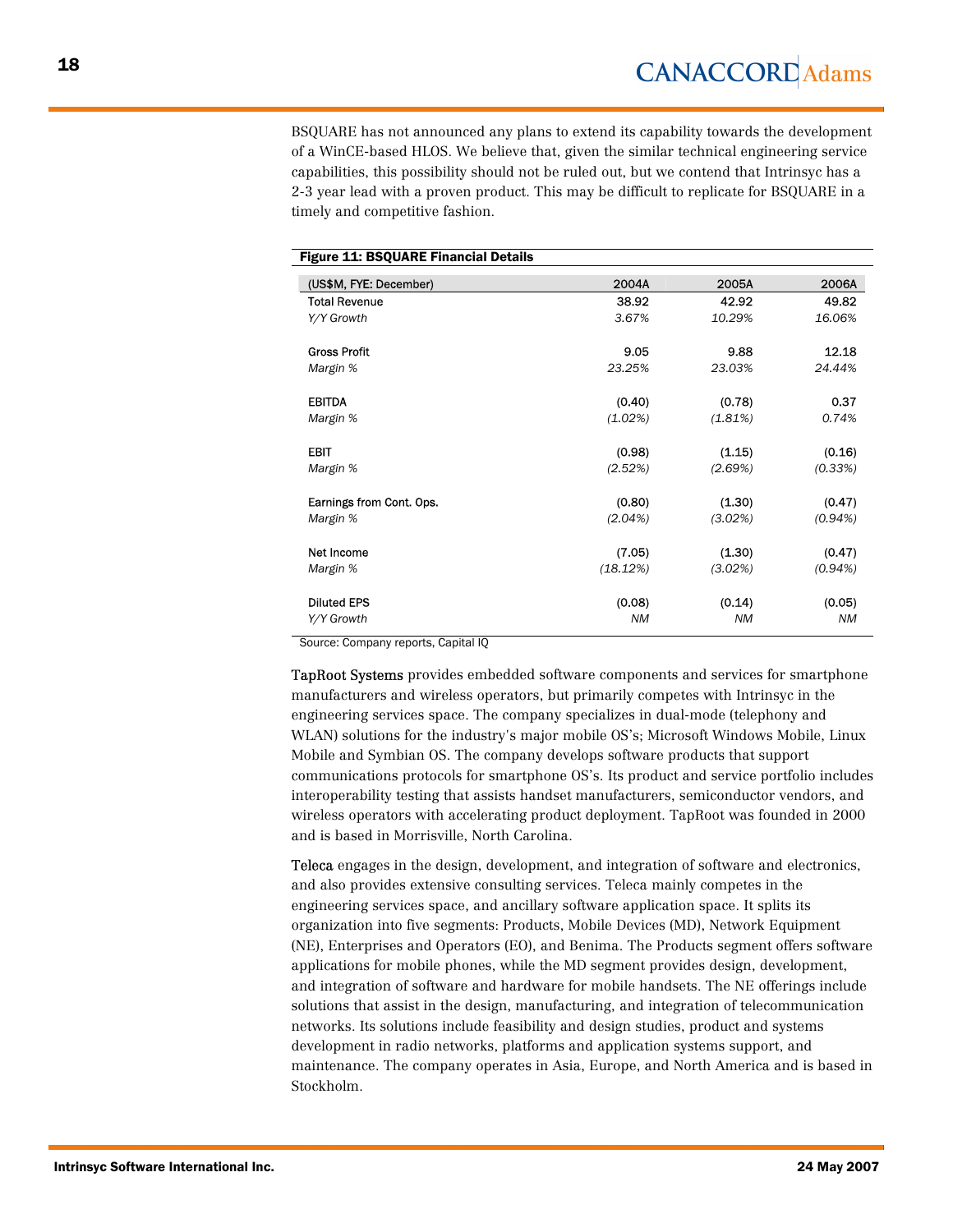# PARTNERSHIPS/TECHNOLOGY ALLIANCES

Intrinsyc has numerous partnerships and industry alliances with companies in the mobile device market. These include Microsoft, Intel, Symbian, and Texas Instruments, among others.

The company has an established relationship with Microsoft, beginning as a WinCE systems integrator and an ISV in 1996. Intrinsyc is now a Windows Mobile SI 'gold partner'. Intrinsyc's MPG is responsible for development of Soleus, which is key offering of the company requiring collaboration with Microsoft and is based on WinCE OS.

In addition, the company is part of the Symbian Platinum program which enables the company to gain access to Symbian OS source code and product support.

#### Recent partner announcements

- · On May 1, 2007, Intrinsyc announced that Microsoft named it Systems Integrator of the Year. The award was presented at the 2007 Mobile and Embedded Developers Conference in Las Vegas.
- · On February 12, 2007, Intrinsyc Software announced relationships with Esmertec, provider of Jbed Java Virtual Machine; Avanquest Software, provider of Mobile Sync; and SHAPE Services, provider of IM+ Mobile Instant Messenger software.

# RECENT DEVELOPMENTS

- · On May 10, 2007, Intrinsyc announced the closure of its public offering of 33,334,000 common shares at an offering price per common share of C\$0.60 for gross proceeds of C\$20 million. After deduction of underwriting fees, the net amount raised was approximately C\$18.7 million. Management expects that net proceeds will be used mainly to fund sales, marketing and R&D related to the mobility software business.
- · On March 27, 2007, Intrinsyc announced that it entered into an agreement with a leading global manufacturer of PNDs and handheld devices to license the Soleus software platform for the development of GPS-enabled mobile phones.
- · On February 13, 2007, Intrinsyc that it will showcase the Soleus development platform on a reference design using Freescale Semiconductor's i.MX31 multimedia applications processor.
- · On February 12, 2007, Intrinsyc announced its porting of Soleus development platform to Marvell's PXA3xx application processors.
- · On December 21, 2006, Intrinsyc announced that it completed the production release of Soleus version 1.0.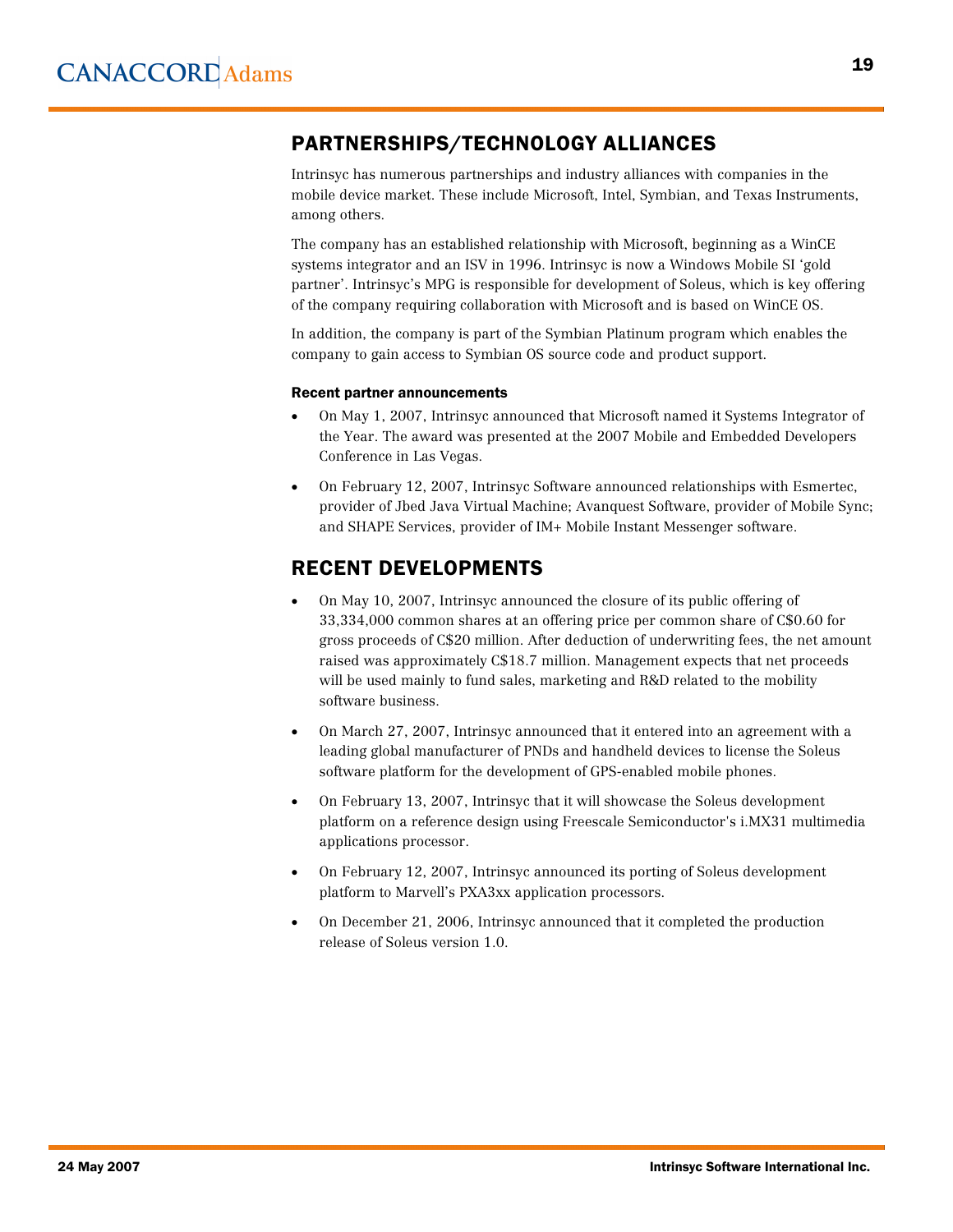# MANAGEMENT TEAM

In 2006, Intrinsyc made a number of executive changes that strengthened its management team considerably. In July 2006, the company appointed Glenda Dorchak, a seasoned technology veteran with Intel and IBM, as CEO and Chairman of the Board. Following the addition of Ms. Dorchak, the company hired Mark Johnston late in 2006, another Intel veteran, to lead its worldwide sales and business development initiatives. Mark Johnston has a strong background in the APAC region to help steer Intrinsyc in that region.

Glenda Dorchak, CEO and Chairman, joined Intrinsyc in July 2006 as CEO and Chairman after more than five years at Intel where she held various senior positions including VP and COO of the Intel Communications Group and VP and General Manager of the Broadband Products Group. She also held the position of VP and General Manager of the Consumer Electronics Group. Her career also includes senior roles with IBM.

Andrew Morden, CFO, has held this position for a number of years and brings extensive experience in finance and accounting. Prior to Intrinsyc, Mr. Morden was the CFO of Digital Dispatch Systems, and has held senior positions with Intrawest Corp., SAP Canada, and KPMG. Mr. Morden is a Chartered Accountant.

Mark Johnston, VP and GM of Worldwide Sales and Business Development, joined Intrinsyc in November 2006 and brought to the company a strong background in sales and marketing, especially in the wireless space and the APAC region. Mr. Johnston is a 22-year veteran from Intel that most recently held a senior position within Intel's wired and wireless communications businesses. Some of the senior roles held include Director of Worldwide Technical Sales and Support, Director of Global Marketing for the Cellular and Handheld Products Group, and General Manager of Communications Sales and Marketing for Asia Pacific.

Randy Kath, CTO and VP of the Mobile Products Group, brought extensive experience from Microsoft to help Intrinsyc build the Soleus platform. His experience at Microsoft covered software development, program management, product management, sales, marketing, and business management, and he eventually attained Partner status, a prestigious status within Microsoft. Prior to Microsoft, Mr. Kath held software engineering positions at Shepard's McGraw-Hill and at General Dynamics.

# SHAREHOLDERS

Prior to the secondary share offering in May 2007, Intrinsyc's shares were widely held by retail investors with a small number of institutional holders. We estimate that the top six institutional investors held less than 10% of the total outstanding shares. We believe that the institutional holding has increased substantially following the recent offering.

# FINANCIAL MODEL

Intrinsyc's current business model reflects the company's decision to change its corporate and strategic focus in F2004. The company transitioned from solely relying on engineering services to contribute to its top and bottom lines, to more of a software model through the development of Soleus. As such, the historical business model of the firm will be significantly different than we expect it to look like in 12-24 months. The infancy of the Soleus platform combined with the continued investment in R&D and the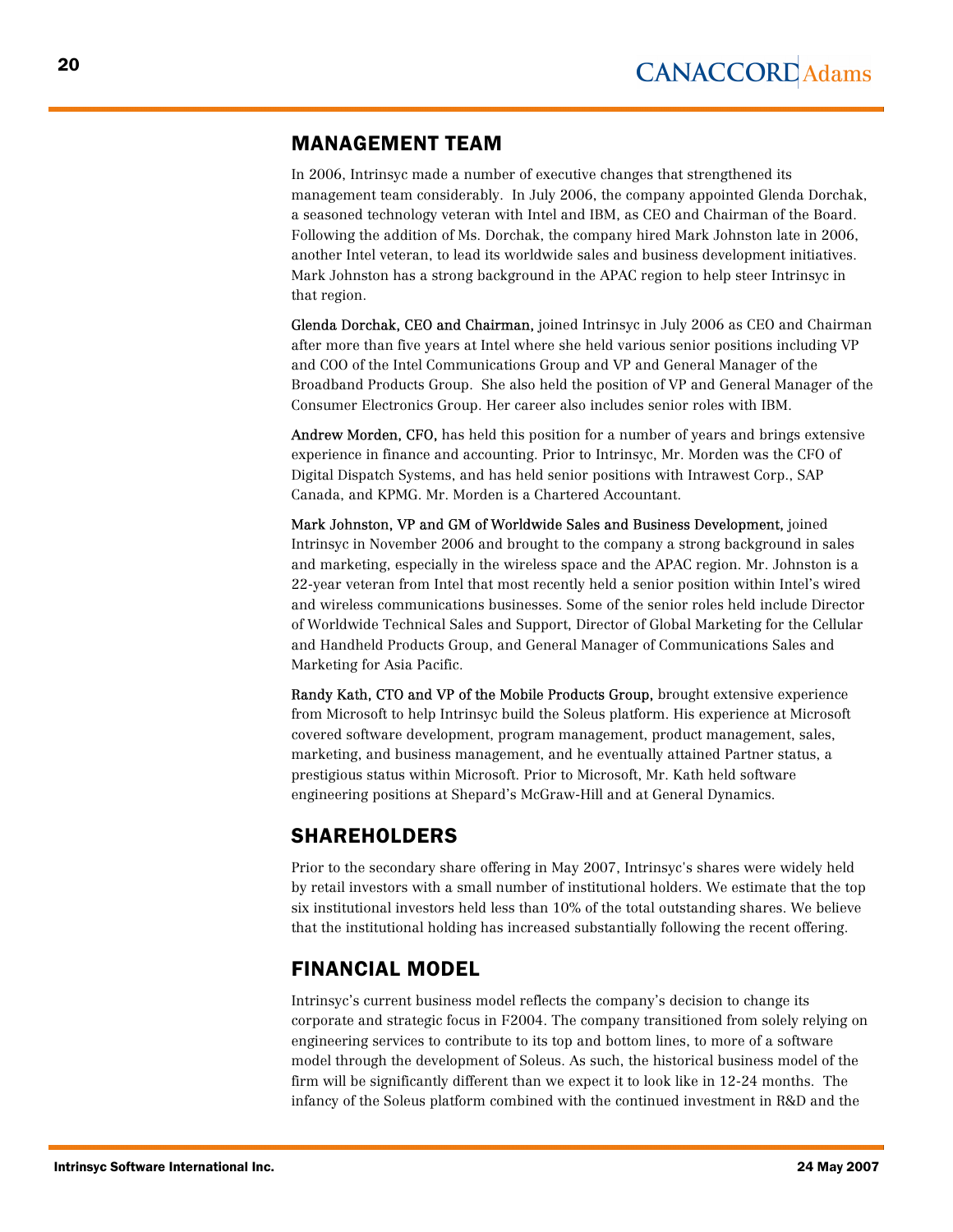significant S&M expenses required the firm to go to the capital markets to raise additional capital. As a result, the company recently raised approximately C\$20 million through a secondary stock issue.

We provide a historical financial analysis in order to illustrate the company's historical financial model, but further stress that this model will change over time into one that has a significant amount of leverage as it will mimic more of a software company.

#### Revenue and margins

Until Q2/F07 (ended February 2007), Intrinsyc reported revenue under two main categories:

- 1. ESG revenue consisting of Hardware revenue and Services revenue; and
- 2. EIS revenue, consisting of Software revenue.

Moving forward, the company intends to report revenue for the Soleus product separately by reporting under the MPG division. To date, there have been no significant revenue streams attributed to MPG.

![](_page_20_Figure_8.jpeg)

![](_page_20_Figure_9.jpeg)

Source: Company reports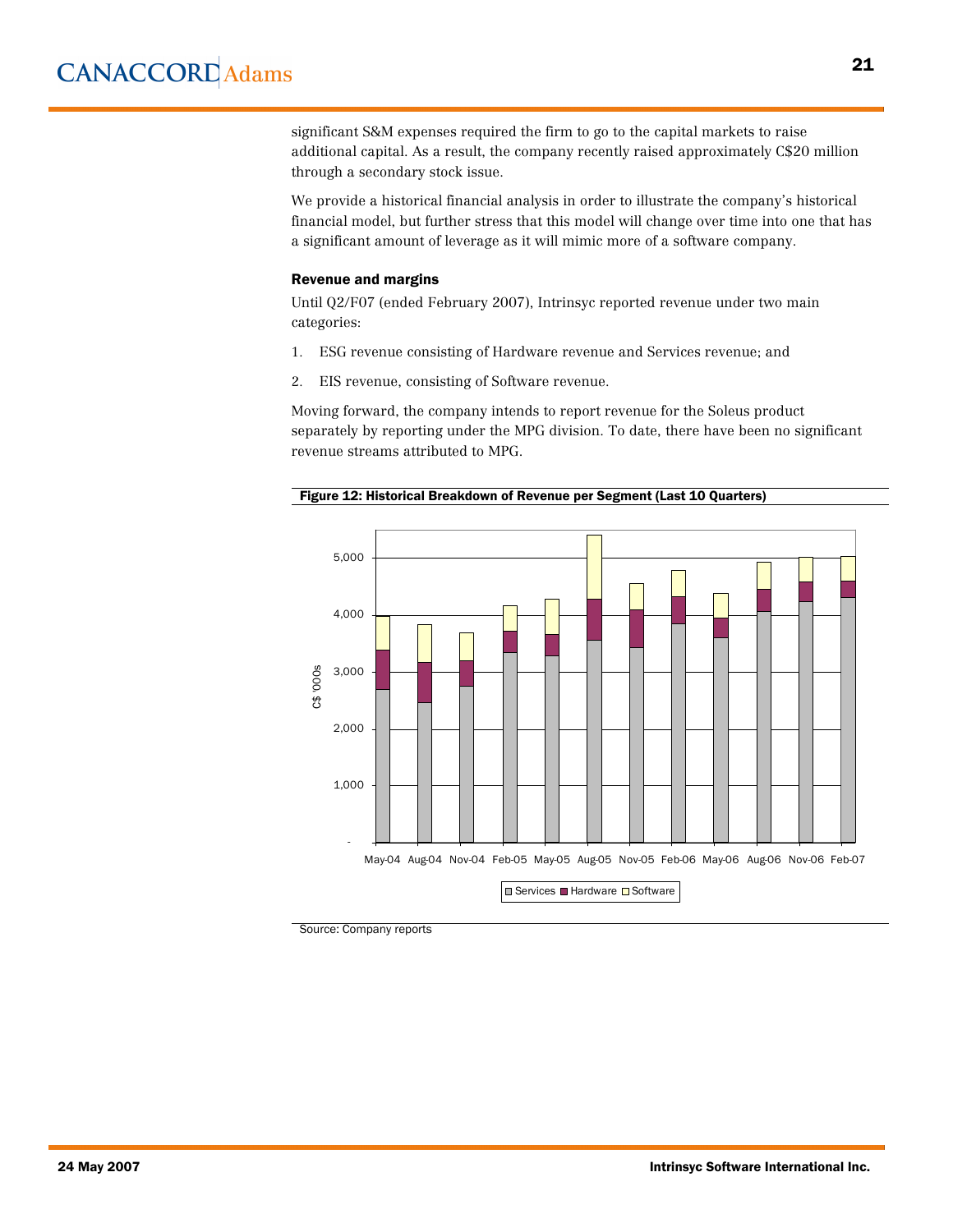| <b>Figure 13: Revenue Segmentation</b> |        |                |        |        |           |                   |                |        |        |        |        |                |
|----------------------------------------|--------|----------------|--------|--------|-----------|-------------------|----------------|--------|--------|--------|--------|----------------|
|                                        | Q1     | Q <sub>2</sub> | QЗ     | Q4     | <b>FY</b> | Q1                | Q <sub>2</sub> | QЗ     | Q4     | FY     | Q1     | Q <sub>2</sub> |
| C\$000                                 | Nov-04 | Feb-05         | May 05 | Aug-05 | Aug-05    | Nov <sub>05</sub> | Feb-06         | May-06 | Aug-06 | Aug-06 | Nov-06 | Feb-07         |
| <b>Revenue Mix</b>                     |        |                |        |        |           |                   |                |        |        |        |        |                |
| <b>ESG Group</b>                       |        |                |        |        |           |                   |                |        |        |        |        |                |
| - Hardware                             | 461    | 378            | 368    | 738    | 1,945     | 664               | 476            | 357    | 389    | 1,887  | 353    | 306            |
| - Services                             | 2.744  | 3.342          | 3.290  | 3.548  | 12,924    | 3.429             | 3.853          | 3.593  | 4.064  | 14,938 | 4.229  | 4,303          |
|                                        | 3.204  | 3.720          | 3.659  | 4.286  | 14,869    | 4,093             | 4.329          | 3.950  | 4.453  | 16,825 | 4,582  | 4,609          |
| <b>EIS Group</b>                       |        |                |        |        |           |                   |                |        |        |        |        |                |
| - Software                             | 481    | 445            | 617    | 1.127  | 2.670     | 460               | 463            | 439    | 470    | 1,832  | 439    | 428            |
| <b>TOTAL</b>                           | 3.686  | 4.165          | 4,276  | 5.413  | 17,539    | 4,553             | 4.792          | 4.389  | 4.923  | 18,658 | 5.021  | 5,036          |

Source: Company reports

1. ESG revenue is derived from both hardware and services. Including the last quarter ended, February 28, 2007, the majority of the company's revenue (greater than 90%) has been generated by the ESG business unit, and the services portion accounts for roughly 80-85% of total revenue. The services business is driven by design, product testing and certification services for OEMs developing mobile devices using Windows Mobile, WinCE, Linux or Symbian OS. The unit also offers telephony integration services for products running on 2G and 3G networks, power management services for OEMs, and development and certification of Board Support Packages (BSPs). BSP-related work accounts for over half of the ESG revenue. ESG has demonstrated modest growth over the last three fiscal years, along with relatively stable gross margins on an annual basis, ranging from 35.0% to 37.50%. We expect ESG to continue with moderate growth and for gross margins to increase above 40% during the next 2-3 fiscal years, given the changes instituted by management during F2007.

![](_page_21_Figure_5.jpeg)

Figure 14: ESG: Revenue and Average Gross Margins of Services Business

Source: Company reports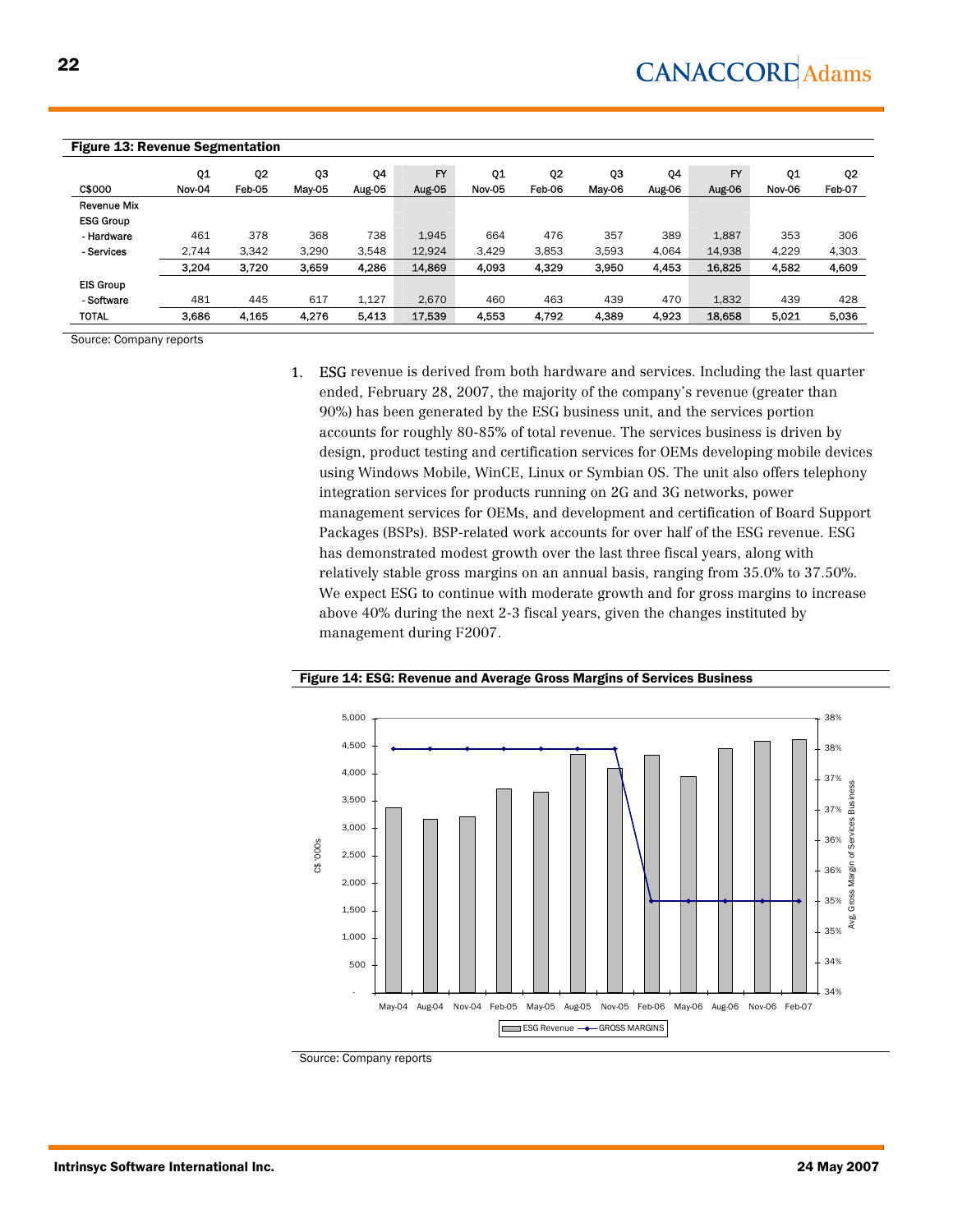![](_page_22_Figure_1.jpeg)

Figure 15: Hardware and Services Revenue as Percent of Total ESG Revenue for Last 10 Quarters

Source: Company reports

2. EIS revenue constitutes less than 10% of TTM total revenue, down from roughly 20% in F2004. We expect this contribution decline to continue as revenue from this product also decreases due to the change in management focus since F2004. Our estimates include a minimal top-line contribution from this segment over the next 2- 3 years, based on a double-digit decline forecast (see Figure 4).

On an overall basis, gross margins have declined significantly over the last three fiscal years (F2004-F2006). This decline is due to a shift in revenue mix, with an increase in contribution from the lower-margin ESG business, as well as lower margins at both the ESG and EIS business units. From F2004 to F2006, overall gross margins have declined by 184 bps. The increase in margins in Q1/F07 and Q2/F07 were driven by improved margins in the ESG business. Within this segment, the company has moved away from utilizing a dual-pricing model (fixed-fee pricing model and a time-and-material pricing model) towards utilizing mainly a fixed-fee pricing model for its main customers. The underlying goal is the intention to move towards higher-margin project work, with an emphasis on maintaining a minimum level of profitability. We believe that this will drive margins higher, and will offset some of the potential margin compression from the eroding EIS business.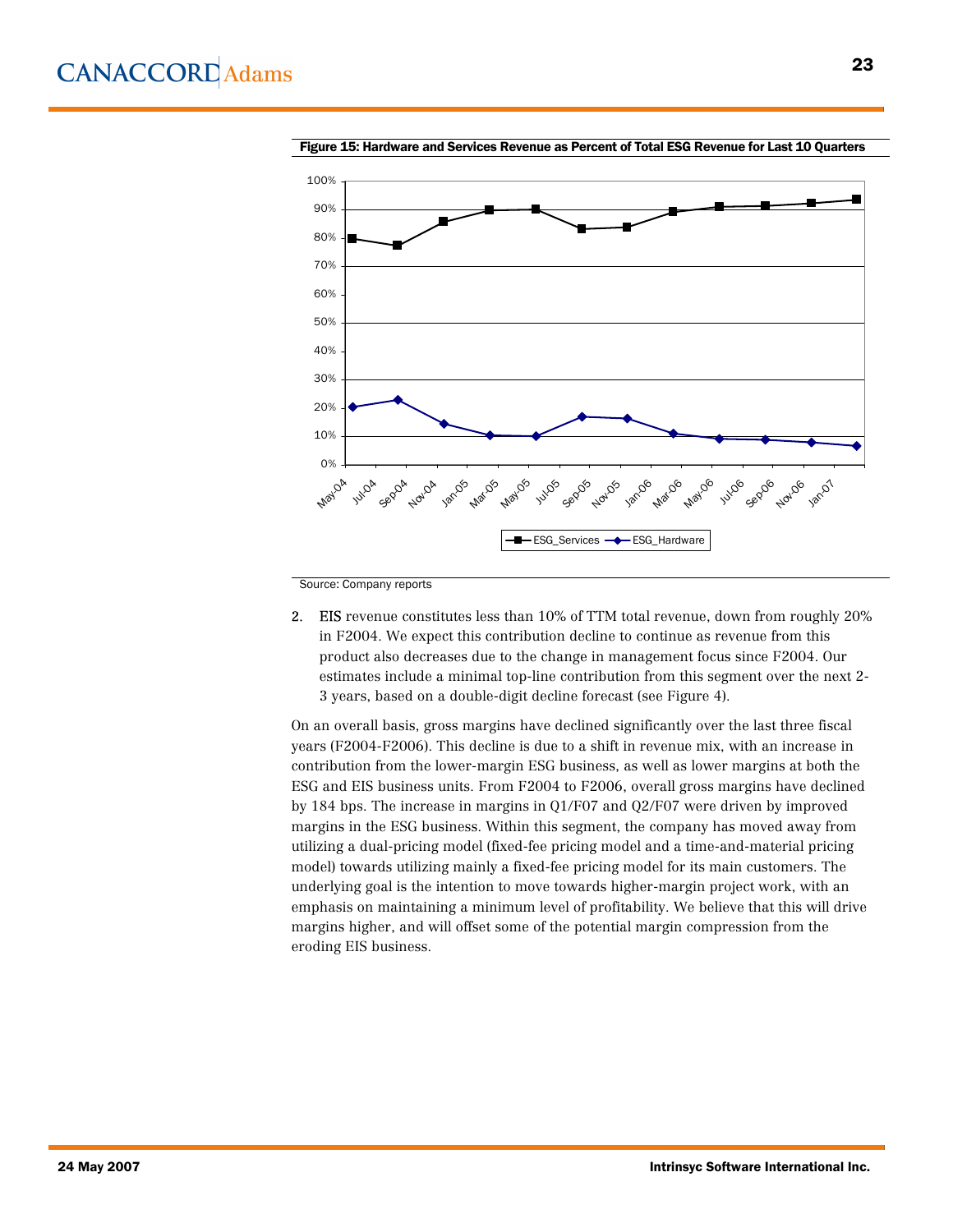# **CANACCORD** Adams

### Figure 16: Overall Gross Margin

![](_page_23_Figure_2.jpeg)

Source: Company reports

#### Operating expenses

Research and Development (R&D) and Sales and Marketing (S&M) are the two main components of operating expenses, accounting for roughly 75% of the total. Since F2004, the company has spent in excess of US\$20 million related to the Soleus product, the majority of which is R&D. This is evident by the increase in R&D expenses as a percentage of revenue and as a percentage of overall R&D expenses during that timeframe.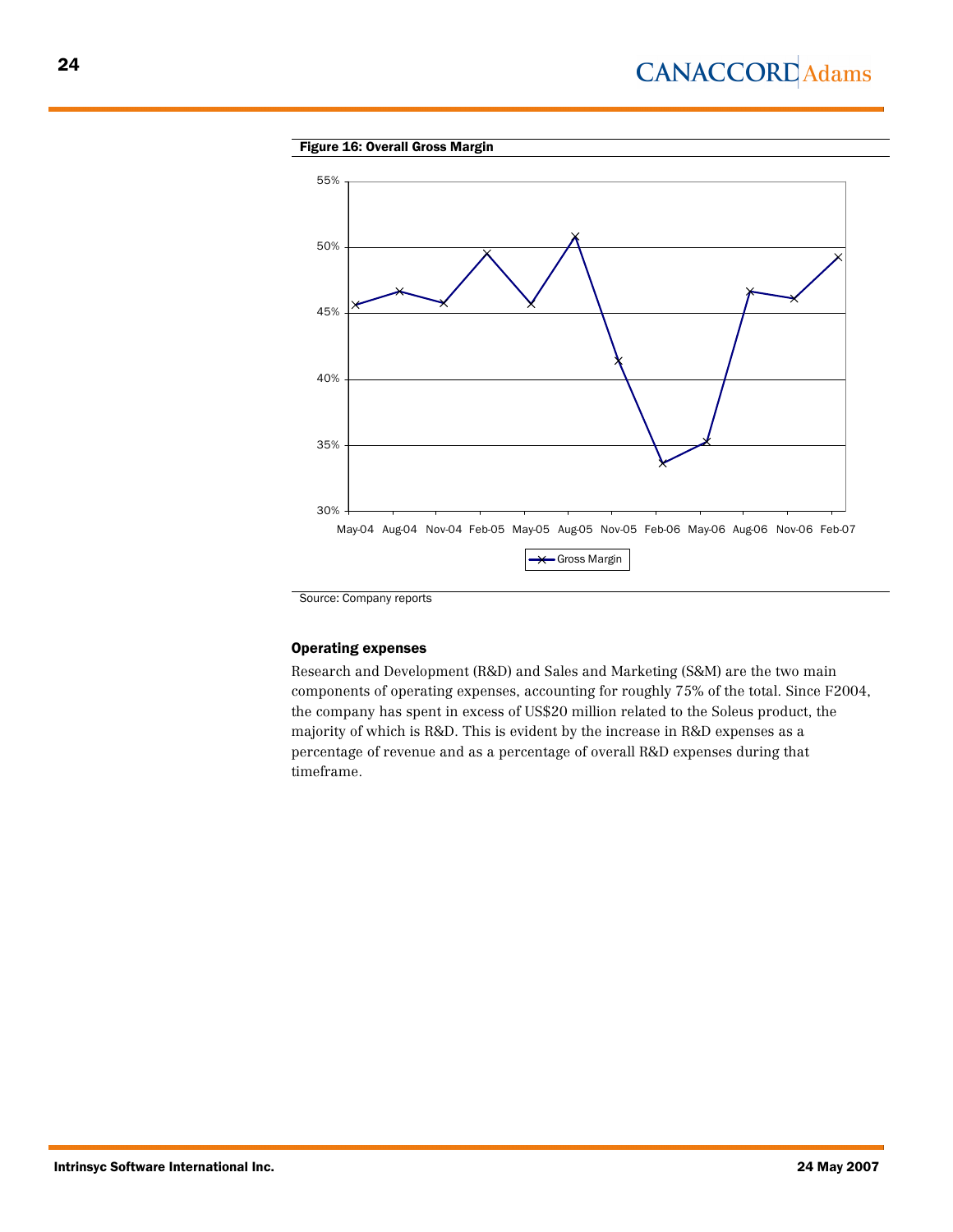![](_page_24_Figure_1.jpeg)

![](_page_24_Figure_2.jpeg)

Source: Company reports

The TTM R&D run-rate has been in the range of C\$3.0-3.7 million, as the company invested heavily to bring Soleus to market. TTM R&D expenses totalled almost C\$13 million, an increase of more than 85% Y/Y. In addition, S&M expenses have also increased to support the focus on Soleus. Over the last two quarters, S&M expenses have increased substantially to support the Soleus marketing and sales effort. In Q2/F07, S&M expenses totaled C\$1.7 million, up 92% Y/Y and 27% sequentially. Going forward, we expect the company to continue to focus on S&M efforts for the Soleus platform and hence believe investment in this category will continue.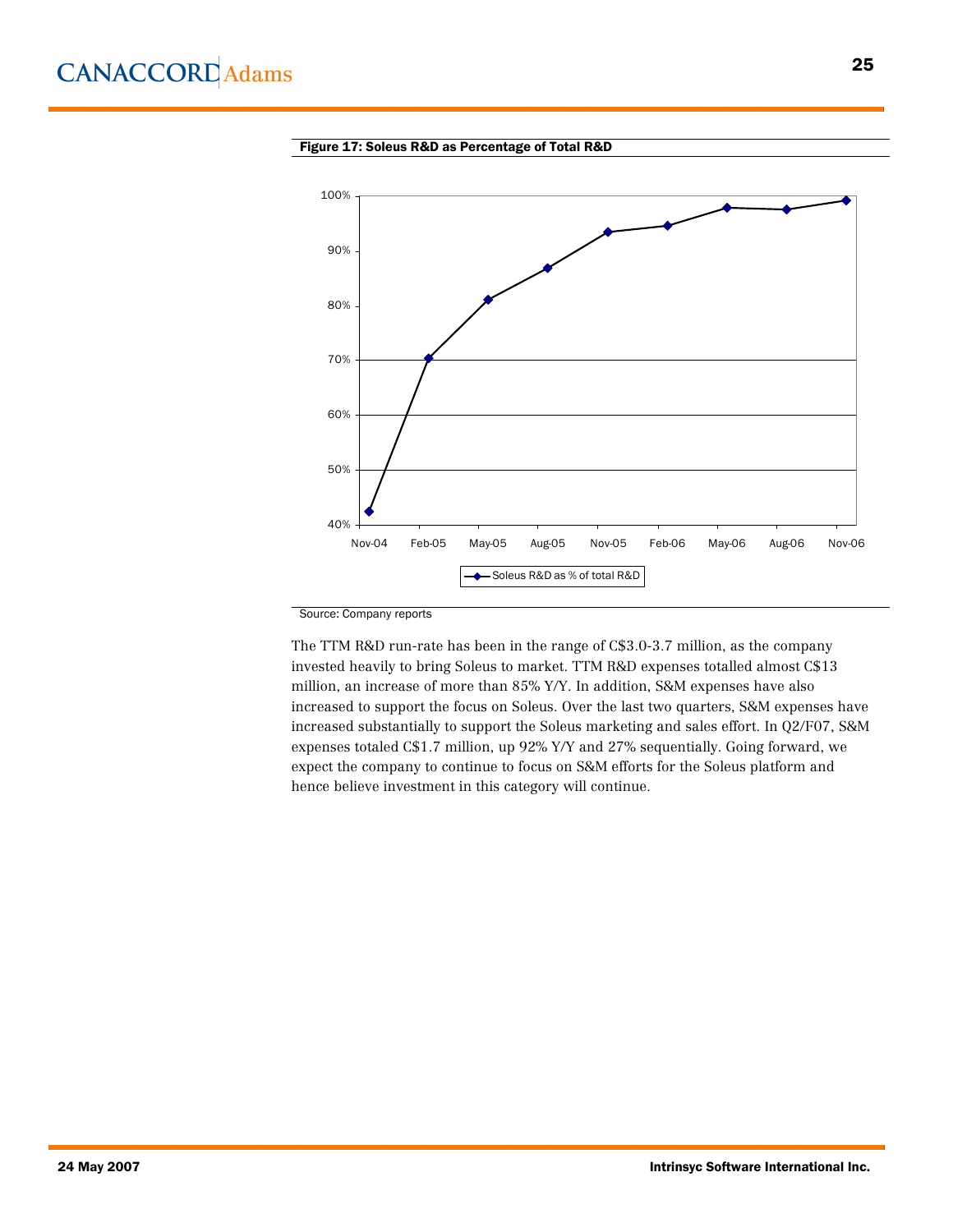![](_page_25_Figure_1.jpeg)

Figure 18: R&D and S&M Expenses (Last 10 Quarters)

Source: Company reports

#### Cash flow and balance sheet

Including the proceeds from the recent equity issue, Intrinsyc has approximately C\$24.2 million in cash and equivalents. The company's focus on development of the Soleus software platform has resulted in increased investments in R&D and S&M activities. Therefore, free cash flow generation has been positive for only two of the previous 15 quarters. Growth has been funded by a mixture of equity and debt financing, including the most recent share issuance. We expect the increased level of investment activity to continue, which will result in negative free cash flow for the next 6-7 quarters.

BVPS is C\$0.36, inclusive of the recent increase share capital, which includes approximately C\$0.22 of cash reserve per share. The company retired C\$7.6 million of Series A and Series B debentures in Q1/F07 (ended November 2006). The debenture financing had been provided by Wellington Financial LP.

From the long-term viability perspective, we estimate the current cash reserve position will sustain investment and expenditure needs until the company becomes cash flow positive, which we forecast will occur in the next 6-7 quarters. We expect cash inflow from operations to improve consistently on a sequential basis going forward. However, investment in R&D and S&M activities is expected to increase during the current and next fiscal year (F2007 and F2008, respectively), which will keep cash flow from operations in the negative territory until F2009.

#### Forward estimates

We expect that the Soleus software platform will contribute significantly to Intrinsyc's growth going forward. As the company attains design wins, it normally takes 9-12 months before the product ships and revenue starts ramping. Hence, we expect the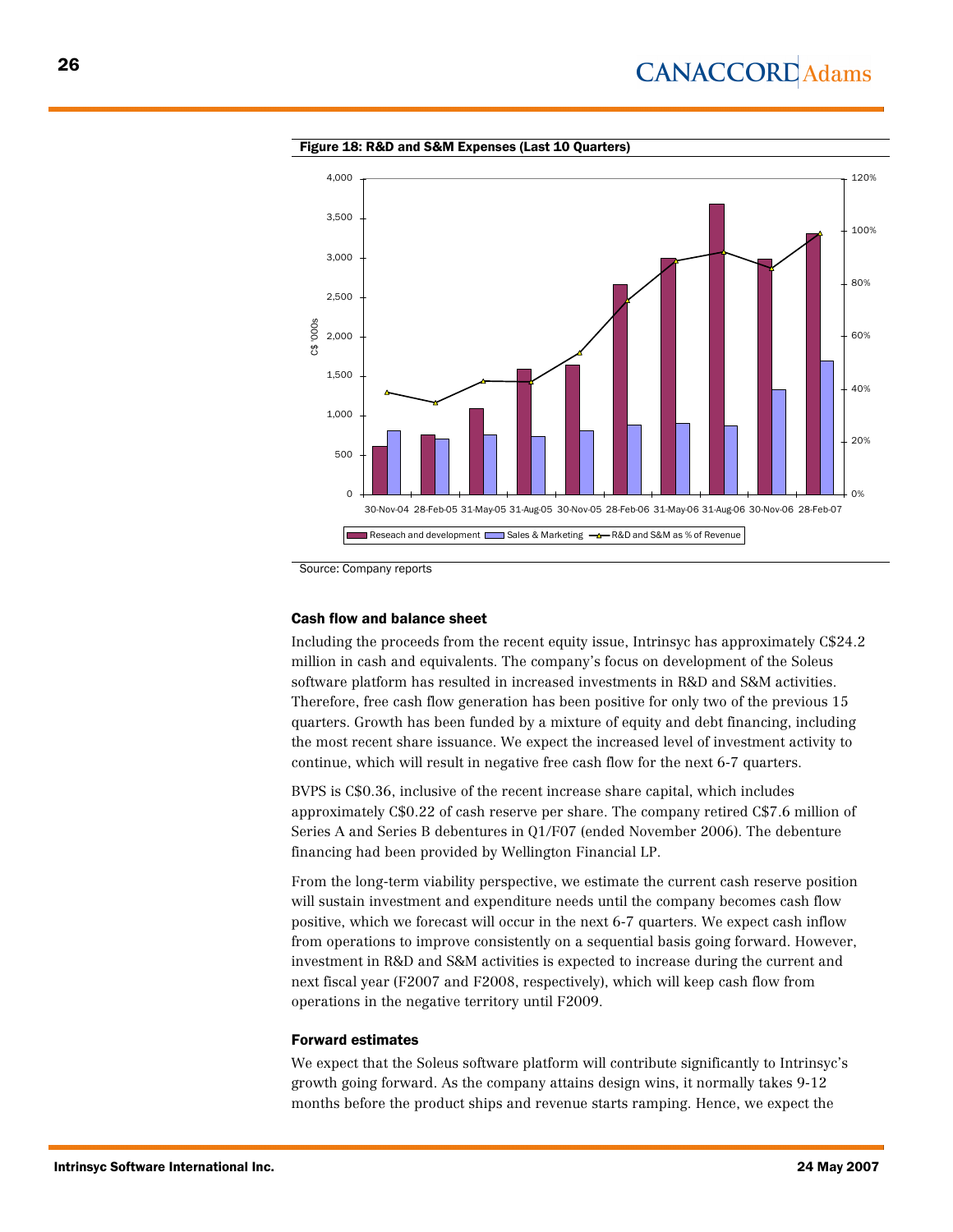major ramp to revenue to be experienced in F2009. The company will be able to recognize up front licensing revenue from new design wins once new contracts are signed and therefore minimal revenue will be recognized prior to product shipments. We anticipate that revenue will start flowing from handset shipments in Q4/F07 and will ramp throughout F2008 for a total of 1.75 million units shipped. In F2009, our estimates take into account an increase in market penetration and unit shipments to total approximately 11 million. During this ramp in shipment revenue, we have incorporated ASP erosion into our assumptions as Intrinsyc offers volume pricing.

Taking into account the above assumptions, our F2007 revenue estimate rises at a conservative 10% annual growth rate to C\$20.6 million and the loss declines to (C\$0.18) per share. Factoring in the ramp in Soleus unit shipments, we expect total F2008 and F2009 revenue to increase 44% and 133% on a Y/Y basis to C\$29.7 million and C\$69.1 million, respectively. In addition, we believe that overall gross margins will improve, due to higher portion of the Soleus software sales within the revenue mix, from the projected 48% margin in F2007 to approximately 60% in F2008 and just under 80% in F2009. This translates into improving the bottom line, with forecast EPS of (C\$0.10) in F2008 and C\$0.09 in F2009.

We have assumed a 30% reported GAAP tax rate for F2009, although, Intrinsyc does have significant tax loss carry forwards in both the Canadian and UK tax jurisdictions and, hence, we expect the actual cash taxes paid in F2009 to be significantly lower.

| <b>Figure 19: Financial Estimates</b> |           |               |               |               |
|---------------------------------------|-----------|---------------|---------------|---------------|
| <b>FYE Aug (C\$000)</b>               | F2006A    | <b>F2007E</b> | <b>F2008E</b> | <b>F2009E</b> |
| Unit Shipments (000)                  |           | 10            | 1,750         | 11,250        |
| ASP Assumptions (C\$)                 |           | 4.83          | 4.23          | 3.98          |
| Revenue                               | 18.658    | 20,600        | 29.676        | 69.145        |
| Y/Y Growth                            | 6.4%      | 10%           | 44%           | 133%          |
| <b>EBITDA</b>                         | (13,671)  | (15,094)      | (11,232)      | 17,239        |
| Net Income                            | (16, 393) | (16,615)      | (12, 256)     | 11,288        |
| EPS - fully diluted                   | (0.24)    | (0.18)        | (0.10)        | 0.09          |

Source: Canaccord Adams estimates, Company reports

# VALUATION

We have focused our valuation on a discounted cash flow (DCF) approach because we believe that Intrinsyc's value will be driven by longer-term prospects rather than nearterm financials. We have provided a comparables analysis as well, but provide this more for illustrative purposes.

#### **DCF**

Our 20-year DCF model points to an average equity value of C\$1.75 per share based on a 14.5% weighted average cost of capital (WACC) and a 4% terminal growth rate. On the low end, the value drops to C\$1.51 per share (assuming a 3% terminal growth rate and 15.5% WACC) and on the high end, the DCF generates a value of C\$2.08 per share (when applying a 5% terminal growth rate and 13.5% WACC). Please see the following sensitivity analysis.

We believe that the assumptions driving our model are realistic, given the significant growth potential of the Soleus software platform. We expect Soleus to have significant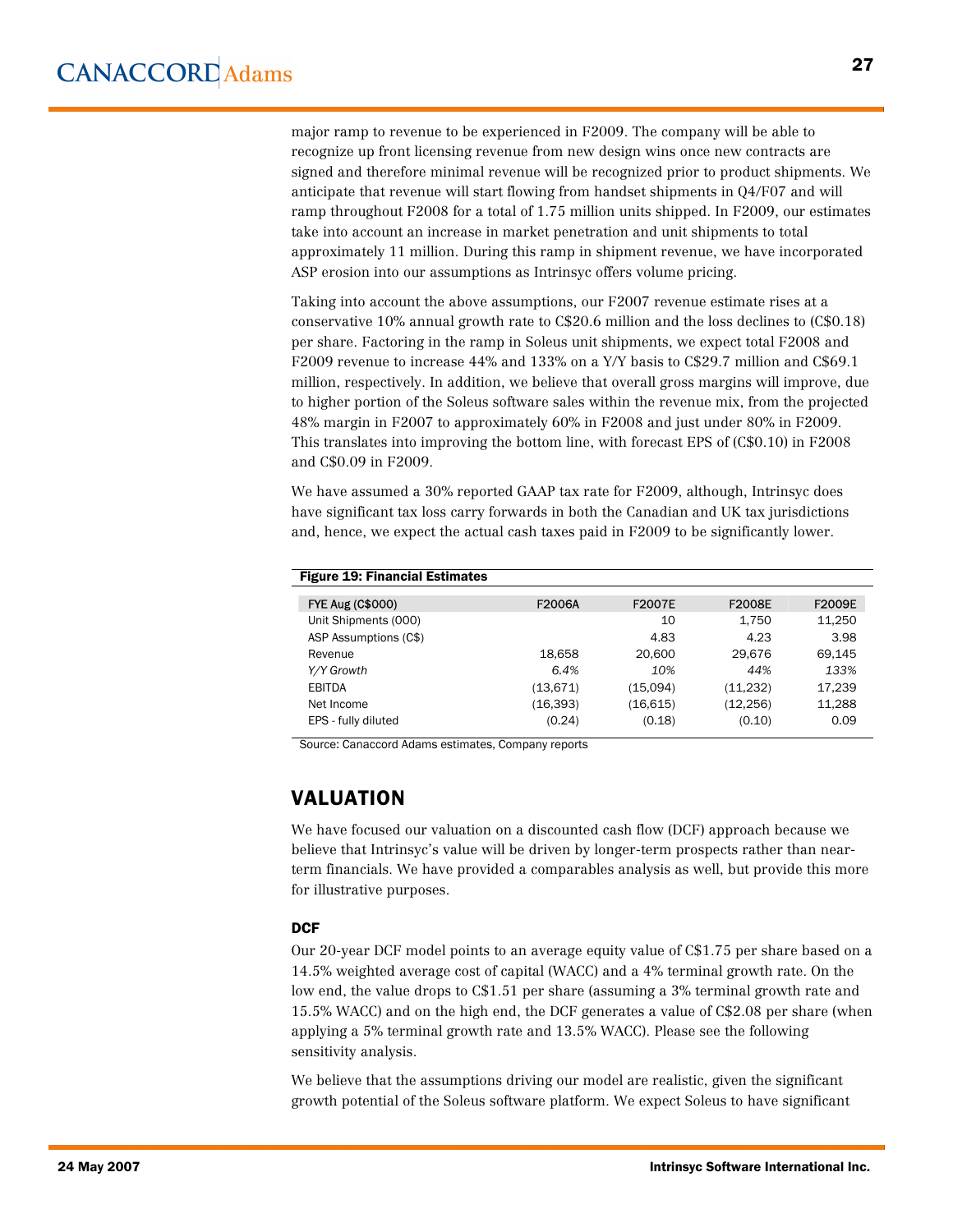impact to the bottom line from F2009 onwards. Our forecasts have an estimated CAGR of 18% from F2009 to F2016. Thereafter, we have assumed that growth stabilizes to a CAGR of 5.4% for the next decade.

| <b>Figure 20: DCF Valuation - Sensitivity Analysis</b> |      |       |                      |       |       |       |  |  |  |  |
|--------------------------------------------------------|------|-------|----------------------|-------|-------|-------|--|--|--|--|
|                                                        |      |       | <b>Discount Rate</b> |       |       |       |  |  |  |  |
|                                                        |      | 13.5% | 14.0%                | 14.5% | 15.0% | 15.5% |  |  |  |  |
|                                                        | 3.0% | 1.97  | 1.84                 | 1.72  | 1.61  | 1.51  |  |  |  |  |
| Terminal<br><b>Growth Rate</b>                         | 4.0% | 2.02  | 1.88                 | 1.75  | 1.64  | 1.53  |  |  |  |  |
|                                                        | 5.0% | 2.08  | 1.92                 | 1.79  | 1.67  | 1.56  |  |  |  |  |

Source: Company reports, Canaccord Adams

#### Industry comparables

We have based our industry comparables analysis on nine publicly trading technology firms. We have selected a number of firms that offer specialized software and services to the mobile handset segment and a number of firms that provide solutions in the mobility area, in general. Our analysis shows average F2008 industry EV/sales and P/E multiples at 4.4 times and 20 times, respectively. We have elected to include Call Genie's F2008 E/V to sales figure to provide an outlook on how the market is currently valuing a small, high-growth company. In general, we believe that a comparables analysis is not the best valuation methodology, due to our expectation of strong top-line growth into F2009 (~130%) for Intrinsyc and very high earnings leverage in F2009 and beyond. Hence, we place a higher weighting on our DCF analysis.

#### Figure 21: Comparables

|                    |              |            | Price      |               | Revenue       |           |               | <b>EPS</b>    |           |               | EV/Sales      | P/E           |               |
|--------------------|--------------|------------|------------|---------------|---------------|-----------|---------------|---------------|-----------|---------------|---------------|---------------|---------------|
|                    |              |            | (05/22/07) | <b>F2007E</b> | <b>F2008E</b> | Growth    | <b>F2007E</b> | <b>F2008E</b> | Growth    | <b>F2007E</b> | <b>F2008E</b> | <b>F2007E</b> | <b>F2008E</b> |
| Access             | 4813         | <b>TSE</b> | 436,000    | 35,239        | 41,389        | 17%       | 24,514        | 27,520        | 12%       | 4.8           | 4.1           | 17.8          | 15.8          |
| Aplix              | 3727         | <b>TSE</b> | 141,000    | 6,174         | 6,756         | 9%        | 6,012         | 6,137         | 2%        | 2.3           | 2.1           | 23.5          | 23.0          |
| Trolltech          | <b>TROLL</b> | <b>OS</b>  | 11.00      | 241.0         | 342.0         | 42%       | (0.67)        | (0.19)        | <b>NM</b> | 2.2           | 1.6           | <b>NM</b>     | <b>NM</b>     |
| Call Genie         | GNE.         | ٧          | \$2.31     | 2.2           | 12.9          | <b>NM</b> | (0.11)        | (0.01)        | <b>NM</b> | <b>NM</b>     | 13.4          | <b>NM</b>     | NM            |
| Red Hat            | <b>RHT</b>   | N          | \$23.28    | 486.0         | 611.0         | 26%       | 0.65          | 0.81          | 25%       | 8.2           | 6.5           | 35.8          | 28.7          |
| Research In Motion | <b>RIMM</b>  | O          | \$159.06   | 4,218.8       | 5,533.1       | 31%       | 4.82          | 7.07          | 47%       | 6.9           | 5.3           | 33.0          | 22.5          |
| <b>Wind River</b>  | <b>WIND</b>  | Q          | \$10.26    | 317           | 358           | 13%       | 0.34          | 0.50          | 47%       | 2.4           | 2.2           | 30.2          | 20.5          |
| Zamano             | ZMNO         | ⊾          | 33.50      | 19            | 23            | 21%       | 0.04          | 0.05          | 18%       | 1.3           | 1.1           | 12.9          | 10.9          |
| Zi Corp.           | <b>ZICA</b>  | Q          | \$1.08     | 12            | 15            | 24%       | (0.09)        | (0.01)        | <b>NM</b> | 4.4           | 3.6           | <b>NM</b>     | <b>NM</b>     |
|                    |              |            |            |               |               |           |               |               |           |               |               |               |               |
| Average            |              |            |            |               |               | 23%       |               |               | 25%       | 4.1           | 4.4           | 25.5          | 20.2          |
| Median             |              |            |            |               |               | 22%       |               |               | 22%       | 3.4           | 3.6           | 26.8          | 21.5          |
|                    |              |            |            |               |               |           |               |               |           |               |               |               |               |
| Intrinsyc*         | ICS.         |            | \$0.55     | 21            | 36            | 67%       | (0.16)        | (0.07)        | 129%      | 1.9           | 1.1           | <b>NM</b>     | NM            |
| Intrinsyc*         | ICS.         |            | \$1.75     | 21            | 36            | 67%       | (0.16)        | (0.07)        | 129%      | 8.4           | 5.0           | <b>NM</b>     | NM            |

\*Intrinsyc's fiscal year-end is August and, for comparison purposes, we have adjusted the F2007 and F2008 numbers to end in November in each year. Source: Baseline, Bloomberg, Canaccord Adams estimates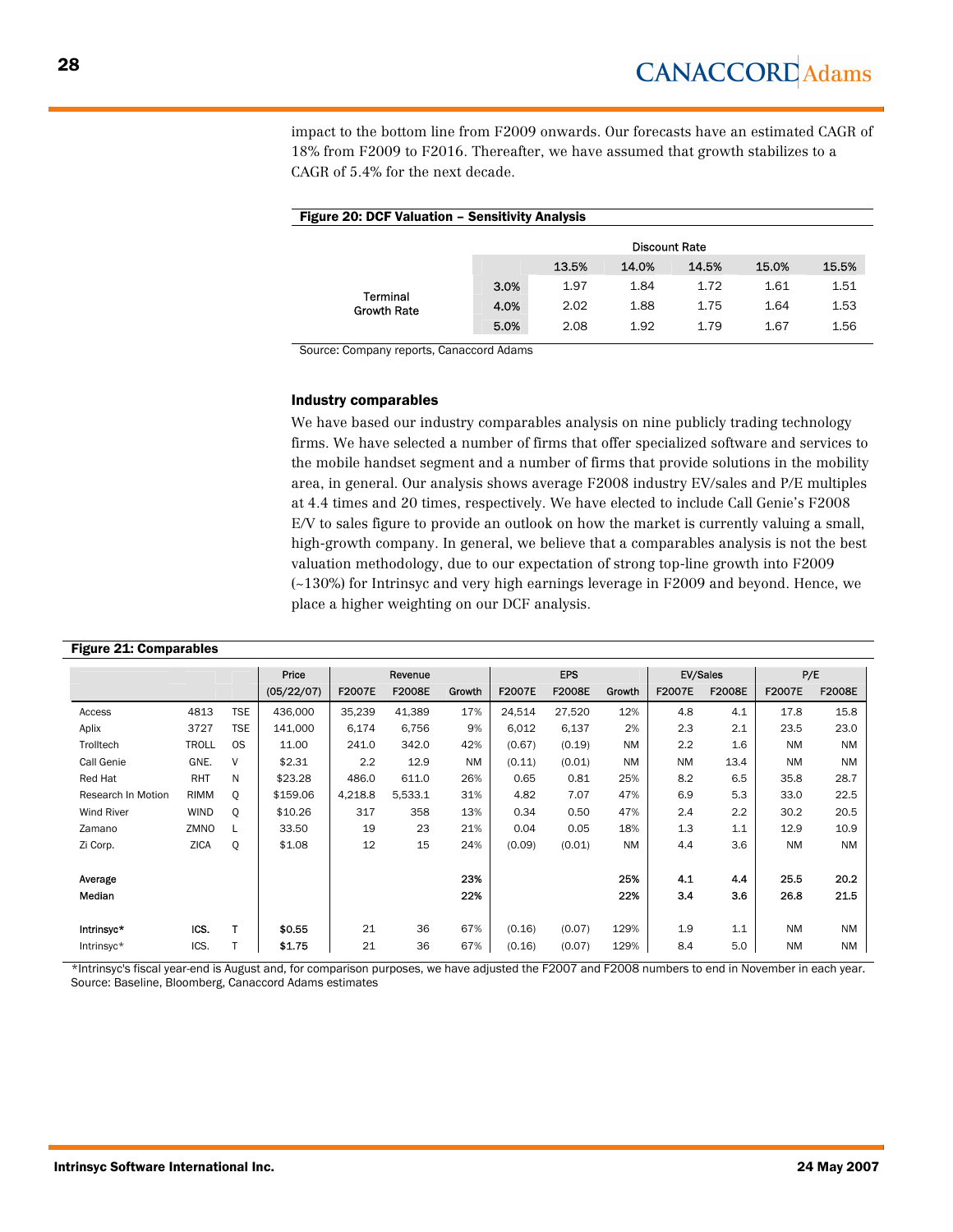# INVESTMENT RISKS

#### ESG erosion

ESG has shown intermittent growth over the last few years. We see a few reasons why the group could begin to erode. Firstly, Soleus is intended at some level to compete with offerings from Symbian. We believe that Symbian is one of ESG's largest competitors. If Soleus were to gain traction against Symbian, the company could elect to reduce its business with ESG. Somewhat mitigating this risk is the observation that Symbian appears to be a relatively satisfied customer of ESG. We believe that Intrinsyc has considerably grown the number of employees tied to Symbian contracts over the past few years. As well, the company assures its ESG customers that the Soleus team is not privy to any competitive data from Symbian or any other ESG clients. The second factor that could cause disruptions to ESG is management's focus on Soleus. The company has clearly expended much of its resources on developing this new business line. With minimal attention on the ESG side, the group's ability to progress and respond to competitive threats may be weakened.

#### Competition intensifies

Intrinsyc faces competition from several sources. Symbian or Linux could develop lower end-offerings to compete against Soleus in the mid-tier feature phone market. Additionally, direct competitors like Access, MontaVista or Trolltech, could begin to gain greater traction in the marketplace, potentially beating out Intrinsyc on handset device wins. Finally, Microsoft could elect to develop its own lower-end offering for the feature phone market in order to keep a larger portion of the pie should Soleus take off. We believe this is unlikely given Microsoft's general reluctance to strip down full offerings in order to target the lower-end market.

#### Timing of design wins

Our forward estimates are contingent upon Intrinsyc winning some large and material contracts with device OEMs. The evaluation and negotiation phases for many of these clients tend to be elongated, in our view. As such, sales cycles and development cycles are often longer than anticipated – in some cases approaching 18-24 months. If potential contracts get pushed out, Intrinsyc's near-term financial performance may suffer, potentially causing the share price to underperform.

#### Design wins do not translate into material royalty revenues

The vast majority of Intrinsyc's value will be based on per unit royalties, in our view. As any of the firm's contracts are unlikely to guarantee a minimum volume, Intrinsyc's financial performance will be based on success that device OEMs have selling to endusers. We provide the example of Wistrom, which signed a contract with Intrinsyc in June 2006. Wistrom was unsuccessful at generating mass appeal for its Soleus-driven device. As such, the contract did not have a material impact to Intrinsyc's financials.

#### Key management team losses

In our opinion, there are three key executives driving the go-to-market strategy of the firm, and which bring more than direction and experience but also industry contacts. As such, a loss of any one of the following three key executives, Glenda Dorchak, Mark Johnston, and Randy Kath, could be detrimental to the prospects of the firm.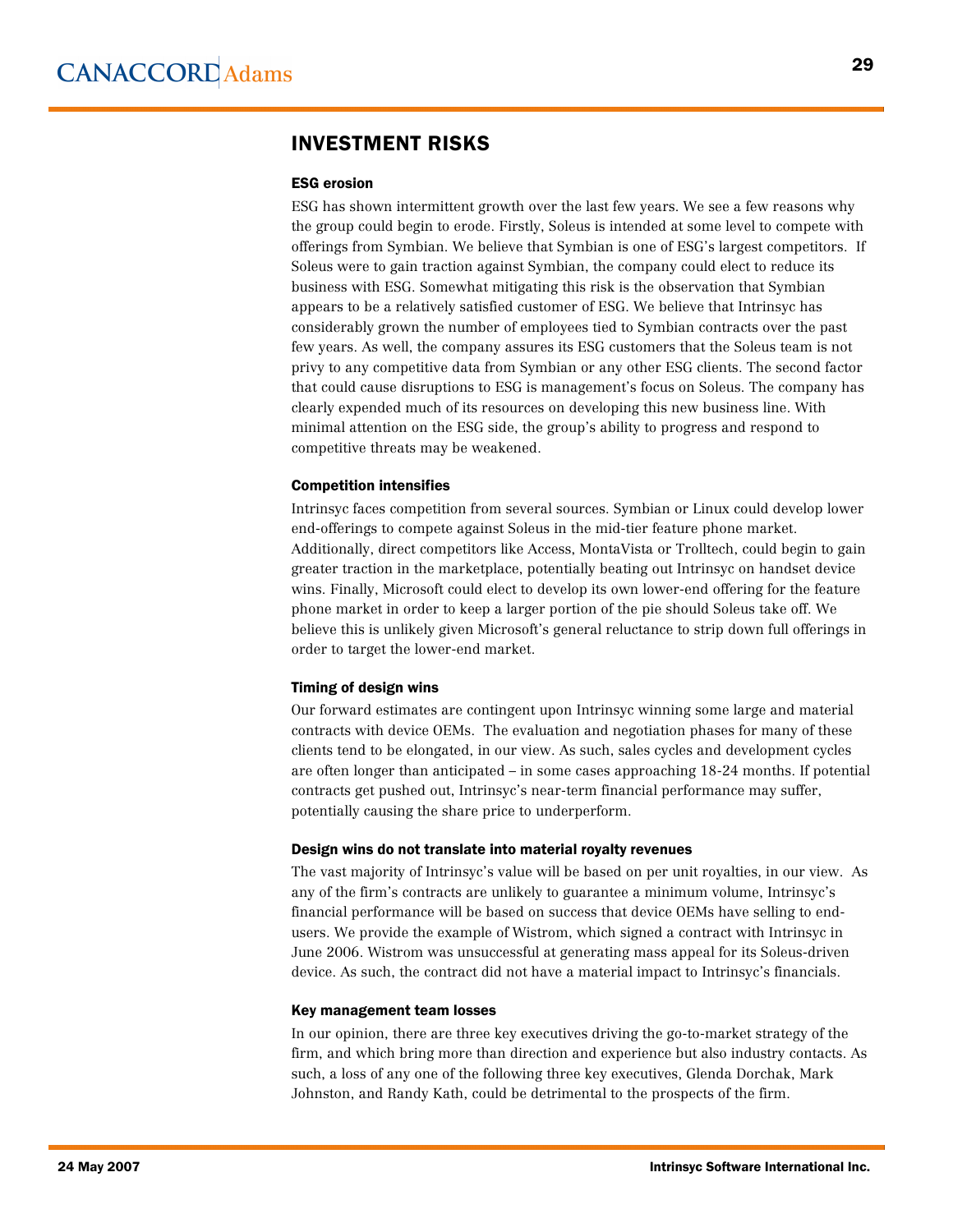#### Currency risk

Intrinsyc is a Canadian reporting entity, with the majority of its billings in US dollars. This exposes the company to foreign exchange risks.

Other risks include litigation, slower-than-expected growth in the mobile device market, faster-than-expected ASP erosion at handset OEM/ODMs that might pressure Intrinsyc's ASPs down significantly, and broader macroeconomic forces impacting the market.

# SUMMARY

In Intrinsyc Software, we see a mature, services-oriented company that has the potential to transform itself into a high growth software vendor in the attractive mobile OS market. Since F2004, the company has been focused on developing a high level OS for the midtier mobile handset market based on a stripped-down version of WinCE. The company announced the production version availability of its Soleus product in December 2006.

Over the past decade, Intrinsyc has successfully grown its ESG unit, which has enabled the firm to build a strong reputation with multinational customers and partners. We believe this aspect bodes well for the company's software division. With Soleus, Intrinsyc offers the only Windows-based OS for the mid-tier mobile handset market. The platform's strengths reside in its telephony stack, application suite, and UI framework. Management estimates that Soleus's addressable market is worth about 200 million units per year. Assuming an average sales price of US\$4.00 yields an annual market opportunity of US\$800 million. Our confidence that Intrinsyc is able to secure a material slice of this market is primarily based on the quality and reputation of the company's management team. CEO, Glenda Dorchak, and Sales and Business Development VP, Mark Johnston, joined Intrinsyc in 2006 after having held senior positions at Intel. The company's CTO, Randy Kath, was a key element in building the first Windows CE embedded platform for Microsoft. The experience and relationships held by Intrinsyc's senior executives position the company well in the mobile OS market, in our opinion.

Overall, we believe that Intrinsyc offers good stability with its engineering business and solid upside with the Soleus platform. Given the size of the market opportunity, seasoned management team and solid go-to-market strategy, we initiate coverage of Intrinsyc Software with a SPECULATIVE BUY recommendation and a C\$1.75 target price, based on our DCF analysis. We recommend Intrinsyc to risk-tolerant investors.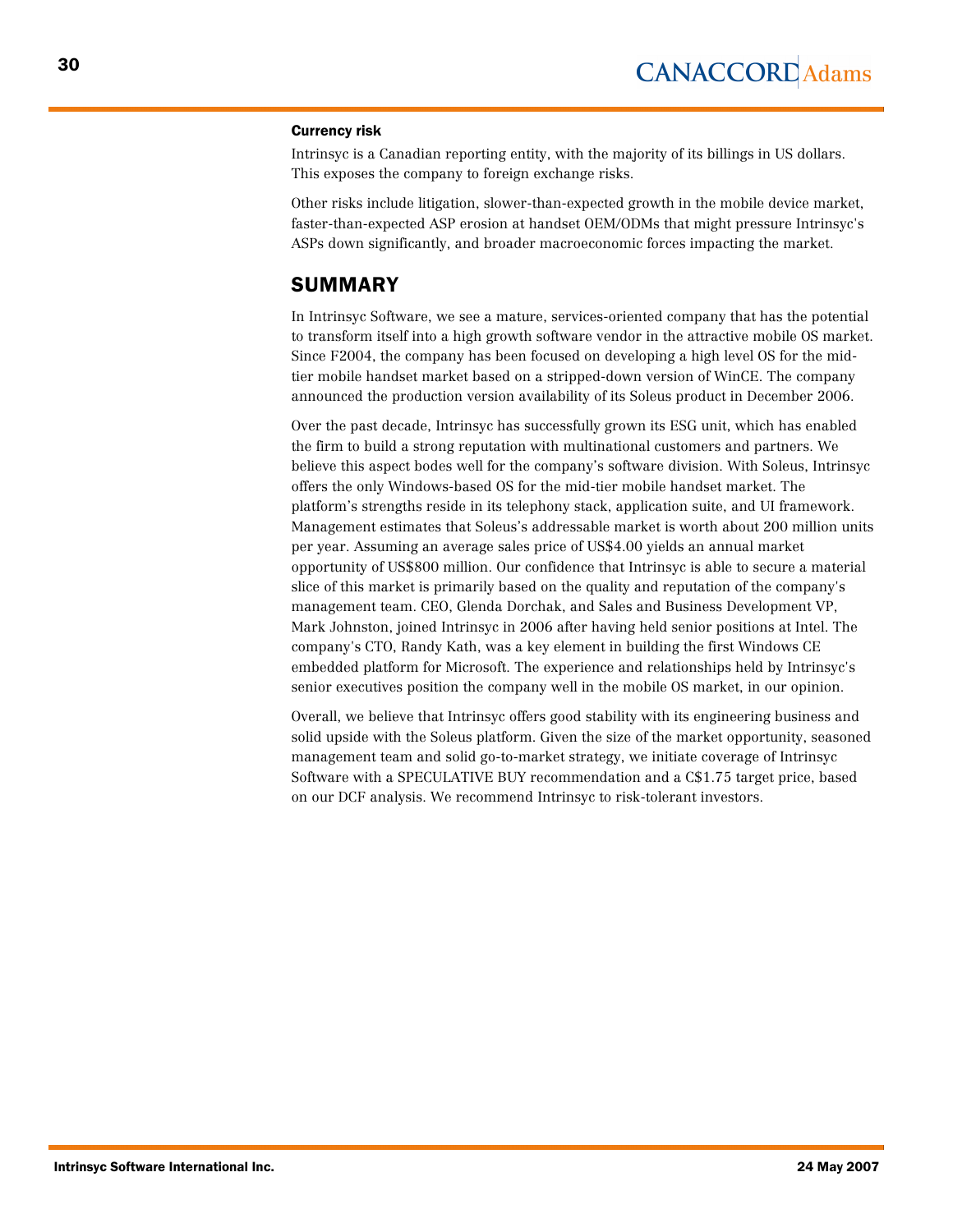### Figure 22: Intrinsyc Income Statement (C\$000)

|                                        | FY           | <b>FY</b> | Q1          | Q <sub>2</sub> | QЗ          | Q4        | FY        | FY          | <b>FY</b> |
|----------------------------------------|--------------|-----------|-------------|----------------|-------------|-----------|-----------|-------------|-----------|
|                                        | 31-Aug-05    | 31-Aug-06 | 30-Nov-06   | 28-Feb-07      | 31-May-07   | 31-Aug-07 | 31-Aug-07 | 31-Aug-08   | 31-Aug-09 |
| <b>Total Revenues</b>                  | 17,539       | 18,658    | 5,021       | 5,036          | 5,009       | 5,534     | 20,600    | 29,676      | 69.145    |
| <b>YOY Growth</b>                      | 15.6%        | 6.4%      | 10.3%       | 5.1%           | 14.1%       | 12.4%     | 10.4%     | 44.1%       | 133.0%    |
| Cost of Sales                          | 9,081        | 11,318    | 2,705       | 2,554          | 2,604       | 2,819     | 10,682    | 11,657      | 14,703    |
| % of Total Revenues                    | 51.8%        | 60.7%     | 53.9%       | 50.7%          | 52.0%       | 50.9%     | 51.9%     | 39.3%       | 21.3%     |
| <b>Gross Profit</b>                    | 8,458        | 7,340     | 2,316       | 2,482          | 2,404       | 2,716     | 9,918     | 18,019      | 54,442    |
| <b>Gross Margin</b>                    | 48.2%        | 39.3%     | 46.1%       | 49.3%          | 48.0%       | 49.1%     | 48.1%     | 60.7%       | 78.7%     |
| <b>Expenses</b>                        |              |           |             |                |             |           |           |             |           |
| Reseach and development                | 4,043        | 10,970    | 2,976       | 3,302          | 3,000       | 3,480     | 12,758    | 15,157      | 18,049    |
| YOY Growth                             | 123.7%       | 171.3%    | 80.6%       | 24.4%          | 0.3%        | $-5.3%$   | 16.3%     | 18.8%       | 19.1%     |
| Sequential Growth                      |              |           | $-19.0%$    | 10.9%          | $-9.1%$     | 16.0%     |           |             |           |
| % of Total Revenues                    | 23.1%        | 58.8%     | 59.3%       | 65.6%          | 59.9%       | 62.9%     | 61.9%     | 51.1%       | 26.1%     |
| Admin Exp.                             | 4,185        | 5,408     | 1,124       | 1,411          | 1,044       | 1,149     | 4,728     | 4,208       | 4,451     |
| <b>YOY Growth</b>                      | 70.8%        | 29.2%     | $-19.1%$    | 3.7%           | $-13.8%$    | $-20.6%$  | $-12.6%$  | $-11.0%$    | 5.8%      |
| Sequential Growth                      |              |           | $-22.3%$    | 25.5%          | $-26.0%$    | 10.0%     |           |             |           |
| % of Total Revenues                    | 23.9%        | 29.0%     | 22.4%       | 28.0%          | 20.9%       | 20.8%     | 23.0%     | 14.2%       | 6.4%      |
| Sales & Marketing                      | 3,008        | 3,457     | 1,333       | 1,697          | 1,548       | 1,703     | 6,280     | 8,041       | 11,411    |
| <b>YOY Growth</b>                      | $-12.2%$     | 14.9%     | 65.1%       | 92.0%          | 72.0%       | 96.6%     | 81.7%     | 28.0%       | 41.9%     |
| Sequential Growth                      |              |           | 53.9%       | 27.3%          | $-8.8%$     | 10.0%     |           |             |           |
| % of Total Revenues                    | 17.2%        | 18.5%     | 26.5%       | 33.7%          | 30.9%       | 30.8%     | 30.5%     | 27.1%       | 16.5%     |
| <b>Stock Based Compensation</b>        | 816          | 915       | 200         | 210            | 231         | 288       | 928       | 1,255       | 1,516     |
| <b>YOY Growth</b>                      | <b>NA</b>    | 12.1%     | $-2.4%$     | $-30.4%$       | $-8.1%$     | 82.3%     | 1.5%      | 35.2%       | 20.8%     |
| Sequential Growth                      |              |           | 26.3%       | 5.2%           | 9.8%        | 25.0%     |           |             |           |
| % of Total Revenues                    | 4.7%         | 4.9%      | 4.0%        | 4.2%           | 4.6%        | 5.2%      | 4.5%      | 4.2%        | 2.2%      |
| Amortization                           | 825          | 1,061     | 179         | 213            | 182         | 184       | 758       | 755         | 786       |
| % of Total Revenues                    | 4.7%         | 5.7%      | 3.6%        | 4.2%           | 3.6%        | 3.3%      | 3.7%      | 2.5%        | 1.1%      |
| Technology Partnerships Canada Funding | 215          | 261       | $\mathbf 0$ | $\overline{2}$ | 150         | 166       | 318       | 590         | 1,774     |
| <b>Total Operating Expenses</b>        | 13,092       | 22,072    | 5,811       | 6,834          | 6,155       | 6,970     | 25,770    | 30,007      | 37,989    |
| Income (Loss) from Operations          | (4,634)      | (14, 732) | (3, 495)    | (4, 351)       | (3, 751)    | (4, 254)  | (15, 852) | (11,987)    | 16,453    |
| <b>EBITDA</b>                          | (3,809)      | (13, 671) | (3,316)     | (4, 139)       | (3,569)     | (4,070)   | (15,094)  | (11, 232)   | 17.239    |
| <b>EBITDA Margin</b>                   | $-21.7%$     | $-73.3%$  | $-66.0%$    | $-82.2%$       | $-71.3%$    | $-73.5%$  | $-73.3%$  | $-37.8%$    | 24.9%     |
| Foreign exchange loss (gain)           | 483          | 428       | (250)       | (175)          | $\mathbf 0$ | $\Omega$  | (424)     | $\mathbf 0$ | $\Omega$  |
| LT Debt Accretion & Amortization/Other | $\mathbf{O}$ | 745       | 928         |                |             |           | 928       |             |           |
| <b>EBIT</b>                            | (5, 117)     | (15,905)  | (4, 173)    | (4, 177)       | (3,751)     | (4, 254)  | (16, 355) | (11,987)    | 16.453    |
| Net interest income (expense)          | (120)        | 358       | 28          | (57)           | 44          | 60        | 75        | 269         | 327       |
| EBT                                    | (4,997)      | (16, 263) | (4,201)     | (4, 120)       | (3,795)     | (4, 314)  | (16, 430) | (12, 256)   | 16,126    |
| <b>EBT Margin</b>                      | $-28.5%$     | $-87.2%$  | $-83.7%$    | $-81.8%$       | $-75.8%$    | $-77.9%$  | $-79.8%$  | $-41.3%$    | 23.3%     |
| Income taxes (net)                     | (17)         | 131       | 57          | 127            | 0           | 0         | 184       | 0           | 4,838     |
| Net income                             | (4,980)      | (16, 393) | (4, 259)    | (4, 247)       | (3, 795)    | (4, 314)  | (16, 615) | (12, 256)   | 11,288    |
| Net Margin                             | $-28.4%$     | $-87.9%$  | $-84.8%$    | $-84.3%$       | $-75.8%$    | -77.9%    | $-80.7%$  | $-41.3%$    | 16.3%     |
| <b>Shares Outstanding</b>              |              |           |             |                |             |           |           |             |           |
| Weighted average                       | 47,107       | 67,526    | 83,043      | 83,043         | 89,710      | 116,377   | 93,044    | 116,377     | 116,377   |
| <b>Fully Diluted</b>                   | 47,107       | 67,618    | 83,044      | 83,043         | 89,710      | 116,377   | 93,044    | 117,987     | 120,963   |
| <b>EPS - Basic</b>                     | (0.11)       | (0.24)    | (0.05)      | (0.05)         | (0.04)      | (0.04)    | (0.18)    | (0.11)      | 0.10      |
| <b>EPS - Fully Diluted</b>             | (0.11)       | (0.24)    | (0.05)      | (0.05)         | (0.04)      | (0.04)    | (0.18)    | (0.10)      | 0.09      |

Source: Canaccord Adams estimates, Company reports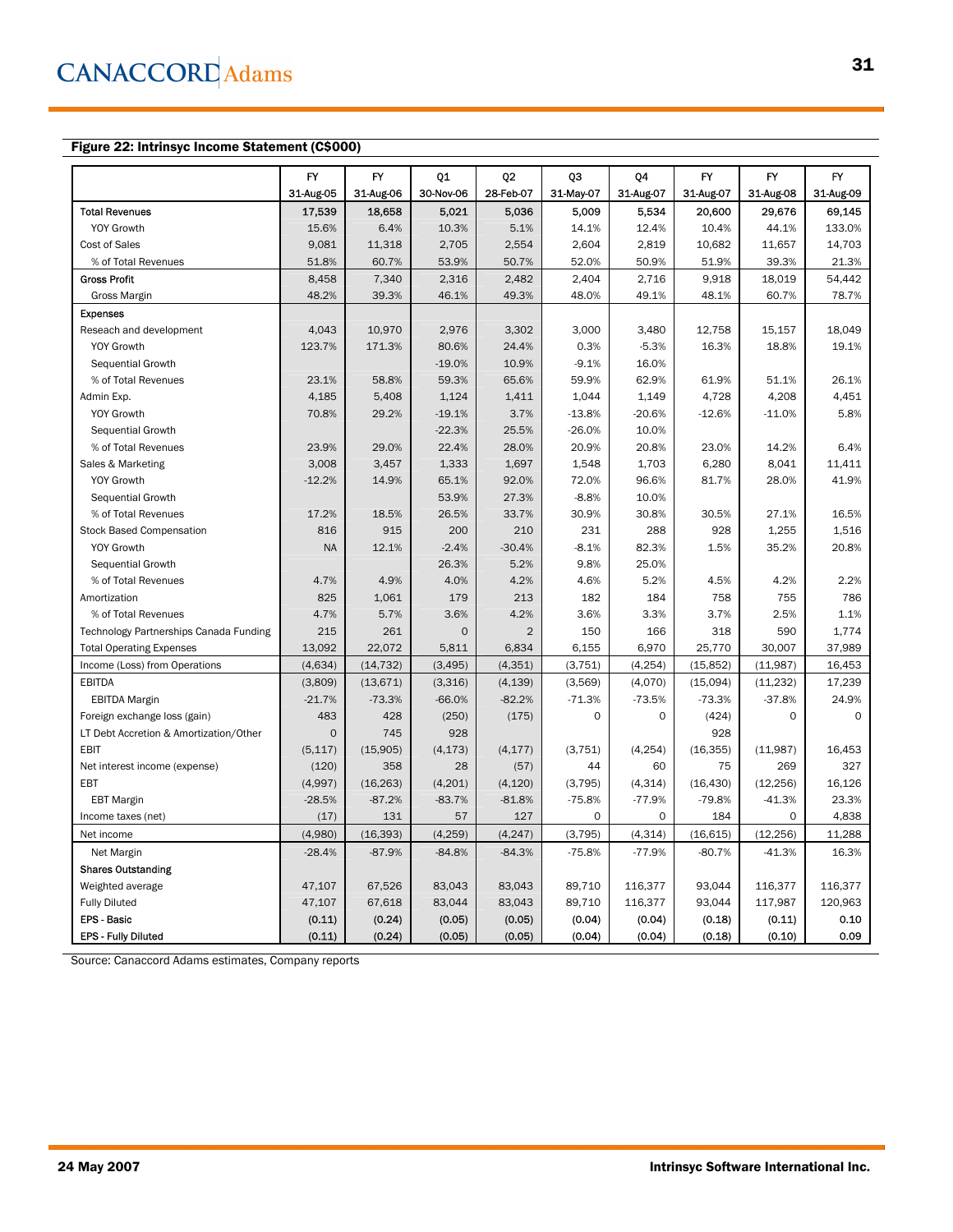#### Figure 23: Intrinsyc Consolidated Balance Sheet (C\$000)

|                                             | FY        | <b>FY</b>    | Q <sub>1</sub> | Q <sub>2</sub> | Q3           | Q4        | <b>FY</b> | <b>FY</b> | FY.           |
|---------------------------------------------|-----------|--------------|----------------|----------------|--------------|-----------|-----------|-----------|---------------|
|                                             | 31-Aug-05 | 31-Aug-06    | 30-Nov-06      | 28-Feb-07      | 31-May-07    | 31-Aug-07 | 31-Aug-07 | 31-Aug-08 | 31-Aug-09     |
| <b>Assets</b>                               |           |              |                |                |              |           |           |           |               |
| <b>Current Assets</b>                       |           |              |                |                |              |           |           |           |               |
| Cash and cash equivalents                   | 2,318     | 22,487       | 9,169          | 5.950          | 21,067       | 17,014    | 17,014    | 6,499     | 19,238        |
| Funds held in trust                         | $\Omega$  | $\circ$      | $\mathbf 0$    | $\circ$        | $\Omega$     | 0         | $\Omega$  | $\Omega$  | $\Omega$      |
| Restricted cash                             | $\Omega$  | $\circ$      | $\mathbf 0$    | $\circ$        | $\Omega$     | $\Omega$  | $\Omega$  | $\Omega$  | $\Omega$      |
| Short term investment                       | 5.000     | $\Omega$     | $\Omega$       | $\Omega$       | $\Omega$     | $\Omega$  | $\Omega$  | 0         | $\Omega$      |
| Accounts receivable                         | 3,910     | 3.790        | 4.979          | 3,983          | 4,117        | 4,549     | 4.549     | 7.935     | 19.865        |
| Other receivable                            | $\Omega$  | $\Omega$     |                |                |              |           | $\Omega$  | $\Omega$  | $\Omega$      |
| Inventory                                   | 134       | 111          | 150            | 129            | 129          | 129       | 129       | 129       | 129           |
| Prepaid expenses and other assets           | 346       | 386          | 398            | 372            | 376          | 380       | 380       | 395       | 411           |
|                                             | 11,708    | 26,774       | 14,697         | 10,435         | 25,689       | 22,072    | 22,072    | 14,958    | 39,643        |
| Capital assets                              | 981       | 1,361        | 1,339          | 1,390          | 1,486        | 1,450     | 1,450     | 1,281     | 992           |
| Goodwill                                    | 14,189    | 14,189       | 14,189         | 14,189         | 14,189       | 14,189    | 14,189    | 14,189    | 14,189        |
| Intangible Assets                           | 1,213     | 556          | 477            | 398            | 398          | 398       | 398       | 398       | 398           |
| Other assets                                | $\Omega$  | 62           | 185            | 187            | 187          | 187       | 187       | 187       | 187           |
| Deferred financing costs                    | $\Omega$  | 517          | $\mathsf{O}$   | $\circ$        | 0            | $\circ$   | $\circ$   | 0         | 0             |
|                                             | 16,383    | 16,685       | 16,191         | 16,165         | 16,261       | 16,226    | 16,226    | 16,056    | 15,767        |
| <b>Total Assets</b>                         | 28,091    | 43,458       | 30,888         | 26,600         | 41,950       | 38,298    | 38,298    | 31,015    | 55,411        |
|                                             |           |              |                |                |              |           |           |           |               |
| Liabilities and Shareholders' Equity        |           |              |                |                |              |           |           |           |               |
| <b>Current Liabilities</b>                  |           |              |                |                |              |           |           |           |               |
| Accounts payable and accrued<br>liabilities | 2.790     |              |                |                |              | 2.657     | 2.657     | 4.634     |               |
|                                             | 263       | 4,011<br>219 | 3,094<br>162   | 2,828<br>295   | 2,404<br>295 | 295       | 295       | 295       | 11,601<br>295 |
| Taxes payable                               | 837       | 543          | 649            | 559            | 1,202        | 1,328     | 1,328     | 3,089     | 7,734         |
| Deferred revenue                            |           |              |                |                |              |           |           |           |               |
|                                             | 3,890     | 4,772        | 3,906          | 3,682          | 3,901        | 4,280     | 4,280     | 8,018     | 19,630        |
| Future income taxes                         | 261       | 230          | 203            | 175            | 170          | 165       | 165       | 145       | 125           |
| Debentures                                  | $\Omega$  | 7,618        | $\mathbf 0$    | $\mathsf{O}$   | 0            | $\circ$   | $\Omega$  | $\Omega$  | $\Omega$      |
|                                             | 261       | 7,848        | 203            | 175            | 170          | 165       | 165       | 145       | 125           |
| <b>Total Liabilities</b>                    | 4,152     | 12,620       | 4,109          | 3,857          | 4,071        | 4,445     | 4,445     | 8,163     | 19,755        |
| Shareholders' Equity                        | 23,939    | 30,839       | 26,780         | 22,743         | 37,879       | 33,853    | 33,853    | 22,851    | 35,655        |
|                                             | 23,939    | 30,839       | 26,780         | 22,743         | 37,879       | 33,853    | 33,853    | 22,851    | 35,655        |
| Total Liabilities and Shareholders' Equity  | 28,091    | 43,458       | 30,888         | 26,600         | 41,950       | 38,298    | 38,298    | 31,015    | 55,411        |

Source: Canaccord Adams estimates, Company reports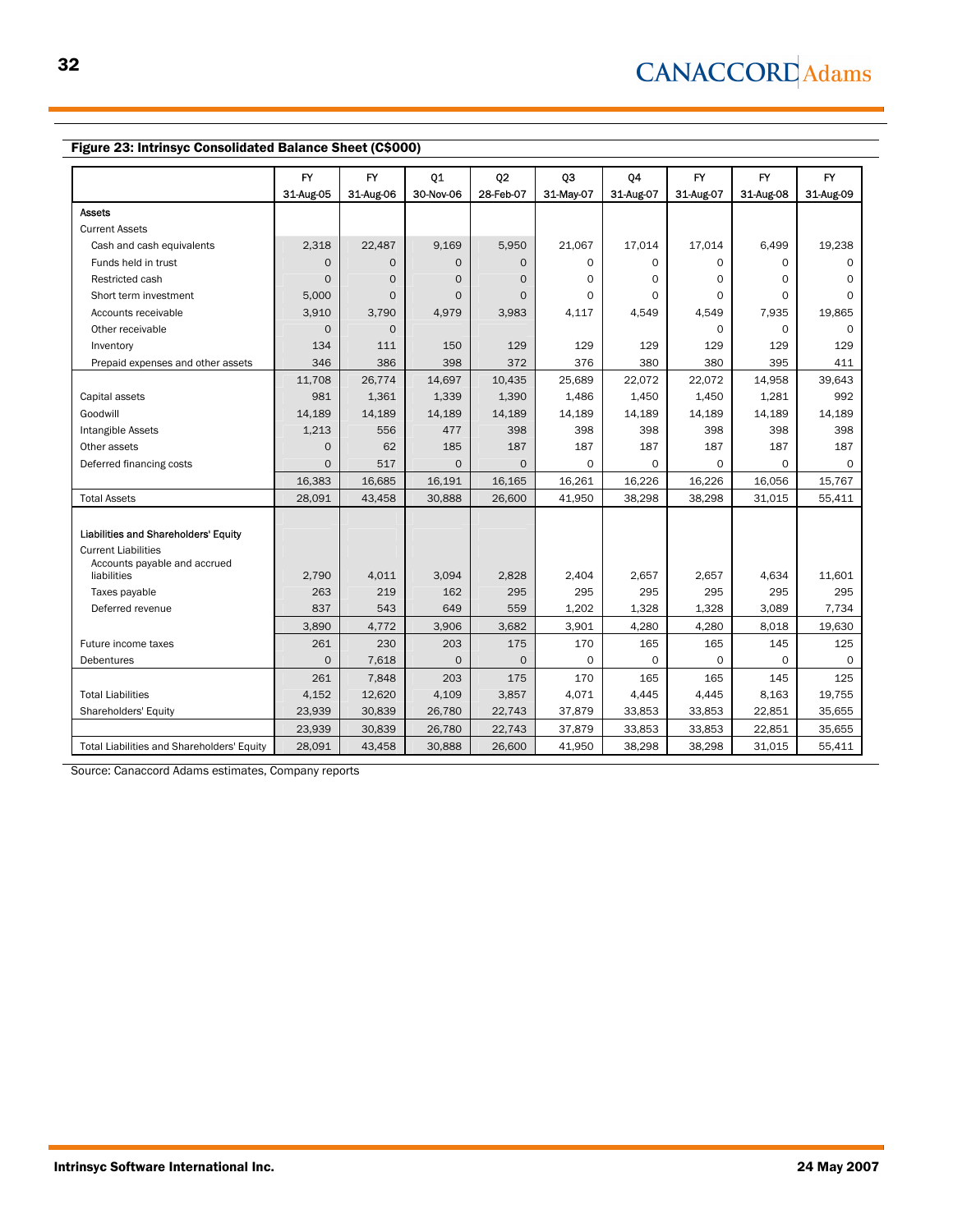### Figure 24: Intrinsyc Cash Flow Statement (C\$000)

|                                             | FY        | <b>FY</b> | Q1        | Q <sub>2</sub> | 03        | Q4        | <b>FY</b> | <b>FY</b> | <b>FY</b> |
|---------------------------------------------|-----------|-----------|-----------|----------------|-----------|-----------|-----------|-----------|-----------|
|                                             | 31 Aug 05 | 31-Aug-06 | 30-Nov-06 | 28-Feb-07      | 31-May-07 | 31-Aug-07 | 31 Aug 07 | 31 Aug 08 | 31-Aug-09 |
| Cash flows from operating activities:       |           |           |           |                |           |           |           |           |           |
| Net income (loss)                           | (4,980)   | (16, 393) | (4, 259)  | (4, 247)       | (3,795)   | (4, 314)  | (16, 615) | (12, 256) | 11,288    |
| Adjustments                                 |           |           |           |                |           |           |           |           |           |
| Items not involving cash                    |           |           |           |                |           |           |           |           |           |
| Depreciation and amortization               | 825       | 1,061     | 179       | 213            | 182       | 184       | 758       | 755       | 786       |
| Future income taxes                         | (95)      | (32)      | (27)      | (28)           | (5)       | (5)       | (65)      | (20)      | (20)      |
| Stock based compensation                    | 816       | 915       | 200       | 210            | 231       | 288       | 928       | 1,255     | 1,516     |
| Accretion and amortization - long-term debt | $\Omega$  | 618       | 222       | $\Omega$       | 0         | 0         | 222       | 0         | $\Omega$  |
|                                             | (3, 433)  | (13, 705) | (3,685)   | (3,852)        | (3,387)   | (3,847)   | (14, 771) | (10, 266) | 13,570    |
| Change in non-cash working capital          | 1,764     | 923       | (2,231)   | 817            | 82        | (57)      | (1,389)   | 337       | (334)     |
| <b>CFO</b>                                  | (1,669)   | (12, 782) | (5,916)   | (3,034)        | (3,306)   | (3,904)   | (16, 160) | (9,929)   | 13,236    |
|                                             |           |           |           |                |           |           |           |           |           |
| Cash flows from investing activities:       |           |           |           |                |           |           |           |           |           |
| Purchase of short term investments          | (5,000)   | $\Omega$  | $\Omega$  | $\Omega$       | 0         | 0         | 0         | $\Omega$  | $\Omega$  |
| Purchase of property and equipment          | (737)     | (785)     | (78)      | (185)          | (278)     | (149)     | (690)     | (586)     | (497)     |
| <b>CFI</b>                                  | (5, 737)  | (785)     | (78)      | (185)          | (278)     | (149)     | (690)     | (586)     | (497)     |
| Cash flows from financing activities:       |           |           |           |                |           |           |           |           |           |
| <b>Issuance of shares</b>                   | 5,124     | 21,779    | $\Omega$  | $\Omega$       | 18,700    | 0         | 18,700    | $\Omega$  | $\Omega$  |
| Debentures                                  | $\Omega$  | 6,956     | (8,029)   | $\Omega$       | $\Omega$  | $\Omega$  | (8,029)   | 0         | $\Omega$  |
| Other                                       |           | $\Omega$  | 705       | $\Omega$       | $\Omega$  | $\Omega$  | 705       | 0         | $\Omega$  |
| <b>CFF</b>                                  | 5,124     | 28,735    | (7, 324)  | $\Omega$       | 18,700    | 0         | 11,377    | $\Omega$  | $\Omega$  |
| Net cash flow                               | (2, 282)  | 15,169    | (13, 318) | (3,219)        | 15,117    | (4,053)   | (5, 473)  | (10,515)  | 12,739    |
| Cash, beginning of period                   | 4,600     | 7,318     | 22,487    | 9,169          | 5,950     | 21,067    | 22,487    | 17,014    | 6,499     |
| Cash, end of period                         | 2,318     | 22,487    | 9,169     | 5,950          | 21,067    | 17,014    | 17,014    | 6,499     | 19,238    |

Source: Canaccord Adams estimates, Company reports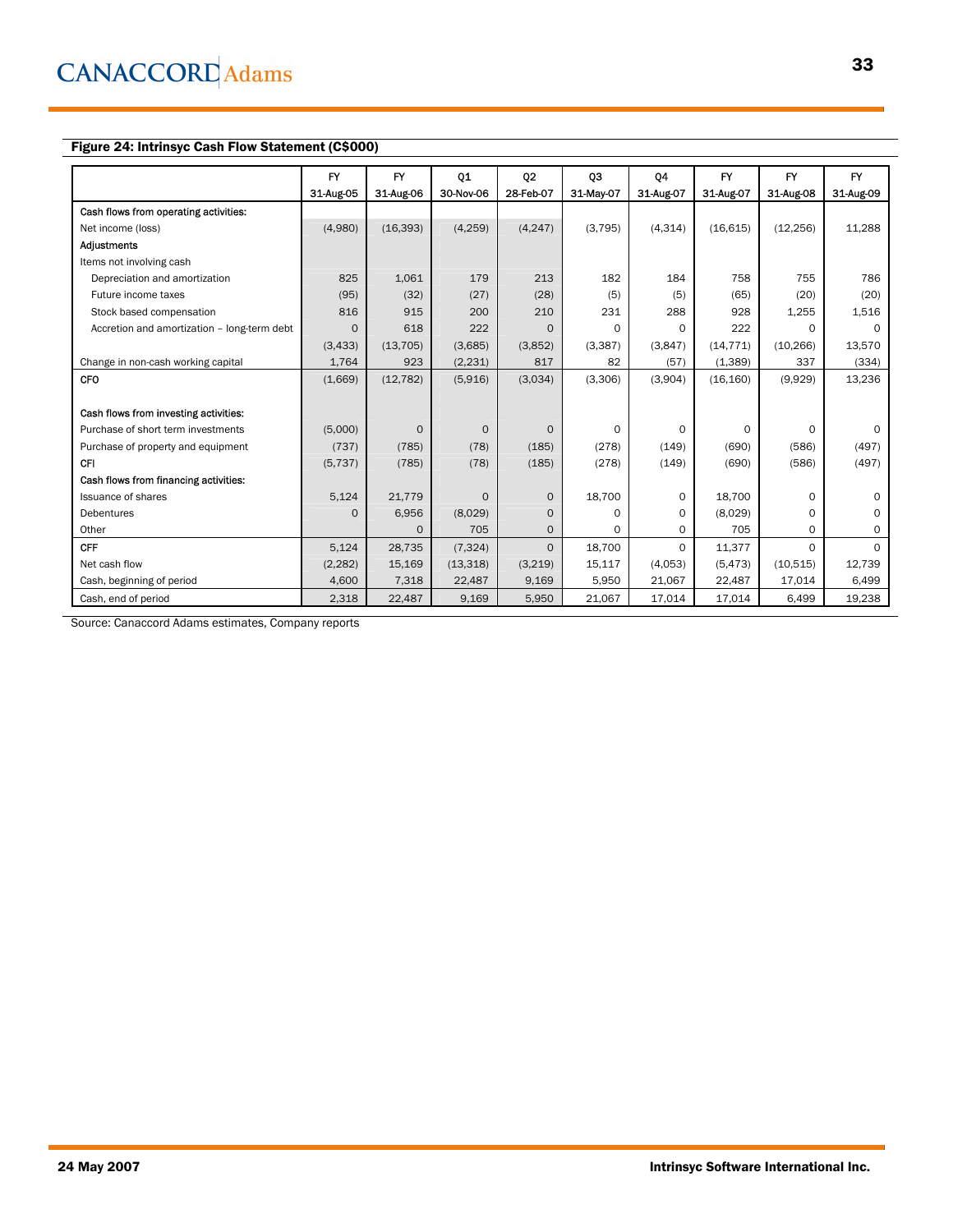|                                 |         | FY          | <b>FY</b>  | <b>FY</b>      | <b>FY</b> | <b>FY</b>              | <b>FY</b> | $\mathsf{FY}$    | $\mathsf{FY}$ | <b>FY</b> | FY        |
|---------------------------------|---------|-------------|------------|----------------|-----------|------------------------|-----------|------------------|---------------|-----------|-----------|
|                                 |         | 31-Aug-07   | 31-Aug-08  | 31-Aug-09      | 30-Apr-10 | 30-Apr-11              | 30-Apr-12 | 30-Apr-13        | 30-Apr-14     | 30-Apr-15 | 30-Apr-16 |
| <b>Free Cash Flow</b>           |         |             |            |                |           |                        |           |                  |               |           |           |
| Operating cash flow             |         | (16, 159.8) | (9,929.3)  | 13,236.0       | 18,530.4  | 24,089.5               |           |                  |               |           |           |
| Less recurring investments      |         | (689.8)     | (585.7)    | (1,978.1)      | (2,852.7) | (3,694.0)              |           |                  |               |           |           |
| Free Cash Flow                  |         | (16, 849.6) | (10,515.0) | 11,257.9       | 15,677.7  | 20,395.5               | 25,494.4  | 30,338.4         | 33,341.9      | 35,675.8  | 37,816.4  |
| n                               |         | 0.5         | 1.5        | 2.5            | 3.5       | 4.5                    | 5.5       | 6.5              | 7.5           | 8.5       | 9.5       |
| Discounted FCF @ 13.0%          | 13.5%   | (15, 815.8) | (8,695.9)  | 8,202.9        | 10,064.6  | 11,536.0               | 12.704.8  | 13,320.5         | 12,898.0      | 12,159.3  | 11,355.8  |
| Discounted FCF @ 13.5%          | 14.0%   | (15, 781.1) | (8,638.8)  | 8,113.2        | 9,910.9   | 11,310.0               | 12,401.3  | 12,945.3         | 12,479.7      | 11,713.4  | 10,891.4  |
| Discounted FCF @ 14.0%          | 14.5%   | (15, 746.6) | (8,582.3)  | 8,024.9        | 9,760.3   | 11,089.5               | 12,106.4  | 12,582.2         | 12,076.7      | 11,285.7  | 10.447.9  |
| Discounted FCF @ 14.5%          | 15.0%   | (15, 712.4) | (8,526.4)  | 7,938.0        | 9,612.6   | 10,874.1               | 11,819.7  | 12,230.8         | 11,688.4      | 10,875.3  | 10,024.2  |
| Discounted FCF @ 15.0%          | 15.5%   | (15, 678.3) | (8,471.1)  | 7,852.4        | 9,467.7   | 10,663.9               | 11,541.0  | 11,890.8         | 11,314.2      | 10,481.6  | 9,619.5   |
|                                 |         | Avg CAGR    |            | Growth         | 40.0%     | 30.0%                  | 25.0%     | 19.0%            | 9.9%          | 7.0%      | 6.0%      |
| Present Value of FCF until 2024 | 18.4%   | 5.4%        |            | Recurring Inv. | 20%       | 20%                    |           |                  |               |           |           |
|                                 | Stage 1 | Stage 2     |            |                |           |                        |           |                  |               |           |           |
| 13.5%                           | 67,730  | 85,217      |            |                |           |                        |           | Cash flow growth |               |           |           |
| 14.0%                           | 65,345  | 79,873      |            |                |           |                        |           | 2009 to 2016     | 18.4%         |           |           |
| 14.5%                           | 63,045  | 74,900      |            |                |           |                        |           | 2017 to 2023     | 5.4%          |           |           |
| 15.0%                           | 60,825  | 70,268      |            |                |           | <b>Terminal growth</b> | 3.0%      |                  |               |           |           |
| 15.5%                           | 58,682  | 65,952      |            |                |           |                        | 4.0%      |                  |               |           |           |
| <b>Terminal Value</b>           | 47,682  | 52,701      | 58,901     |                |           |                        | 5.0%      |                  |               |           |           |
| <b>Terminal Value</b>           | 41,592  | 45,751      | 50,835     |                |           |                        |           |                  |               |           |           |
| <b>Terminal Value</b>           | 36,370  | 39,834      | 44,027     |                |           | Shares O/S             | 116,377   |                  |               |           |           |
| <b>Terminal Value</b>           | 31,876  | 34,774      | 38,252     |                |           |                        |           |                  |               |           |           |
| <b>Terminal Value</b>           | 27,997  | 30,432      | 33,330     |                |           |                        |           |                  |               |           |           |

34

Source: Canaccord Adams estimates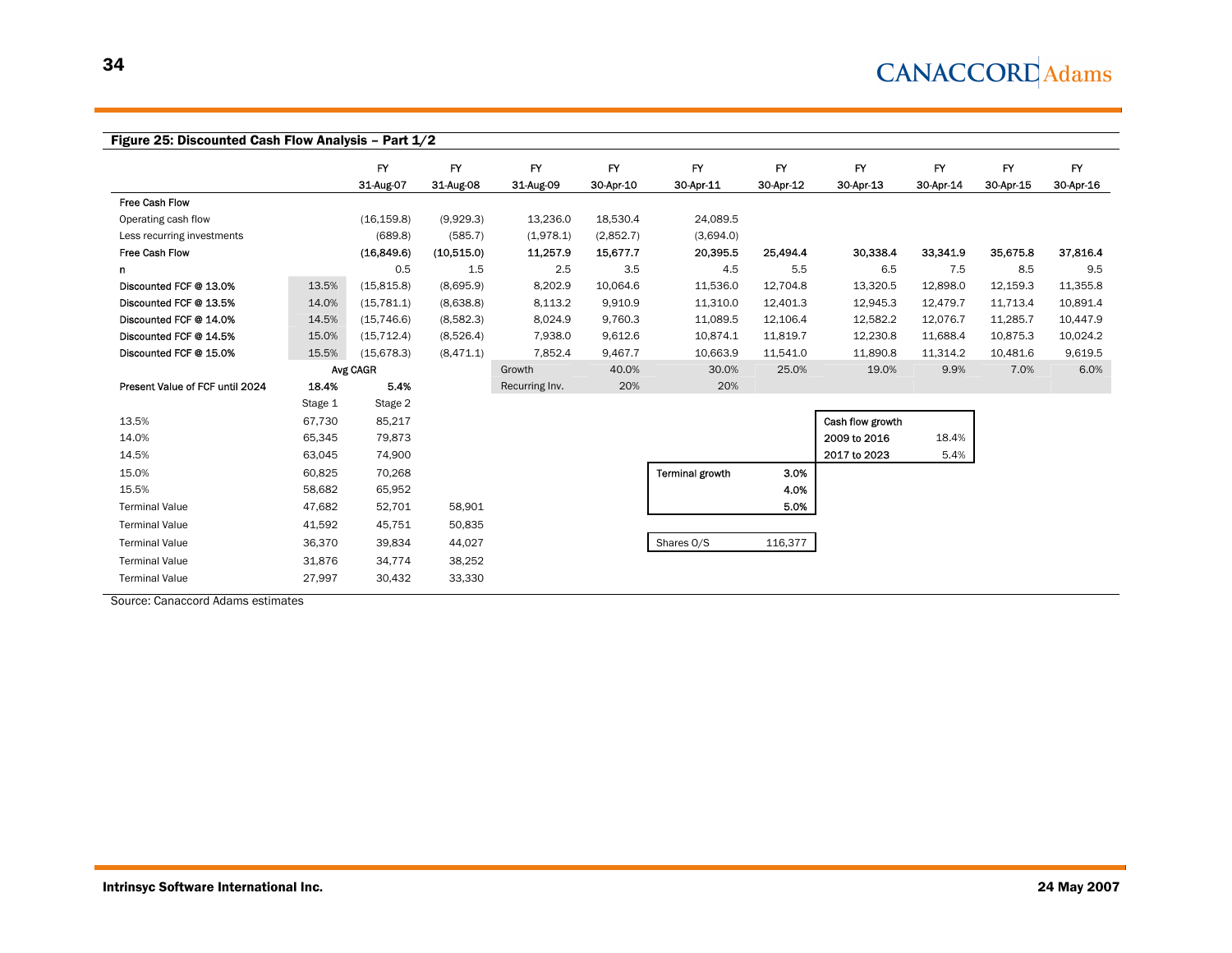### Figure 26: Discounted Cash Flow Analysis – Part 2/2

| (\$000)                   |           | <b>Terminal Growth Rate</b> |           | Weighted Average Cost of Capital (WACC) |        |
|---------------------------|-----------|-----------------------------|-----------|-----------------------------------------|--------|
| 14.0%                     | 3.0%      | 4.0%                        | 5.0%      | Shares Outstanding (M)                  | 116.4  |
| PV of Terminal Value      | 41,592    | 45.751                      | 50,835    | Price per share                         | \$0.55 |
| PV of operating cash flow | 145,219   | 145,219                     | 145,219   | Market value of equity (M)              | \$64.0 |
| Value                     | 186,811   | 190,970                     | 196,054   | Beta (from Bloomberg, using proxies)    | 1.9    |
| Less Current Net Debt     | (24, 200) | (24, 200)                   | (24, 200) | Risk free rate (10-Year GILT)           | 4.8%   |
| Net Value                 | 211,011   | 215,170                     | 220,254   | Market premium                          | 5.0%   |
| In $C$$                   | 1.84      | 1.88                        | 1.92      | Cost of equity                          | 14.5%  |
|                           |           |                             |           | Market value of debt (M)                | 0.00   |
|                           |           |                             |           | Cost of debt                            | 5%     |
| 14.5%                     | 3.0%      | 4.0%                        | 5.0%      | Tax rate                                | 30%    |
| PV of Terminal Value      | 36,370    | 39,834                      | 44,027    | After-tax cost of debt                  | 4%     |
| PV of operating cash flow | 137,944   | 137,944                     | 137,944   | Debt / Total Capital                    | 0.00   |
| Value                     | 174,314   | 177,778                     | 181,971   | <b>WACC</b>                             | 14.5%  |
| Less Current Net Debt     | (24, 200) | (24, 200)                   | (24, 200) |                                         |        |
| Net Value                 | 198,514   | 201,978                     | 206,171   |                                         |        |
| In $C$$                   | 1.72      | 1.75                        | 1.79      |                                         |        |
|                           |           |                             |           |                                         |        |
| 15.0%                     | 3.0%      | 4.0%                        | 5.0%      |                                         |        |
| PV of Terminal Value      | 31,876    | 34,774                      | 38,252    |                                         |        |
| PV of operating cash flow | 131,092   | 131,092                     | 131,092   |                                         |        |
| Value                     | 162,969   | 165,867                     | 169,344   |                                         |        |
| Less Current Net Debt     | (24, 200) | (24, 200)                   | (24, 200) |                                         |        |
| Net Value                 | 187,169   | 190,067                     | 193,544   |                                         |        |
| In $C$$                   | 1.61      | 1.64                        | 1.67      |                                         |        |

| Weighted Average Cost of Capital (WACC) |        |
|-----------------------------------------|--------|
| Shares Outstanding (M)                  | 116.4  |
| Price per share                         | \$0.55 |
| Market value of equity (M)              | \$64.0 |
| Beta (from Bloomberg, using proxies)    | 1.9    |
| Risk free rate (10-Year GILT)           | 4.8%   |
| Market premium                          | 5.0%   |
| Cost of equity                          | 14.5%  |
| Market value of debt (M)                | 0.00   |
| Cost of debt                            | 5%     |
| Tax rate                                | 30%    |
| After-tax cost of debt                  | 4%     |
| Debt / Total Capital                    | 0.00   |
| <b>WACC</b>                             | 14.5%  |

Source: Canaccord Adams estimates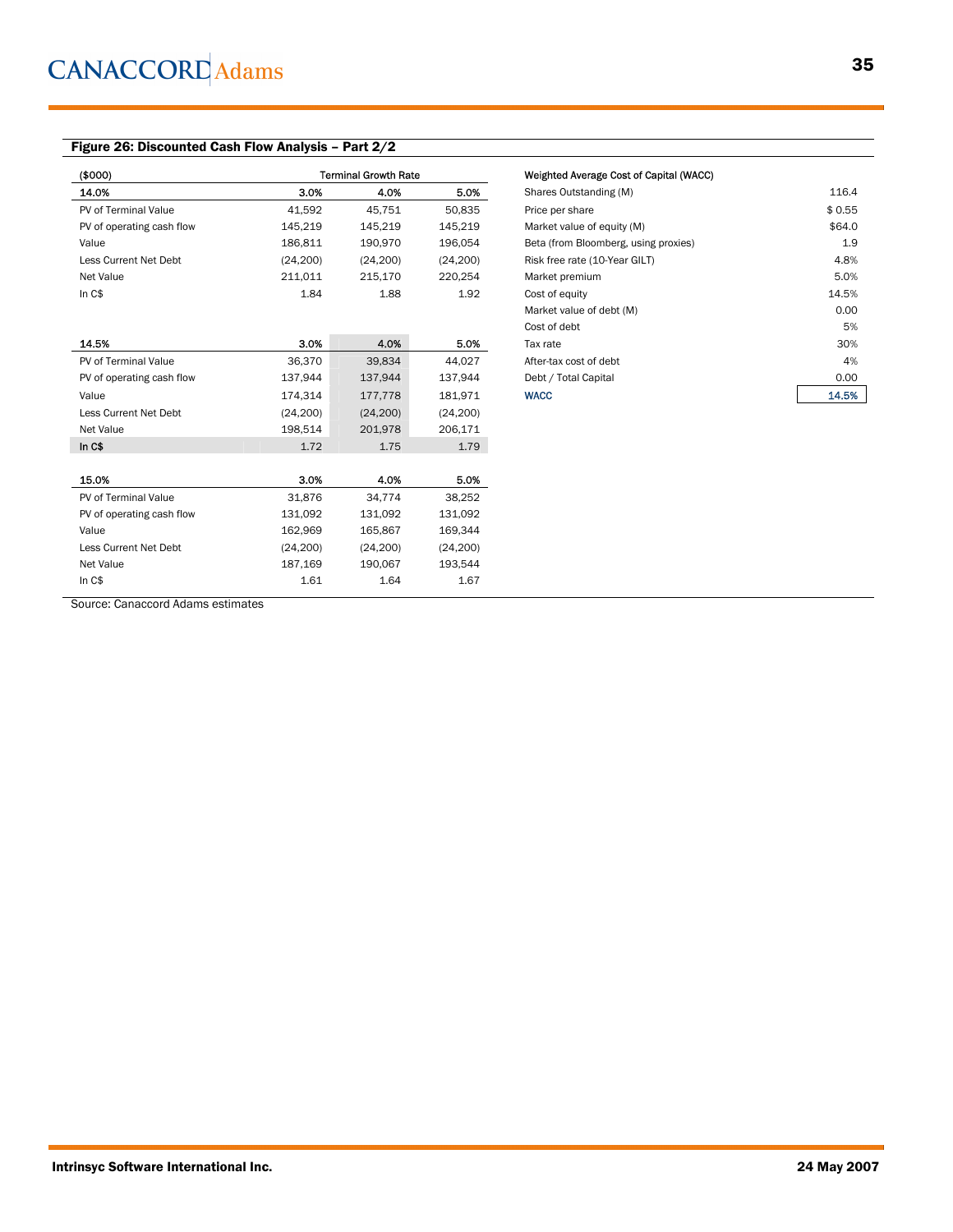#### APPENDIX: IMPORTANT DISCLOSURES

Analyst Certification: Each authoring analyst of Canaccord Adams whose name appears on the front page of this investment research hereby certifies that (i) the recommendations and opinions expressed in this investment research accurately reflect the authoring analyst's personal, independent and objective views about any and all of the designated investments or relevant issuers discussed herein that are within such authoring analyst's coverage universe and (ii) no part of the authoring analyst's compensation was, is, or will be, directly or indirectly, related to the specific recommendations or views expressed by the authoring analyst in the investment research.

**Site Visit:** An analyst has visited the issuer's material operations in Vancouver, British Columbia. No payment or reimbursement was received from the issuer for the related travel costs.

#### Price Chart:\*

![](_page_35_Figure_6.jpeg)

\* Price charts assume event 1 indicates initiation of coverage or the beginning of the measurement period.

| <b>Distribution of Ratings:</b>                  |                 | <b>Coverage Universe</b>                                        |        | <b>IB</b> Clients |                                                                                                                                                                                                                                                                                                                                                                                                                                           |
|--------------------------------------------------|-----------------|-----------------------------------------------------------------|--------|-------------------|-------------------------------------------------------------------------------------------------------------------------------------------------------------------------------------------------------------------------------------------------------------------------------------------------------------------------------------------------------------------------------------------------------------------------------------------|
| Global Stock Ratings                             | Rating          | %<br>#                                                          |        | %                 |                                                                                                                                                                                                                                                                                                                                                                                                                                           |
| (as of 1 August 2006)                            | Buy             | 291                                                             | 56.3%  | 41.2%             |                                                                                                                                                                                                                                                                                                                                                                                                                                           |
|                                                  | Speculative Buy | 61                                                              | 11.8%  | 60.7%             |                                                                                                                                                                                                                                                                                                                                                                                                                                           |
|                                                  | Hold            | 144                                                             | 27.9%  | 31.3%             |                                                                                                                                                                                                                                                                                                                                                                                                                                           |
|                                                  | Sell            | 21                                                              | 4.1%   | 19.0%             |                                                                                                                                                                                                                                                                                                                                                                                                                                           |
|                                                  |                 | 517                                                             | 100.0% |                   |                                                                                                                                                                                                                                                                                                                                                                                                                                           |
| <b>Canaccord Ratings</b><br>System:              |                 | designated investment or the relevant issuer.                   |        |                   | <b>BUY:</b> The stock is expected to generate risk-adjusted returns of over 10% during the next 12 months.<br>HOLD: The stock is expected to generate risk-adjusted returns of 0-10% during the next 12 months.<br><b>SELL:</b> The stock is expected to generate negative risk-adjusted returns during the next 12 months.<br>"Risk-adjusted return" refers to the expected return in relation to the amount of risk associated with the |
| <b>Risk Qualifier:</b>                           |                 | criteria. Investments in the stock may result in material loss. |        |                   | <b>SPECULATIVE:</b> Stocks bear significantly higher risk that typically cannot be valued by normal fundamental                                                                                                                                                                                                                                                                                                                           |
| Canaccord Research Disclosures as of 24 May 2007 |                 |                                                                 |        |                   |                                                                                                                                                                                                                                                                                                                                                                                                                                           |
|                                                  | Company         |                                                                 |        |                   | Disclosure                                                                                                                                                                                                                                                                                                                                                                                                                                |
|                                                  |                 | Intrinsyc Software International Inc.                           |        |                   | 1A, 2, 3, 7                                                                                                                                                                                                                                                                                                                                                                                                                               |

Research In Motion 5, 7

| <b>Intrinsvc Software International Inc.</b> | 24 May 2007 |
|----------------------------------------------|-------------|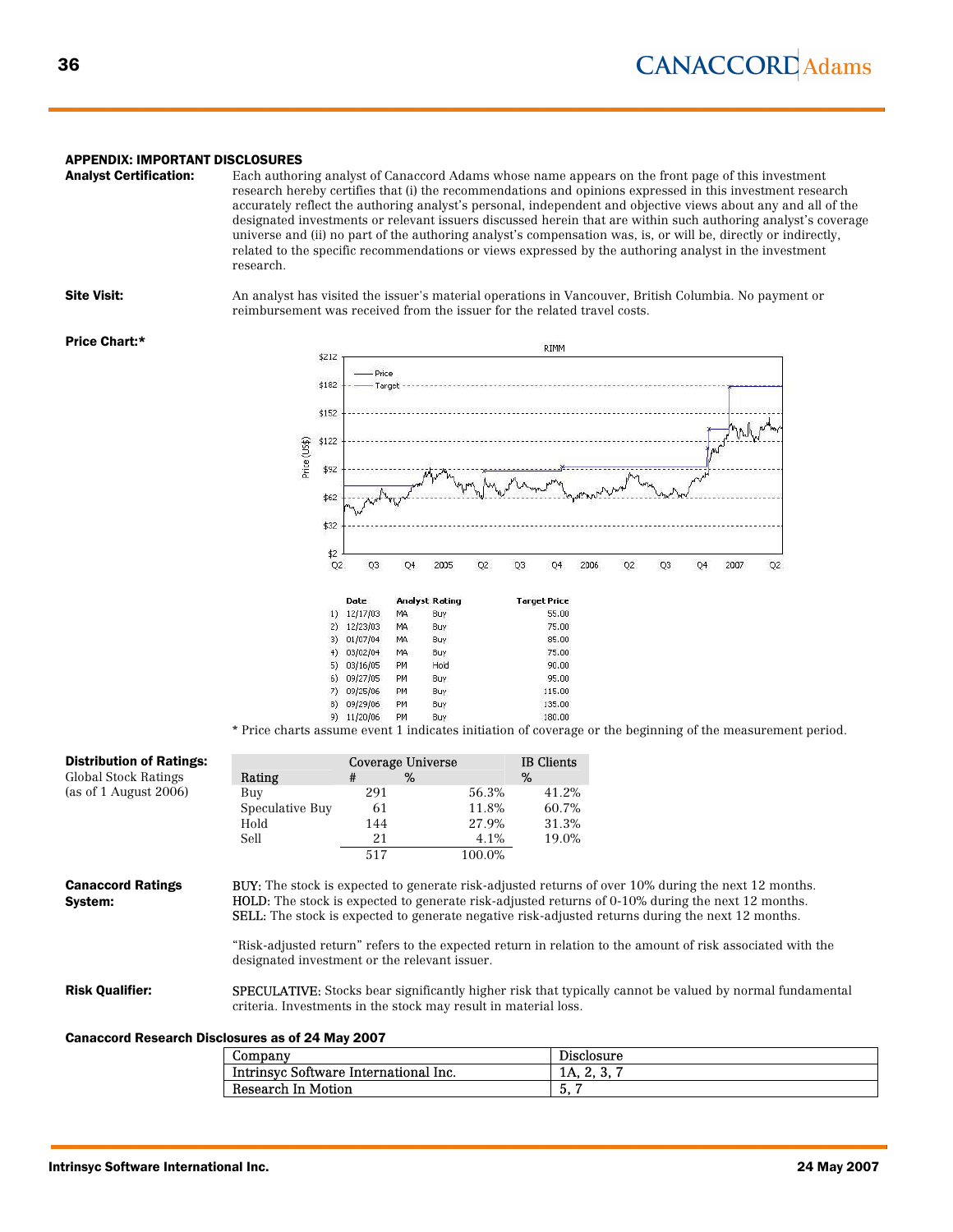# **CANACCORD** Adams

- **1** The relevant issuer currently is, or in the past 12 months was, a client of Canaccord Adams or its affiliated companies. During this period, Canaccord Adams or its affiliated companies provided the following services to the relevant issuer:
	- A. investment banking services.
	- B. non-investment banking securities-related services.
	- C. non-securities related services.
- **2** In the past 12 months, Canaccord Adams or its affiliated companies have received compensation for Corporate Finance/Investment Banking services from the relevant issuer.
- **3** In the past 12 months, Canaccord Adams or any of its affiliated companies have been lead manager, co-lead manager or co-manager of a public offering of securities of the relevant issuer or any publicly disclosed offer of securities of the relevant issuer or in any related derivatives.
- 4 Canaccord Adams acts as corporate broker for the relevant issuer and/or Canaccord Adams or any of its affiliated companies may have an agreement with the relevant issuer relating to the provision of Corporate Finance/Investment Banking services.
- 5 Canaccord Adams or any of its affiliated companies is a market maker or liquidity provider in the securities of the relevant issuer or in any related derivatives.
- 6 In the past 12 months, Canaccord Adams, its partners, affiliated companies, officers or directors, or any authoring analyst involved in the preparation of this investment research has provided services to the relevant issuer for remuneration, other than normal course investment advisory or trade execution services.
- 7 Canaccord Adams intends to seek or expects to receive compensation for Corporate Finance/Investment Banking services from the relevant issuer in the next six months.
- 8 The authoring analyst, a member of the authoring analyst's household, or any individual directly involved in the preparation of this investment research, has a long position in the shares or derivatives, or has any other financial interest in the relevant issuer, the value of which increases as the value of the underlying equity increases.
- 9 The authoring analyst, a member of the authoring analyst's household, or any individual directly involved in the preparation of this investment research, has a short position in the shares or derivatives, or has any other financial interest in the relevant issuer, the value of which increases as the value of the underlying equity decreases.
- **10** Those persons identified as the author(s) of this investment research, or any individual involved in the preparation of this investment research, have purchased/received shares in the relevant issuer prior to a public offering of those shares, and such person's name and details are disclosed above.
- 11 A partner, director, officer, employee or agent of Canaccord Adams and its affiliated companies, or a member of his/her household, is an officer, director or employee, or serves as an advisor or board member of the relevant issuer and/or one of its subsidiaries, and such person's name is disclosed above.
- 12 As of the month end immediately preceding the date of publication of this investment research, or the prior month end if publication is within 10 days following a month end, Canaccord Adams or its affiliate companies, in the aggregate, beneficially owned 1% or more of any class of the total issued share capital or other common equity securities of the relevant issuer or held any other financial interests in the relevant issuer which are significant in relation to the investment research (as disclosed above).
- 13 As of the month end immediately preceding the date of publication of this investment research, or the prior month end if publication is within 10 days following a month end, the relevant issuer owned 1% or more of any class of the total issued share capital in Canaccord Adams or any of its affiliated companies.
- **14** Other specific disclosures as described above.

Canaccord Adams is the business name used by certain subsidiaries of Canaccord Capital Inc., including Canaccord Adams Inc., Canaccord Adams Limited, and Canaccord Adams, a division of Canaccord Capital Corporation. Clients of Canaccord Adams, in the past 12 months, may have been clients of Canaccord Capital Corporation, Canaccord Capital (Europe) Limited, Canaccord Capital Corporation USA Inc., and/or Adams Harkness Financial Group Ltd.

The authoring analysts who are responsible for the preparation of this investment research are employed by Canaccord Adams, a securities broker-dealer with principal offices located in Vancouver, Calgary, Toronto, Montreal (all Canada), Boston, New York, San Francisco (all US) and London (UK).

In the event that this is compendium investment research (covering six or more relevant issuers), Canaccord Adams and its affiliated companies may choose to provide specific disclosures of the subject companies by reference, as well as its policies and procedures regarding the dissemination of investment research. To access this material or for more information, please send a request to Canaccord Adams Research, Attn: Disclosures, P.O. Box 10337 Pacific Centre, 2200-609 Granville Street, Vancouver, BC, Canada V7Y 1H2 or disclosures@canaccordadams.com.

The authoring analysts who are responsible for the preparation of this investment research have received (or will receive) compensation based upon (among other factors) the Corporate Finance/Investment Banking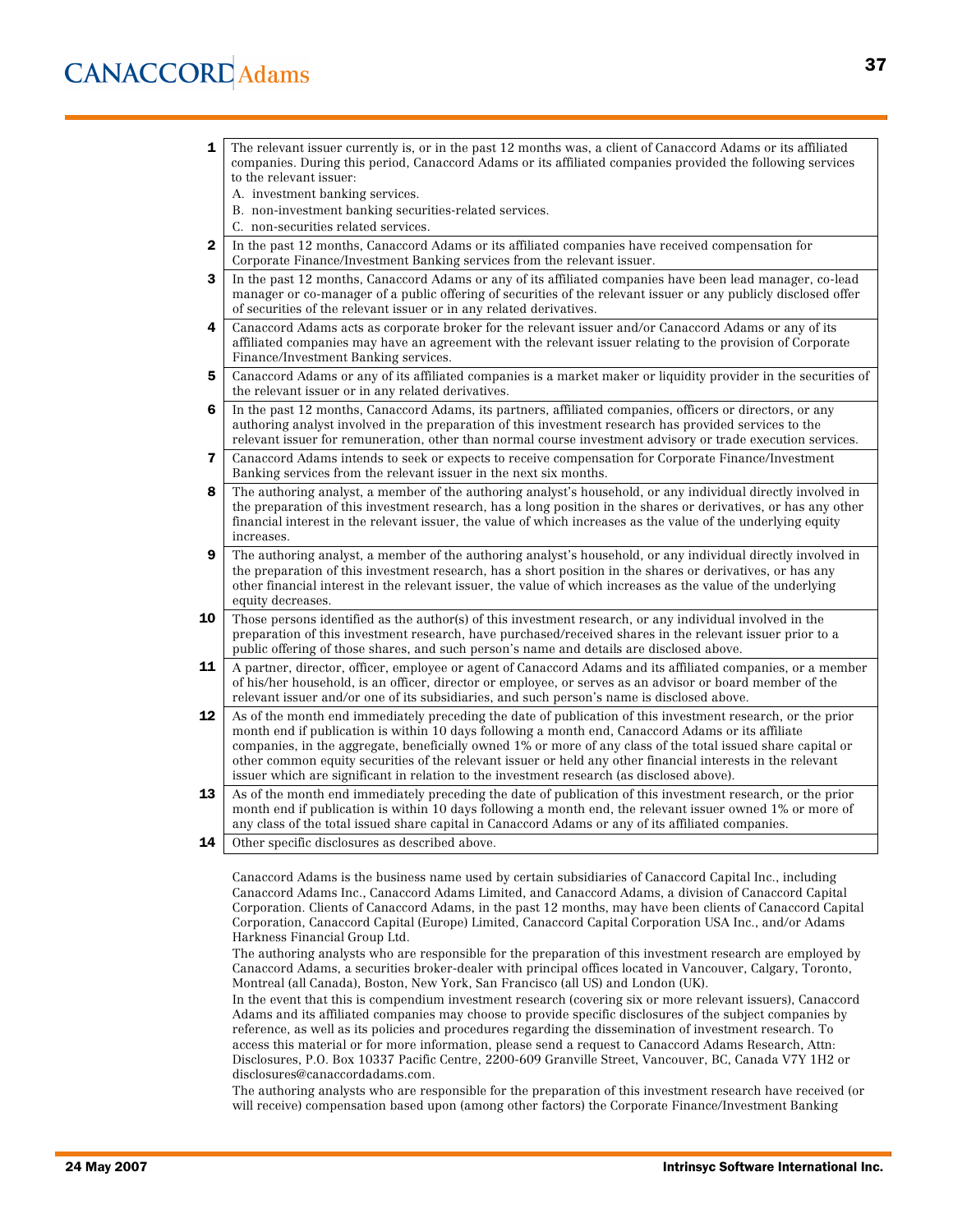|                                                | revenues and general profits of Canaccord Adams. However, such authoring analysts have not received, and<br>will not receive, compensation that is directly based upon or linked to one or more specific Corporate<br>Finance/Investment Banking activities, or to recommendations contained in the investment research.<br>Canaccord Adams and its affiliated companies may have a Corporate Finance/Investment Banking or other<br>relationship with the company that is the subject of this investment research and may trade in any of the<br>designated investments mentioned herein either for their own account or the accounts of their customers, in<br>good faith and in the normal course of market making. Accordingly, Canaccord Adams or their affiliated<br>companies, principals or employees (other than the authoring analyst(s) who prepared this investment<br>research) may at any time have a long or short position in any such designated investments, Related<br>designated investments or in options, futures or other derivative instruments based thereon.<br>Some regulators require that a firm must establish, implement and make available a policy for managing<br>conflicts of interest arising as a result of publication or distribution of investment research. This investment<br>research has been prepared in accordance with Canaccord Adams' policy on managing conflicts of interest,<br>and information barriers or firewalls have been used where appropriate. Canaccord Adams' policy is<br>available upon request.<br>The information contained in this investment research has been compiled by Canaccord Adams from sources<br>believed to be reliable, but (with the exception of the information about Canaccord Adams) no representation<br>or warranty, express or implied, is made by Canaccord Adams, its affiliated companies or any other person<br>as to its fairness, accuracy, completeness or correctness. Canaccord Adams has not independently verified<br>the facts, assumptions, and estimates contained herein. All estimates, opinions and other information<br>contained in this investment research constitute Canaccord Adams' judgement as of the date of this<br>investment research, are subject to change without notice and are provided in good faith but without legal<br>responsibility or liability.<br>Canaccord Adams salespeople, traders, and other professionals may provide oral or written market<br>commentary or trading strategies to our clients and our proprietary trading desk that reflect opinions that are<br>contrary to the opinions expressed in this investment research. Canaccord Adams' affiliates, proprietary<br>trading desk, and investing businesses may make investment decisions that are inconsistent with the<br>recommendations or views expressed in this investment research.<br>This investment research is provided for information purposes only and does not constitute an offer or<br>solicitation to buy or sell any designated investments discussed herein in any jurisdiction where such offer or<br>solicitation would be prohibited. As a result, the designated investments discussed in this investment<br>research may not be eligible for sale in some jurisdictions. This investment research is not, and under no<br>circumstances should be construed as, a solicitation to act as a securities broker or dealer in any jurisdiction<br>by any person or company that is not legally permitted to carry on the business of a securities broker or<br>dealer in that jurisdiction. This material is prepared for general circulation to clients and does not have<br>regard to the investment objectives, financial situation or particular needs of any particular person. Investors<br>should obtain advice based on their own individual circumstances before making an investment decision. To<br>the fullest extent permitted by law, none of Canaccord Adams, its affiliated companies or any other person<br>accepts any liability whatsoever for any direct or consequential loss arising from or relating to any use of the |
|------------------------------------------------|--------------------------------------------------------------------------------------------------------------------------------------------------------------------------------------------------------------------------------------------------------------------------------------------------------------------------------------------------------------------------------------------------------------------------------------------------------------------------------------------------------------------------------------------------------------------------------------------------------------------------------------------------------------------------------------------------------------------------------------------------------------------------------------------------------------------------------------------------------------------------------------------------------------------------------------------------------------------------------------------------------------------------------------------------------------------------------------------------------------------------------------------------------------------------------------------------------------------------------------------------------------------------------------------------------------------------------------------------------------------------------------------------------------------------------------------------------------------------------------------------------------------------------------------------------------------------------------------------------------------------------------------------------------------------------------------------------------------------------------------------------------------------------------------------------------------------------------------------------------------------------------------------------------------------------------------------------------------------------------------------------------------------------------------------------------------------------------------------------------------------------------------------------------------------------------------------------------------------------------------------------------------------------------------------------------------------------------------------------------------------------------------------------------------------------------------------------------------------------------------------------------------------------------------------------------------------------------------------------------------------------------------------------------------------------------------------------------------------------------------------------------------------------------------------------------------------------------------------------------------------------------------------------------------------------------------------------------------------------------------------------------------------------------------------------------------------------------------------------------------------------------------------------------------------------------------------------------------------------------------------------------------------------------------------------------------------------------------------------------------------------------------------------------------------------------------------------------------------------------------------------------------------------------------------------------------------------------------------------------------------------------------------------------------------------------------------------------------------------------------------------------------------------------------------------------------------------------------------------------------------------------------------------------------------------------------------------------------------------------------------------------------------------------------------------------------------------------------------------------------------------------------------------------------------|
| <b>For Canadian Residents:</b>                 | information contained in this investment research.<br>This investment research has been approved by Canaccord Adams, a division of Canaccord Capital<br>Corporation, which accepts responsibility for this investment research and its dissemination in Canada.<br>Canadian clients wishing to effect transactions in any Designated Investment discussed should do so through<br>a qualified salesperson of Canaccord Adams, a division of Canaccord Capital Corporation in their particular<br>jurisdiction.                                                                                                                                                                                                                                                                                                                                                                                                                                                                                                                                                                                                                                                                                                                                                                                                                                                                                                                                                                                                                                                                                                                                                                                                                                                                                                                                                                                                                                                                                                                                                                                                                                                                                                                                                                                                                                                                                                                                                                                                                                                                                                                                                                                                                                                                                                                                                                                                                                                                                                                                                                                                                                                                                                                                                                                                                                                                                                                                                                                                                                                                                                                                                                                                                                                                                                                                                                                                                                                                                                                                                                                                                                                           |
| <b>For United Kingdom</b><br><b>Residents:</b> | This investment research complies with the Financial Services Authority's Conduct of Business Sourcebook<br>and is approved by Canaccord Adams Limited, which is authorized and regulated by the Financial Services<br>Authority, in connection with its distribution in the United Kingdom. This material is not for distribution in<br>the United Kingdom to private customers, as defined under the rules of the Financial Services Authority.<br>Canaccord Adams Limited accepts responsibility for this investment research and its dissemination in the<br>United Kingdom. The information contained in this investment research is only intended for distribution in<br>the UK to persons who qualify as intermediate customers or market counterparties, as defined under the<br>rules of the Financial Services Authority.                                                                                                                                                                                                                                                                                                                                                                                                                                                                                                                                                                                                                                                                                                                                                                                                                                                                                                                                                                                                                                                                                                                                                                                                                                                                                                                                                                                                                                                                                                                                                                                                                                                                                                                                                                                                                                                                                                                                                                                                                                                                                                                                                                                                                                                                                                                                                                                                                                                                                                                                                                                                                                                                                                                                                                                                                                                                                                                                                                                                                                                                                                                                                                                                                                                                                                                                      |
| <b>For European Residents:</b>                 | If this investment research is intended for disclosure in any jurisdiction other than the United Kingdom, the<br>US or Canada, then the relevant rules and regulatory requirements of that jurisdiction will apply.                                                                                                                                                                                                                                                                                                                                                                                                                                                                                                                                                                                                                                                                                                                                                                                                                                                                                                                                                                                                                                                                                                                                                                                                                                                                                                                                                                                                                                                                                                                                                                                                                                                                                                                                                                                                                                                                                                                                                                                                                                                                                                                                                                                                                                                                                                                                                                                                                                                                                                                                                                                                                                                                                                                                                                                                                                                                                                                                                                                                                                                                                                                                                                                                                                                                                                                                                                                                                                                                                                                                                                                                                                                                                                                                                                                                                                                                                                                                                      |
|                                                | Additional information is available on request.<br>Copyright © Canaccord Adams, a division of Canaccord Capital Corporation 2006. - Member IDA/CIPF<br>Copyright © Canaccord Adams Limited 2006. – Member LSE, regulated and authorized by the Financial<br>Services Authority.<br>Copyright © Canaccord Adams Inc. 2006. - Member NASD/SIPC<br>All rights reserved. All material presented in this document, unless specifically indicated otherwise, is under                                                                                                                                                                                                                                                                                                                                                                                                                                                                                                                                                                                                                                                                                                                                                                                                                                                                                                                                                                                                                                                                                                                                                                                                                                                                                                                                                                                                                                                                                                                                                                                                                                                                                                                                                                                                                                                                                                                                                                                                                                                                                                                                                                                                                                                                                                                                                                                                                                                                                                                                                                                                                                                                                                                                                                                                                                                                                                                                                                                                                                                                                                                                                                                                                                                                                                                                                                                                                                                                                                                                                                                                                                                                                                          |
|                                                |                                                                                                                                                                                                                                                                                                                                                                                                                                                                                                                                                                                                                                                                                                                                                                                                                                                                                                                                                                                                                                                                                                                                                                                                                                                                                                                                                                                                                                                                                                                                                                                                                                                                                                                                                                                                                                                                                                                                                                                                                                                                                                                                                                                                                                                                                                                                                                                                                                                                                                                                                                                                                                                                                                                                                                                                                                                                                                                                                                                                                                                                                                                                                                                                                                                                                                                                                                                                                                                                                                                                                                                                                                                                                                                                                                                                                                                                                                                                                                                                                                                                                                                                                                          |